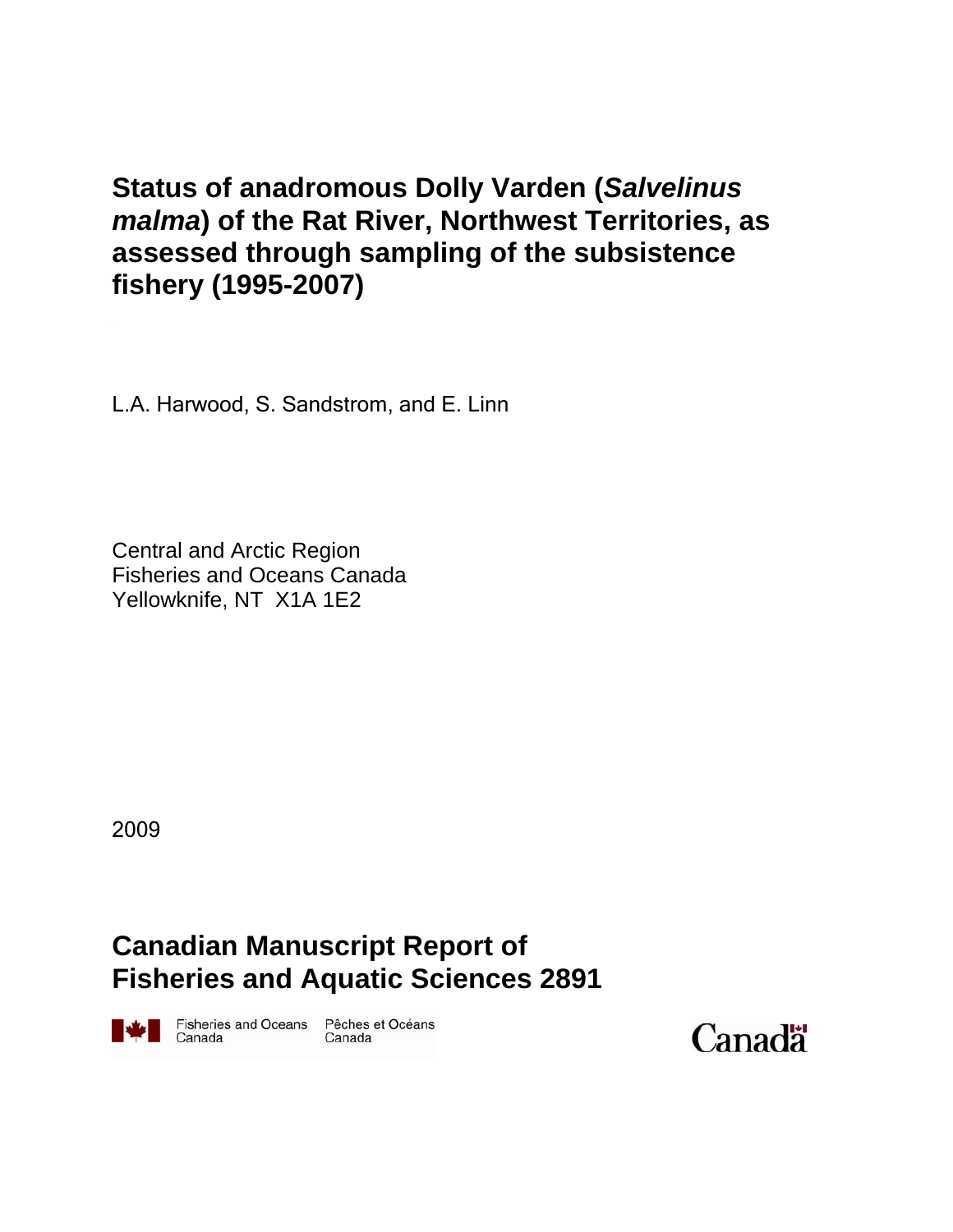#### **Canadian Manuscript Report of Fisheries and Aquatic Sciences**

Manuscript reports contain scientific and technical information that contributes to existing knowledge but which deals with national or regional problems. Distribution is restricted to institutions or individuals located in particular regions of Canada. However, no restriction is placed on subject matter, and the series reflects the broad interests and policies of the Department of Fisheries and Oceans, namely, fisheries and aquatic sciences.

Manuscript reports may be cited as full publications. The correct citation appears above the abstract of each report. Each report is abstracted in *Aquatic Sciences and Fisheries Abstracts* and indexed in the Department's annual index to scientific and technical publications.

Numbers 1-900 in this series were issued as Manuscript Reports (Biological Series) of the Biological Board of Canada, and subsequent to 1937 when the name of the Board was changed by Act of Parliament, as Manuscript Reports (Biological Series) of the Fisheries Research Board of Canada. Numbers 901-1425 were issued as Manuscript Reports of the Fisheries Research Board of Canada. Numbers 1426-1550 were issued as Department of Fisheries and the Environment, Fisheries and Marine Service Manuscript Reports. The current series name was changed with report number 1551.

Manuscript reports are produced regionally but are numbered nationally. Requests for individual reports will be filled by the issuing establishment listed on the front cover and title page. Out-of-stock reports will be supplied for a fee by commercial agents.

#### **Rapport manuscrit canadien des sciences halieutiques et aquatiques**

Les rapports manuscrits contiennent des renseignements scientifiques et techniques qui constituent une contribution aux connaissances actuelles, mais qui traitent de problèmes nationaux ou régionaux. La distribution en est limitée aux organismes et aux personnes de régions particulières du Canada. Il n'y a aucune restriction quant au sujet; de fait, la série reflète la vaste gamme des intérêts et des politiques du ministére des Pêches et des Océans, e'est-à-dire les sciences halieutiques et aquatiques.

Les rapports manuscrits peuvent être cités comme des publications complèrwa. Le titre exact paraît au-dessus du résumés de chaque rapport. Les rapports manuscrits sont résumés dans la revue *Résumés des sciences aquatiques et halieutiques,*et ils sont classés dans l'index annuel des publications scientifiques et techniques du Ministére.

Les numéros 1 à 900 de cette série ont été publiés à titre de manuscrits (série biologique) de l'Office de biologie du Canada, et aprés le changement de la désignation de cet organisme par décret du Parlement, en 1937, ont été classés comme manuscrits (série biologique) de l'Office des recherches sur les pêcheries du Canada. Les numéros 901 à 1425 ont été publiés à titre de rapports manuscrits de l'Office des recherches sur les pêcheries du Canada. Les numéros 1426 à 1550 sont parus à titre de rapports manuscrits du Service des pêches et de la mer, ministère des Pêches et de l'Environnement. Le nom actuel de la série a été établi lors de la parution du numéro 1551.

Les rapports manuscrits sont produits à l'échelon régional, mais numérotés à l'échelon national. Les demandes de rapports seront satisfaites par l'établissement auteur don't le nom figure sur la couverture et la page du titre. Les rapports épuisés seront fournis contre rétribution par des agents commerciaux.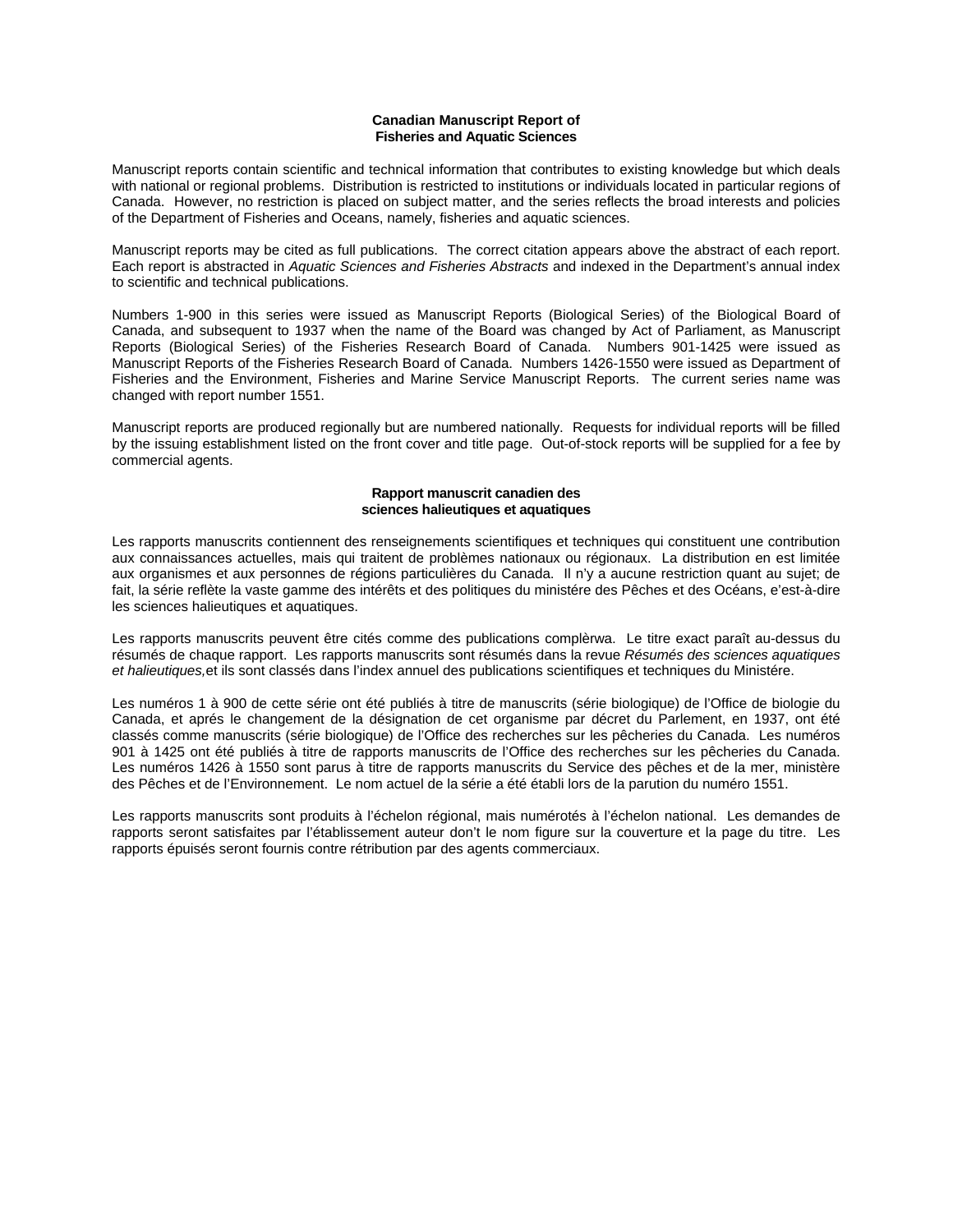Canadian Manuscript Report of Fisheries and Aquatic Sciences 2891

2009

## **STATUS OF ANADROMOUS DOLLY VARDEN (***Salvelinus malma***) OF THE RAT RIVER, NORTHWEST TERRITORIES AS ASSESSED THROUGH SAMPLING OF THE SUBSISTENCE FISHERY (1995-2007)**

by

L. A. Harwood, S. Sandstrom, and E. Linn

Central and Arctic Region Fisheries and Oceans Canada Yellowknife, NT X1A 1E2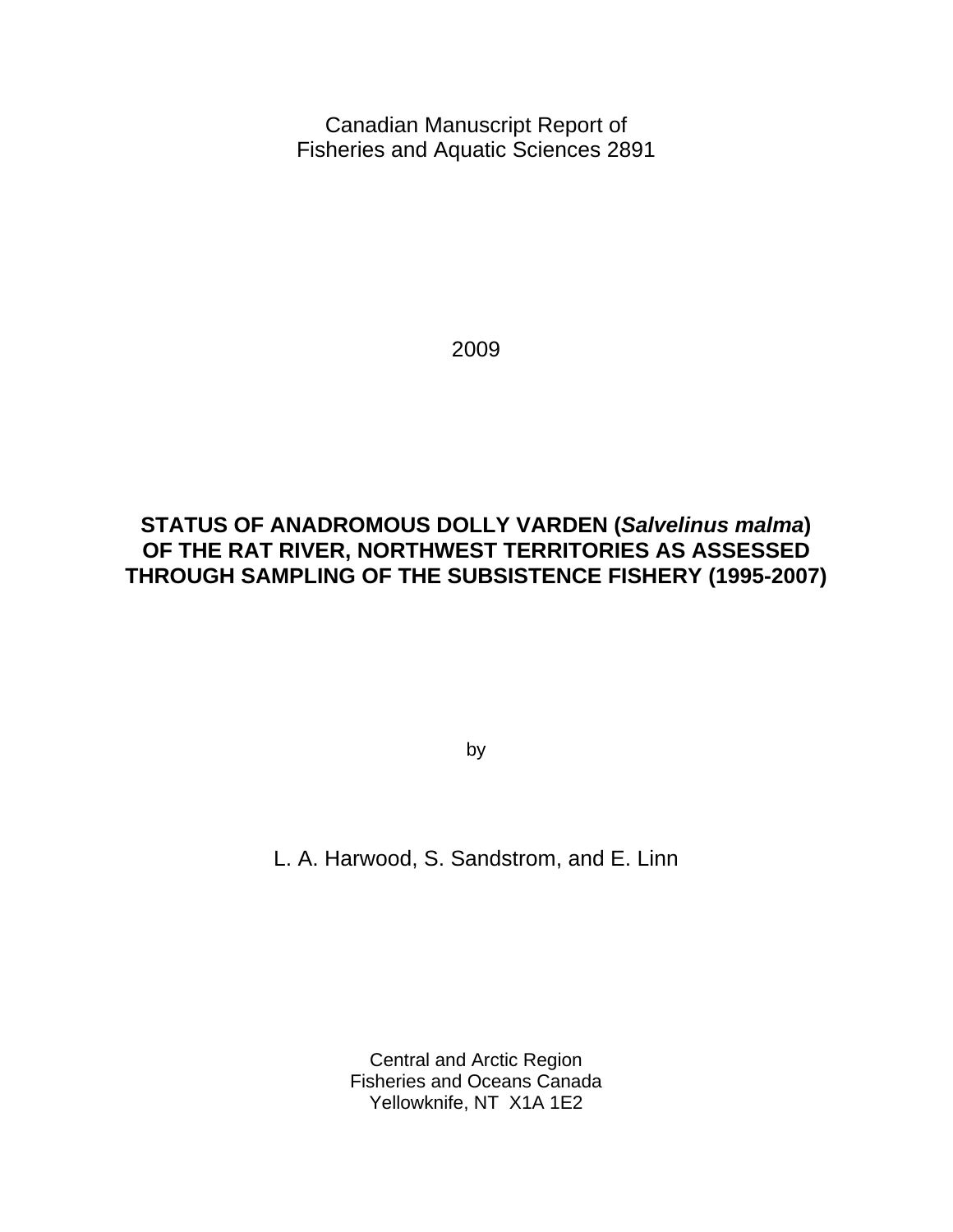©Her Majesty the Queen in Right of Canada 2009.

Cat. No. Fs 97-4/2891E ISSN 0706-6473

Correct citation for this publication is:

Harwood, L.A., Sandstrom, S., and Linn, E. 2009. Status of anadromous Dolly Varden (*Salvelinus malma*) of the Rat River, Northwest Territories, as assessed through sampling of the subsistence fishery (1995-2007). Can. Manuscr. Rep. Fish. Aquat. Sci. 2891: vii + 52 p.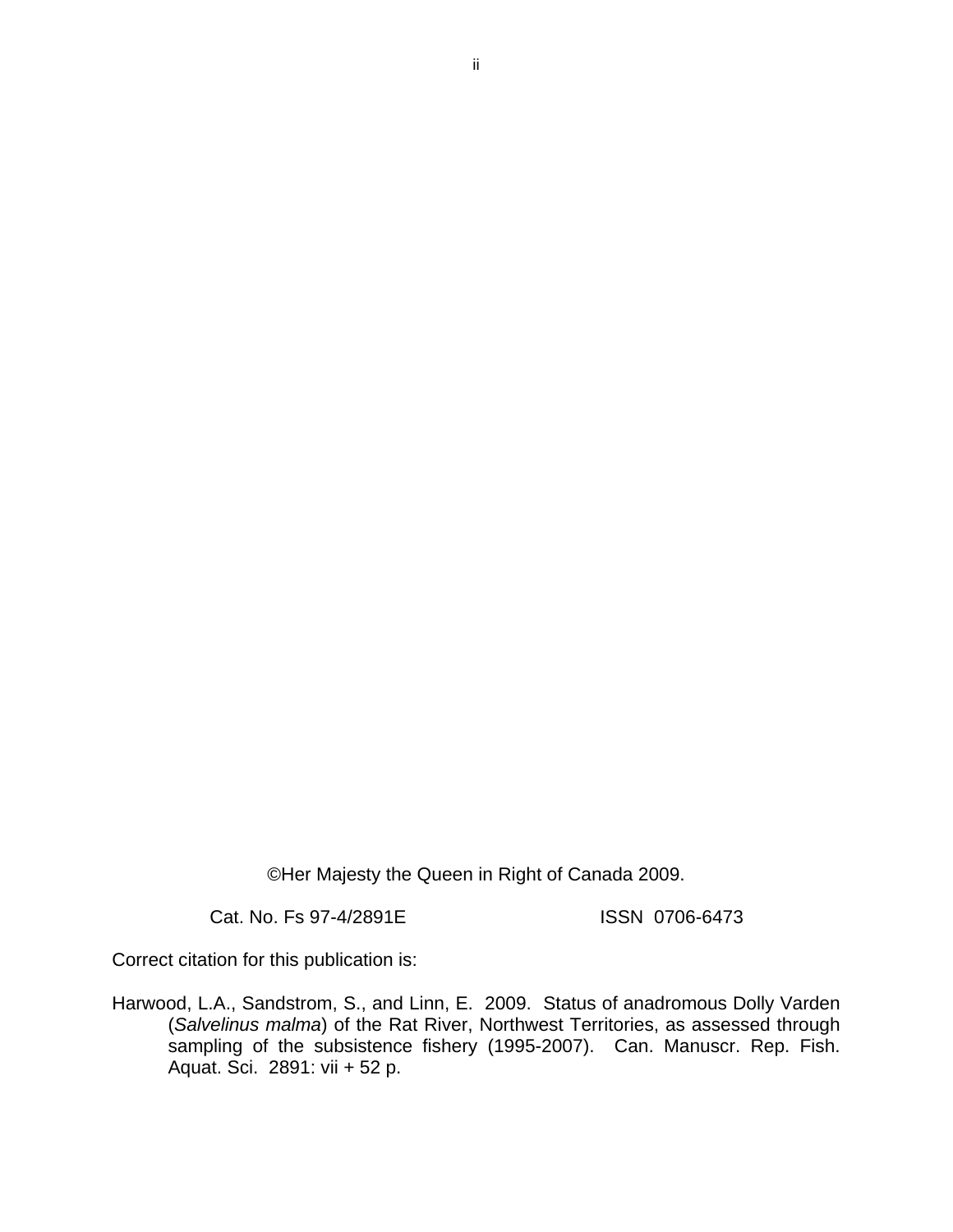## **TABLE OF CONTENTS**

| <b>RÉSUMÉ</b>  |  |
|----------------|--|
|                |  |
|                |  |
|                |  |
|                |  |
|                |  |
|                |  |
|                |  |
| <b>METHODS</b> |  |
|                |  |
|                |  |
|                |  |
|                |  |
|                |  |
|                |  |
|                |  |
|                |  |
|                |  |
|                |  |
|                |  |
| Growth.        |  |
|                |  |
|                |  |
| REFERENCES.    |  |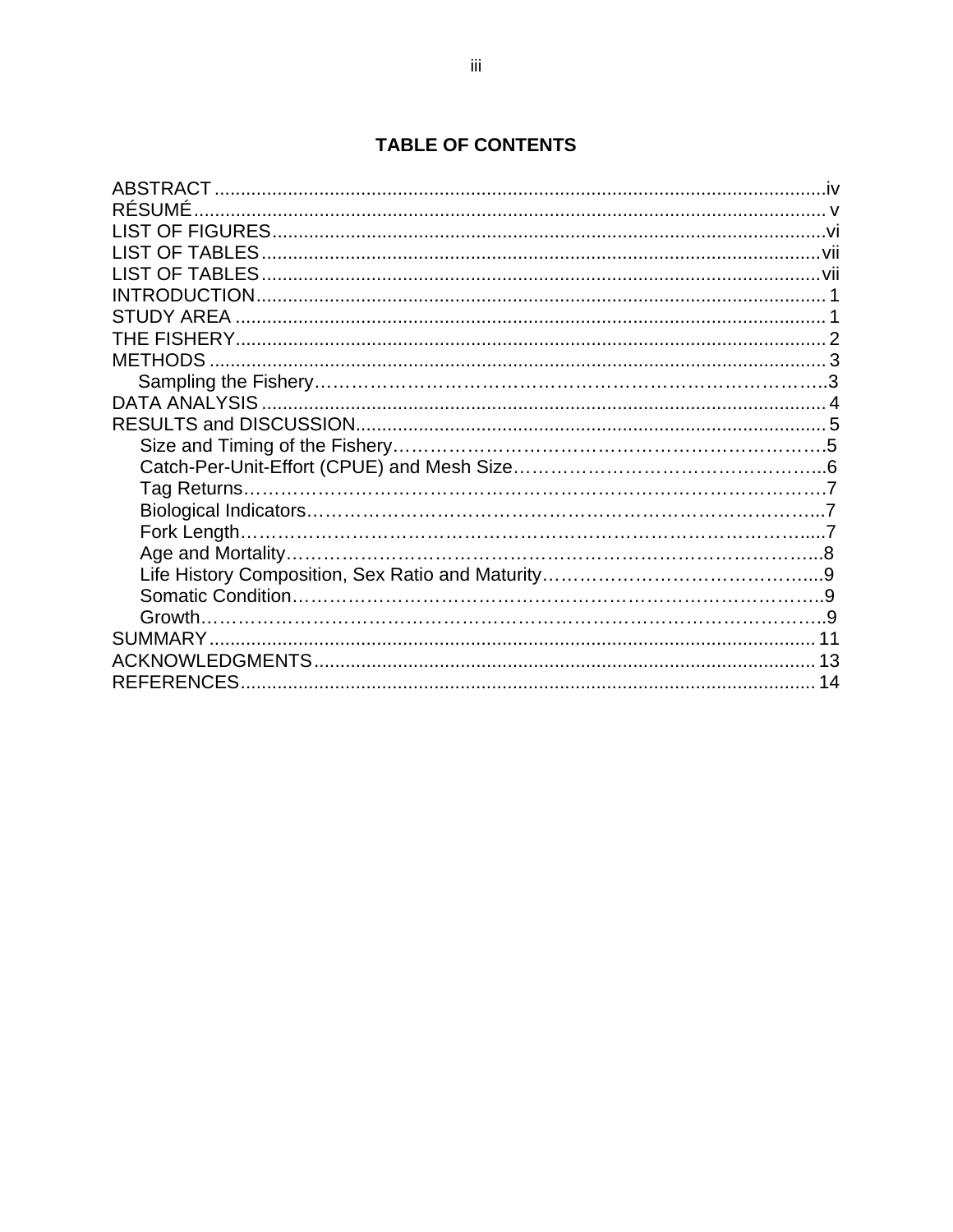#### **ABSTRACT**

Harwood, L.A., Sandstrom, S., and Linn, E. 2009. Status of anadromous Dolly Varden (*Salvelinus malma*) of the Rat River, Northwest Territories, as assessed through sampling of the subsistence fishery (1995-2007). Can. Manuscr. Rep. Fish. Aquat. Sci. 2891: vii + 52 p.

One or more stocks of anadromous Dolly Varden, known locally as "char", inhabit the Rat River and its tributaries. Rat River Dolly Varden represent one of six known stocks of the northern form of Dolly Varden in Canada. The Dolly Varden that inhabit this system show a fair degree of genetic diversity, compared with stocks in neighbouring systems. Fishermen from two adjacent land claim groups, the Gwich'in and the Inuvialuit, harvest Dolly Varden from the Rat River stock(s). The fishery has been monitored through the present harvest-based sampling program 1995-2007. Over 98% of the fish caught and monitored in this study were caught using 102 mm (4") or 114 mm (4.5") mesh nets. There were no significant differences in mean fork length due to mesh size for spawning females or spawning males. Declines in CPUE were apparent at all monitoring sites starting in 2000-2002, after which time the CPUE remained at a low level at all sites through to 2007. The following aspects of the fishery have remained unchanged over the monitoring time series: silvers (current-year nonspawners) are caught more often than spawners (approximately 3 to 1), females outnumber males (approximately 2 to 1), and anadromous males remain at a low level in the stock. The modal age has remained at 5 or 6 years throughout the study, and the age-frequency distributions showed no clear shift in either direction of the age structure of the catch over time. There has been weak representation of the older age classes throughout all years of the study, but an apparent increase in the proportion of 4 y olds (smolts) in recent years. Significant increases in the size-at-age over the time series, relatively stable sex and maturity composition, and the recent observed pulse of juvenile production at the Fish Hole are all encouraging signs for this stock. This increase in growth rate, and an increase in somatic condition in certain years, appears related to the timing of break up of the annual sea ice in the SE Beaufort Sea. Timing of break up in turn influences the timing of the zooplankton bloom and thus the Dolly Varden's access to quantity and quality of prey.

Key words: Dolly Varden, char, monitoring, stock status, trend, age, length, condition, mortality, sex ratio, CPUE.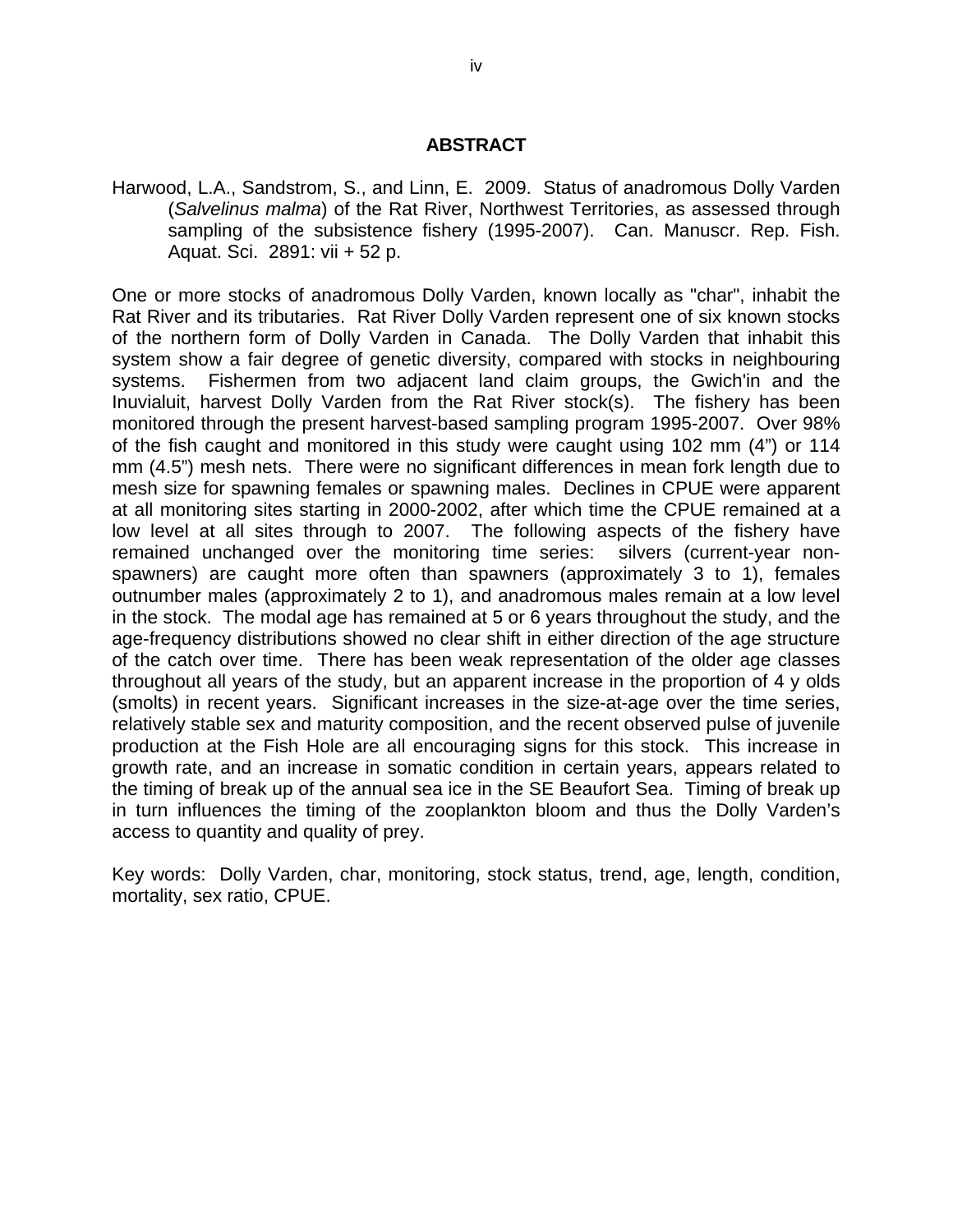#### **RÉSUMÉ**

Harwood, L.A., Sandstrom, S., and Linn, E. 2009. Status of anadromous Dolly Varden (*Salvelinus malma*) of the Rat River, Northwest Territories, as assessed through sampling of the subsistence fishery (1995-2007). Can. Manuscr. Rep. Fish. Aquat. Sci. 2891: vii + 52 p.

Un ou plusieurs stocks de Dolly Varden anadrome, appelée localement « char » en anglais, sont présents dans la rivière Rat et ses affluents. La Dolly Varden de la rivière Rat constitue l'un des six stocks connus de la forme nordique de cette espèce au Canada. La Dolly Varden qui vit dans ce système fluvial présente un niveau de diversité génétique plus élevé que les stocks des réseaux voisins. Elle est exploitée par les pêcheurs de deux groupes voisins ayant fait une revendication territoriale, les Gwich'ins et les Inuvialuit. La pêche est surveillée à l'aide du programme actuel d'échantillonnage des captures (1995-2007). Plus de 98 % des poissons observés durant cette étude ont été capturés à l'aide de filets à mailles de 102 mm (4 po) ou de 114 mm (4,5 po). Il n'y avait aucune différence notable dans la longueur à la fourche moyenne attribuable à la taille des mailles chez les femelles prêtent à frayer et les mâles reproducteurs. Une baisse évidente des PUE a été observée sur tous les sites de surveillance à partir de 2000-2002, période après laquelle les PUE sont demeurées faibles dans tous les sites jusqu'en 2007. Les aspects suivants de la pêche sont demeurés les mêmes durant la série chronologique de surveillance : les saumons cohos (non-géniteurs de l'année courante) sont capturés plus fréquemment que les géniteurs (ratio d'environ 3 pour 1), le nombre de femelles est supérieur à celui des mâles (ratio d'environ 2 pour 1), et les mâles anadromes sont peu nombreux dans le stock. L'âge modal est demeuré à 5 ou 6 ans tout au long de l'étude et les distributions de fréquences des âges n'ont montré aucun changement notable de la structure par âge des captures avec le temps. Au cours de ces années d'étude, les classes plus âgées ont été peu représentées, mais la proportion des individus âgés de 4 ans (smolts) s'est manifestement accrue depuis les dernières années. Les augmentations marquées de la taille selon l'âge au cours des séries chronologiques, la répartition entre les sexes et la composition à la maturité plutôt stables, et le récent regain de production des juvéniles à la fosse à poissons sont tous des signes positifs pour cette population. L'augmentation du taux de croissance et de la condition somatique durant certaines années semble liée à la période de débâcle de la glace annuelle dans la partie sud-est de la mer de Beaufort. De fait, cette période influe sur la prolifération du zooplancton et permet ainsi à la Dolly Varden d'avoir accès à un grand nombre de proies de qualité.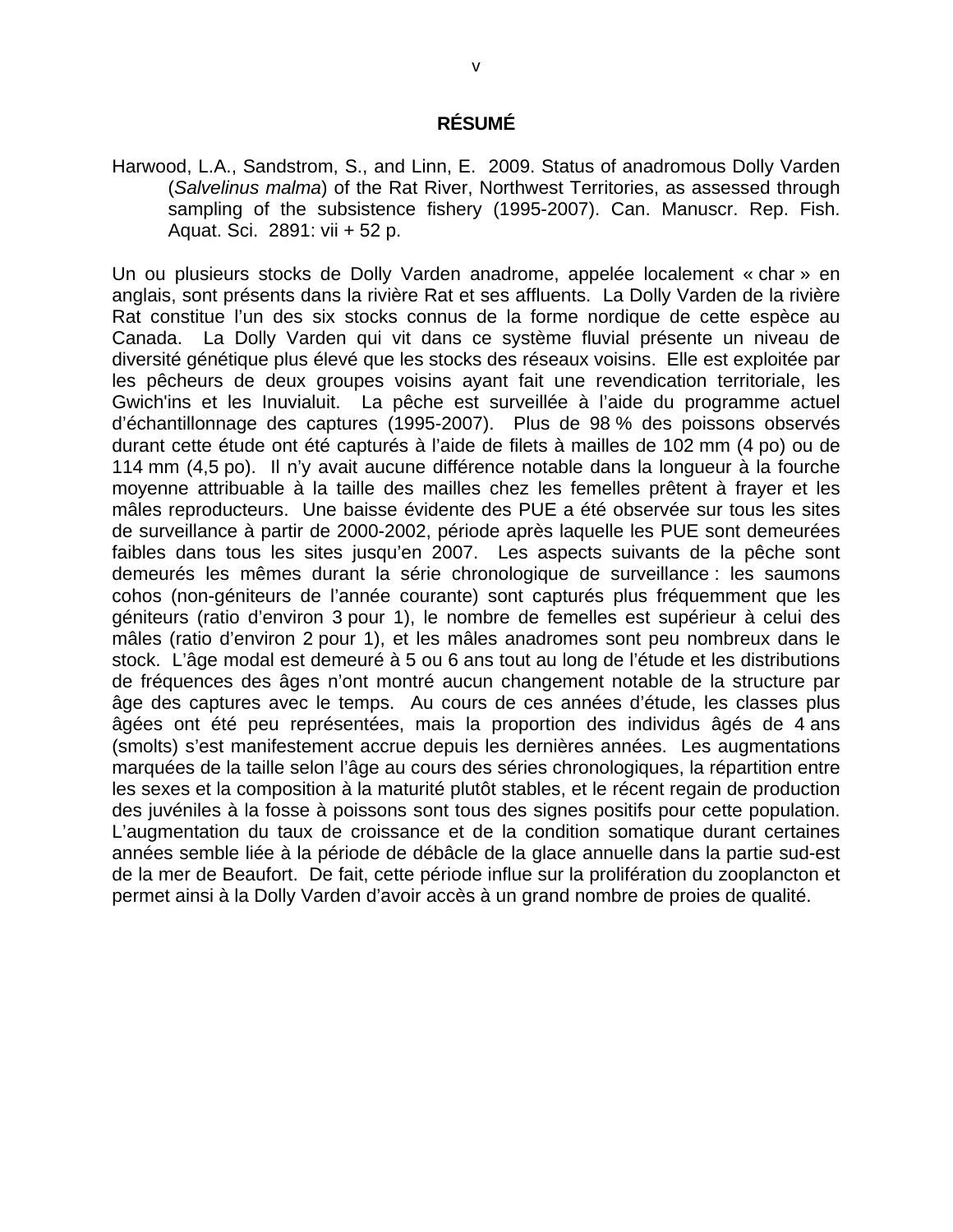## **LIST OF FIGURES**

| Figure 1. The Yukon North Slope showing the location of Dolly Varden rivers (known        |
|-------------------------------------------------------------------------------------------|
|                                                                                           |
| Figure 2 Rat River and Big Fish River Dolly Varden fishing and monitoring sites  17       |
| Figure 3. Timing (range and mode) of the Rat River Dolly Varden subsistence fishery,      |
|                                                                                           |
| Figure 4. Estimated harvest of Rat River Dolly Varden from the subsistence fishery, 1995- |
| 2007                                                                                      |
| Figure 5. Mean effort-weighted mesh size vs year, Rat River Dolly Varden subsistence      |
|                                                                                           |
| Figure 6. Mean CPUE at four monitoring sites, Rat River, 1996-2007  21                    |
|                                                                                           |
| Figure 7. Mean fork length of male and female spawning Dolly Varden caught at the         |
|                                                                                           |
| Figure 8. Mean fork length of silver (current-year spawning) Dolly Varden caught at the   |
|                                                                                           |
| Figure 9. Size distribution of silver (current-year non-spawning) Dolly Varden caught in  |
| the subsistence fisheries at the community monitoring sites, 1995-2007 24                 |
| Figure 10. Mean age of male and female spawning Dolly Varden and silver Dolly             |
| Varden caught at the Rat River subsistence fishery, 1995-2007  26                         |
| Figure 11. Age-frequency distribution of SILVER Dolly Varden caught in the                |
|                                                                                           |
| Figure 12. Age-frequency distribution of FEMALE SP Dolly Varden caught in the             |
|                                                                                           |
| Figure 13. Age-frequency distribution of MALE SP Dolly Varden caught in the               |
|                                                                                           |
| Figure 14. Mean length at age for Dolly Varden caught in the subsistence fishery at five  |
|                                                                                           |
| Figure 15. Mean fork length of 6-y old current-year female spawners 1989-200134           |
| Figure 16. Mean fork length for 6-yr old female silvers, 1989-2005 35                     |
|                                                                                           |
| Figure 18. Mean fork length of current-year spawning female Dolly Varden caught in        |
|                                                                                           |
| Figure 19. Comparison of the size frequency distribution of current-year spawning         |
|                                                                                           |
| females caught in the subsistence harvest vs the fall assessments at Fish Hole<br>38      |
| Figure 20. Mean length-at-age for female spawners aged 5, 6 and 7 years from 1989-        |
|                                                                                           |
| Figure 21. Comparison of growth rates of recaptured repeat female spawners in 1996        |
|                                                                                           |
| Figure 22. Comparison of length-weight relationship of female spawners between 1992       |
|                                                                                           |
| Figure 23. Trends in the number of ice-free days and mean length of spawning              |
|                                                                                           |
| Figure 24. Residuals of mean annual somatic condition factor (K) vs date of ice clearing  |
| for the period 1996-2007 (Ice data courtesy of Humfrey Melling, IOS, 2008)  42            |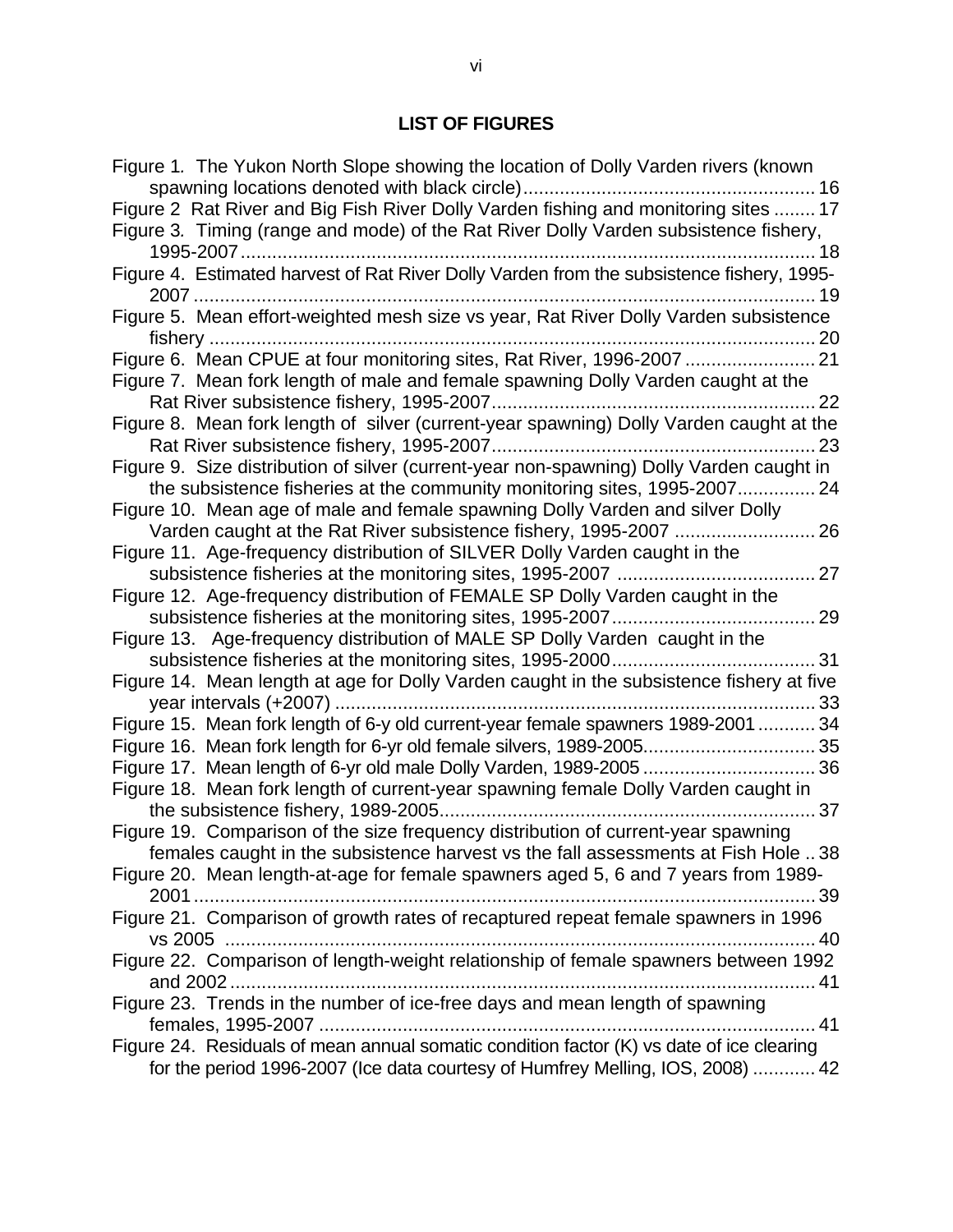## **LIST OF TABLES**

| Table 1. Mesh size information for the 1995-2007 Rat River Dolly Varden subsistence    |
|----------------------------------------------------------------------------------------|
| 43                                                                                     |
| Table 2. Dates for the Rat River Dolly Varden subsistence fishery, 1995-2007  44       |
| Table 3. Rate of tag return at the different monitoring sites, Rat River Dolly Varden  |
| . 45                                                                                   |
| Table 4. Size, condition and life history summary for the sampled catch, Rat River     |
|                                                                                        |
| Table 5. Mean length-at-age for Dolly Varden from the Rat River (1983) and from the    |
|                                                                                        |
| Table 6. Rat River Dolly Varden instantaneous mortality rate (Z), annual survival rate |
|                                                                                        |
| Table 7. Mean length-at-age for Dolly Varden from the Rat River (1983) and from the    |
| 49                                                                                     |
| Table 8. Comparison of the size of female spawners among sites, using years/           |
|                                                                                        |
| Table 9. Proportion of repeat spawners among tag recaptured Dolly Varden from the      |
| 1995 and 2004 tagging programs (see also Sandstrom and Harwood 2008)  51               |
| Table 10. Fecundity estimates for various size classes of spawning females, 1989-1992  |
| 52                                                                                     |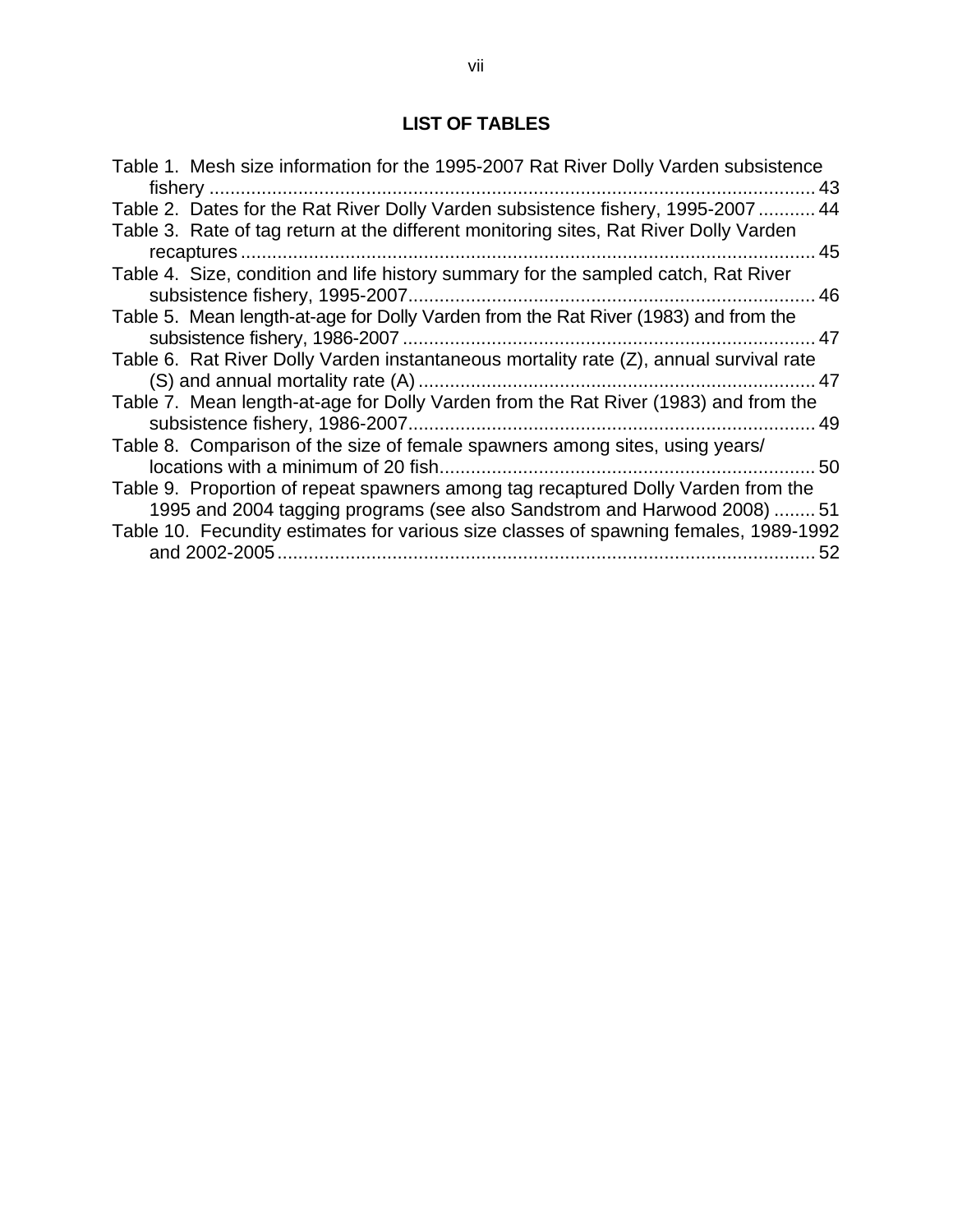#### **INTRODUCTION**

Dolly Varden *(Salvelinus malma*), described by Reist (1989), inhabit the Rat River watershed. Spawning and over-wintering areas for Dolly Varden are located at spring-fed reaches of Fish Creek, a tributary of the upper Rat River. In the Western Canadian Arctic, Dolly Varden occur to the west of the Mackenzie River (e.g., in the Vittrekwa River of the upper Peel River drainage, the Big Fish River, the Babbage River, the Firth River, Joe Creek and the Rat River , Fig. 1). Arctic char (*Salvelinus alpinus*) occur primarily to the east of the Mackenzie drainage (e.g., Hornaday River, Kuujjua River).

The Rat River is 130 km in length, originating in the Richardson Mountains and flowing into the Husky Channel of the Mackenzie River SE of Inuvik, NWT (Fig. 1). The anadromous char leave the Rat River in the spring, migrating toward the Beaufort Sea through the western portions of the Mackenzie River delta. During summer, they feed in near shore marine areas, returning upstream in August to over wintering and spawning habitats. Field observations (Sandstrom, Harwood, Mitchell, pers. comm.) and genetic results (Reist 1989) suggest that the Dolly Varden that spawn and over-winter in the Rat River may comprise two or more different stocks.

Concerns from residents of Fort McPherson about the status and health of the Rat River Dolly Varden prompted DFO to conduct studies on the Rat River in 1983, 1986 and 1989 (Gillman and Sparling 1985; Sparling and Stewart 1986; Stephenson and Lemieux 1990). The subsistence harvest at one site was monitored annually since 1989 (Harwood et al. 1994; Harwood 2001). The objective of this study was to assess the status of the stock through sampling of the subsistence catches from 1995-2007, building on earlier years of monitoring. A separate study at Fish Creek on the Rat River reports on assessments at the spawning site for the same period as the monitoring study reported here (Sandstrom et al. 2009).

Annual changes in the biological parameters and the success of the fishery, monitored over an extended period of time, provide a means by which to assess the status of the stock and the sustainability of the fishery. This monitoring program is only one of several Dolly Varden management initiatives underway by the harvesters of Fort McPherson and Aklavik, working with the Gwich'in Renewable Resources Board (GRRB www.grrb.ca), the Fisheries Joint Management Committee (FJMC www.fjmc.ca) and Fisheries and Oceans Canada.

#### **STUDY AREA**

The Rat River straddles the Yukon-Northwest Territories border, and flows from headwaters in the Richardson Mountains along a 130 km (80 miles) course, entering the Husky Channel of the Mackenzie River 35 km (22 miles) north-west of Fort McPherson, NT (Fig. 1). Trees are confined to the valleys and lower slopes and the rest of the basin area is covered by tundra vegetation. The bedrock is mainly sandstone, with some limestone in the northern sections. One tributary, Fish Creek,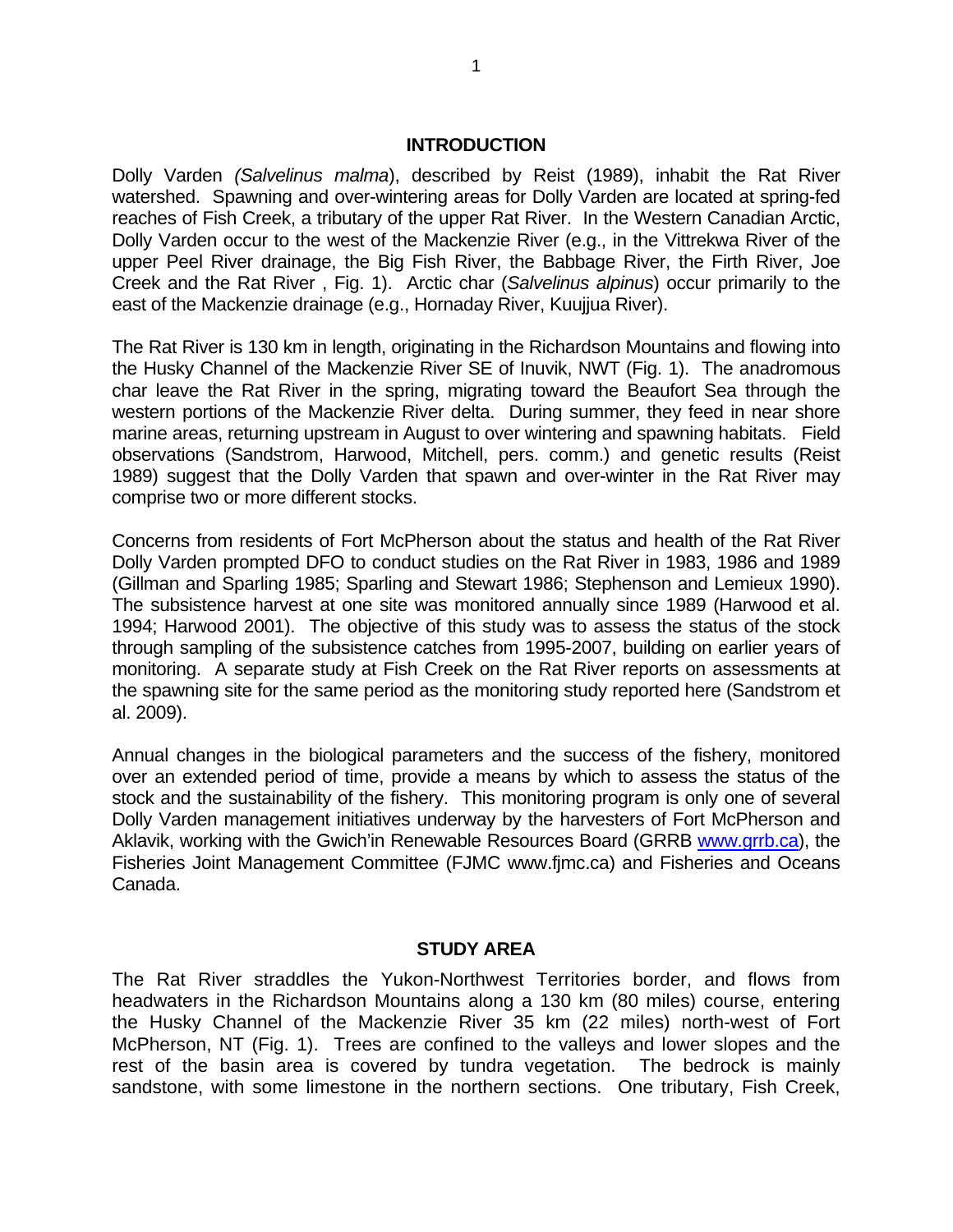has many deep pools and is fed by one or more year-round springs. Water temperatures at the spring source area are in the 4-5  $C^{\circ}$  range.

The high gradient rivers in this area cease flowing in the winter and freeze completely over much of their length. The exception to this is areas where groundwater springs enter. These perennial springs produce a system of "fish holes", areas that remain open year-round, and thus provide critical over-wintering and spawning habitat for the Dolly Varden. Downstream of the "fish holes", groundwater flows throughout the winter and this produces an aufeis (ice) field, also known as the "braided" area during ice-free periods. Spawning and over-wintering sites are relatively well known and recent studies have documented that the physical characteristics of the "fish holes" at a neighboring North Slope river change over time, as sodium, water and silt levels fluctuate (Clark et al. 2001).

#### **THE FISHERY**

During the summer months, Rat River Dolly Varden are taken along the Beaufort Sea coast, mainly at whaling and fishing camps established along the Yukon coast and at Shingle Point in the Northwest Territories. This is a mixed-stock fishery, with Dolly Varden from the Babbage, Firth, Big Fish and Rat, and presumably Vittrekwa river systems being caught there as well (Fig. 1). Dolly Varden from Alaskan stocks are likely also taken in this fishery.

Once the Rat River Dolly Varden begin their return migration to over-wintering and spawning areas, they encounter fishermen's nets at a number of locations along the way, usually between late August and mid-September (Fig. 2). These are the main times and places that Rat River Dolly Varden are harvested, with most of the fishing taking place for approximately 3-4 weeks each year. Floating, monofilament gillnets with meshes 102 mm (4") and 114 mm (4 $\frac{1}{2}$ ") are the most common sizes used, usually 25 m in length and 30 meshes deep. Smaller and larger mesh nets (e.g., 89 mm or 3½", 127 mm or 5", and 140 mm or 5.5") were used only occasionally by fish harvesters involved in the present study.

Fishing sites (Fig. 2) include the Aklavik town site, the mouth of Husky Channel, Big Eddy along the Husky Channel, the confluence of Husky Channel and the mouth of the Rat River, and finally, Destruction City on the Rat River itself. There is no fishing for Dolly Varden at the fish holes of Fish Creek on the Rat River at the present time, and has not taken place since the mid-1980's (J. Francis, pers. comm.). A voluntary closure, by the communities of Aklavik and Fort McPherson, for fishing at the fish holes of Fish Creek has been in place since 2006.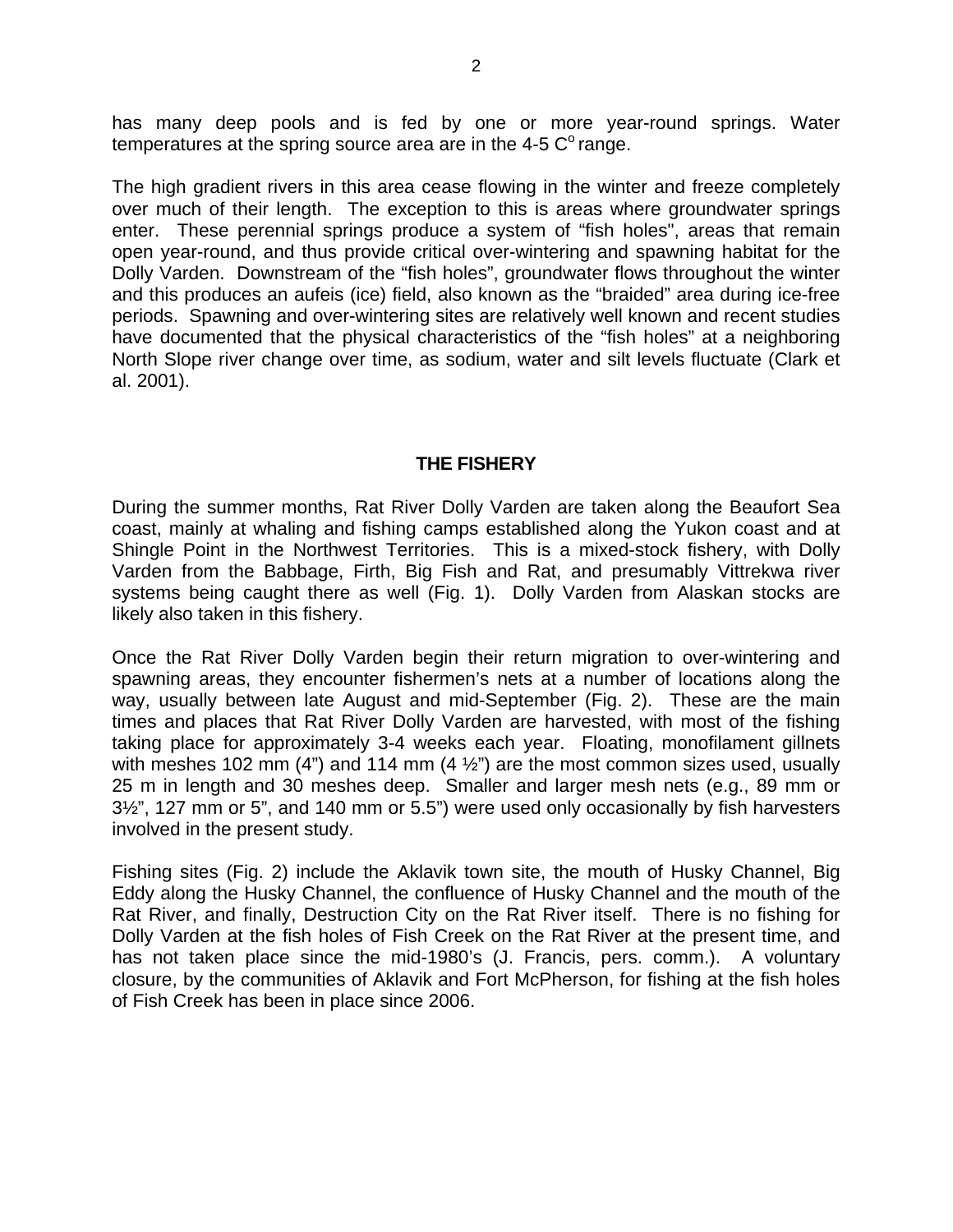#### **METHODS**

#### **SAMPLING THE FISHERY**

This study, initiated in 1995, involved fish monitors at each of five locations along the return migration route of the Rat River Dolly Varden. Cost constraints necessitated a reduction to four monitoring sites in 1999, and finally three sites in 2004. The fish harvesters who were hired, termed "monitors", were selected by the Aklavik and Fort McPherson Renewable Resource Councils (RRC's), and started their work once the Dolly Varden began their upstream migration past their monitoring site.

Each monitor was hired for 31 consecutive days in each year, although this was extended in some years if Dolly Varden were still running when the monitoring period was over. The head monitor, John Carmichael, was stationed at Big Eddy and set 1-2 nets in late July or early August of each year to determine the start of the run. His observations and advice were used to determine when the run had started and thus when the monitoring program would start.

The monitors kept records of their own and nearest neighbors' catches, to ensure that catches from all fishermen were represented in the study. The same monitors have been involved in the data collection at each site throughout the 13 y of the study, with the exception of the mouth of the Rat River site where three different monitors worked (the late Joe Vittrekwa, 1995-1997; Lazarus Francis 1998-1999; and Billy Wilson 2000- 2007). DFO biologists provided sampling materials and instructions prior to the start of each field season, and site visits during the course of the fishery and monitoring study. Biological data from Dolly Varden collected prior to 1995 are reported in Harwood et al. (2001).

Monitors were tasked with keeping records of the total number of Dolly Varden caught, as well as the number, length and mesh size of the gillnets used, and the location and duration of each set. They also dead sampled 100 Dolly Varden per season in 1995-2005. In 2006 and 2007, sample size was reduced to 40 per season per site, in keeping with harvest restrictions established on the fishery for those years. This restriction resulted in smaller sample sizes for those years. A voluntary closure for fishing at the Fish Holes has been implemented by the community of Fort McPherson since 2006.

Dead sampling involved reporting mesh size used to catch the fish (started in 2001), and for each dead sampled fish, measuring fork length, round weight, determining sex and maturity. Any Dolly Varden harvested that had floy or radio tags were included in the dead sample. The monitors were instructed to select the fish for dead sampling randomly from the day's catch, and to spread the sampling effort throughout the duration of the fishery. In 2000, 2001 and 2007, the monitors also took 50-100 fin and tissue samples for future genetic analyses. Monitors also recorded qualitative information about weather, water levels, and debris twice per day during each day of monitoring, in all years of the study.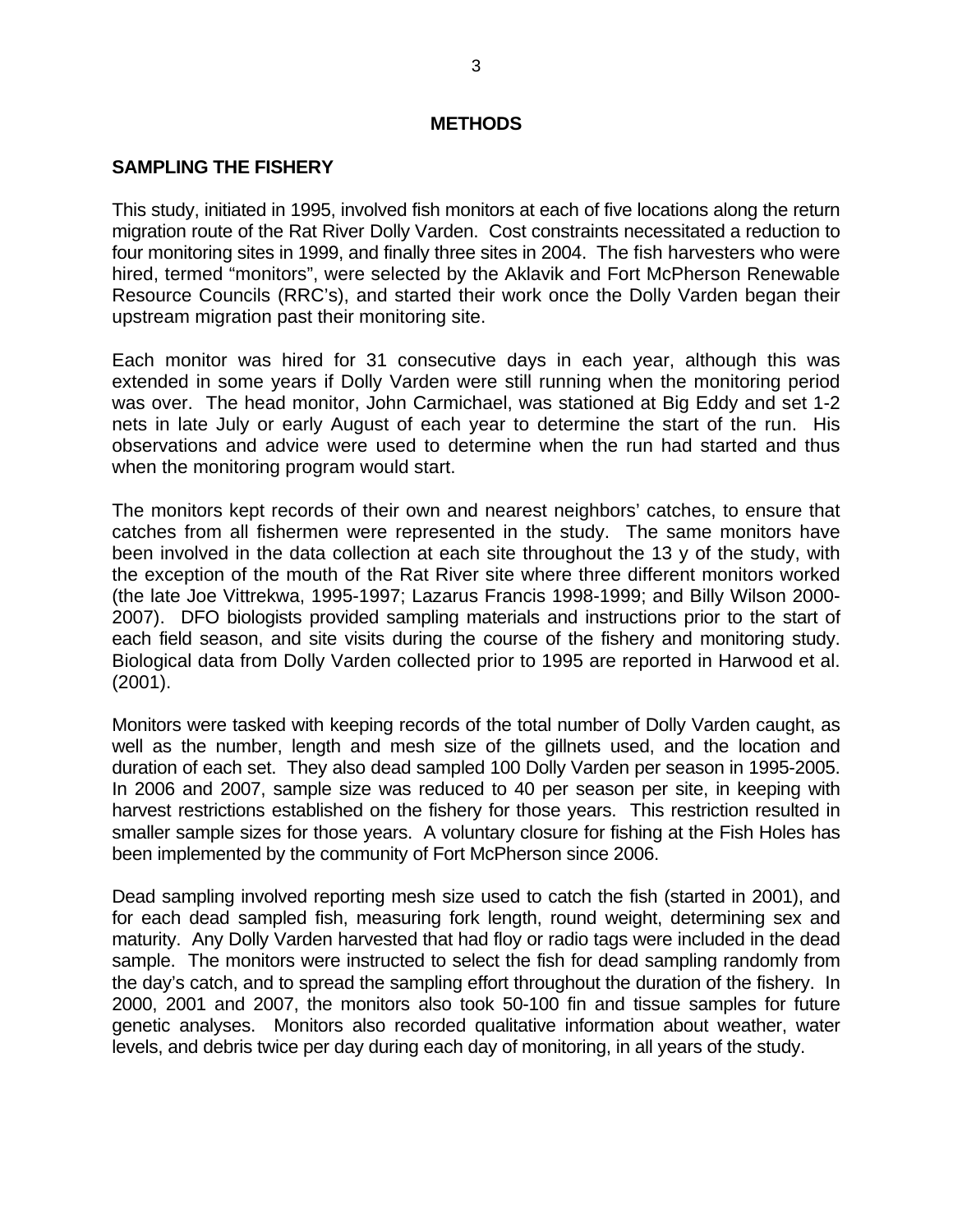Sagittal otoliths were removed from all dead sampled Dolly Varden, and were placed in a scale envelope for age determination. All age determinations were conducted by G. Carder, according to Nordeng (1961).

#### **DATA ANALYSIS**

To estimate the size of the annual harvest, the relevant data sets were compiled from the monitors, the Gwich'in Harvest Study, the Inuvialuit Harvest Study and the 1999 DFO Harvest Study (Stephenson, S., DFO Area Office). The total annual removal was estimated by summing:

- 50% of the estimated Inuvialuit catch at Shingle Point (assumes the other 50% of the catch originated from other North Slope rivers such as the Big Fish River and Babbage River);
- The total of all Dolly Varden caught in the Peel Channel at Aklavik, by both Inuvialuit and Gwich'in fishermen; and,
- The total of all Dolly Varden caught at Husky Channel, Big Eddy, mouth of the Rat River and Destruction City (Fig. 2).

The various data sets were scrutinized to ensure all catches were included and to ensure no duplication of records through reporting to more than one harvest study. Harvesters reporting catches were anonymous, although the coordinators of the Inuvialuit and Gwich'in Harvest Studies had access to these names and scrutinized the data to ensure records from each reporting fisher were included only once.

Catch per unit effort (CPUE) was calculated as the number of Dolly Varden/100 m/24 h, individually for each of the four "traditional fishing camp" monitoring sites and only for the monitors catches (not for the Aklavik Town site) and overall. The number of sets using each of the five different mesh sizes was tallied for 1995-2007 (Table 1). PROC GLM (General Linear Models) in SAS (1996) was used to examine for statistical differences in the mean annual CPUE for Dolly Varden harvested with five different mesh sizes used in this fishery, and a Duncan's Multiple Range test to indicate specific differences among meshes and years.

PROC GLM was also used to examine differences in the mean fork length of Dolly Varden caught using the different mesh sizes, and a Duncan's Multiple Range test to elucidate where specific differences in mesh size occurred for each of the three sex/maturity groupings – current-year spawning females, current-year spawning males, and current-year non-spawners ('silvers'). Mean fork length and mean age were calculated and tabulated for the sex/maturity groupings for 1995-2007. Mean fork length and age were also calculated for silvers, for 2001-2007, by mesh size.

PROC GLM and a Duncan's Multiple Range test were used to examine for differences in the mean length and mean age of Dolly Varden harvested among years. Age (by sex/maturity grouping) and length-frequency (for silvers) distributions of the upstream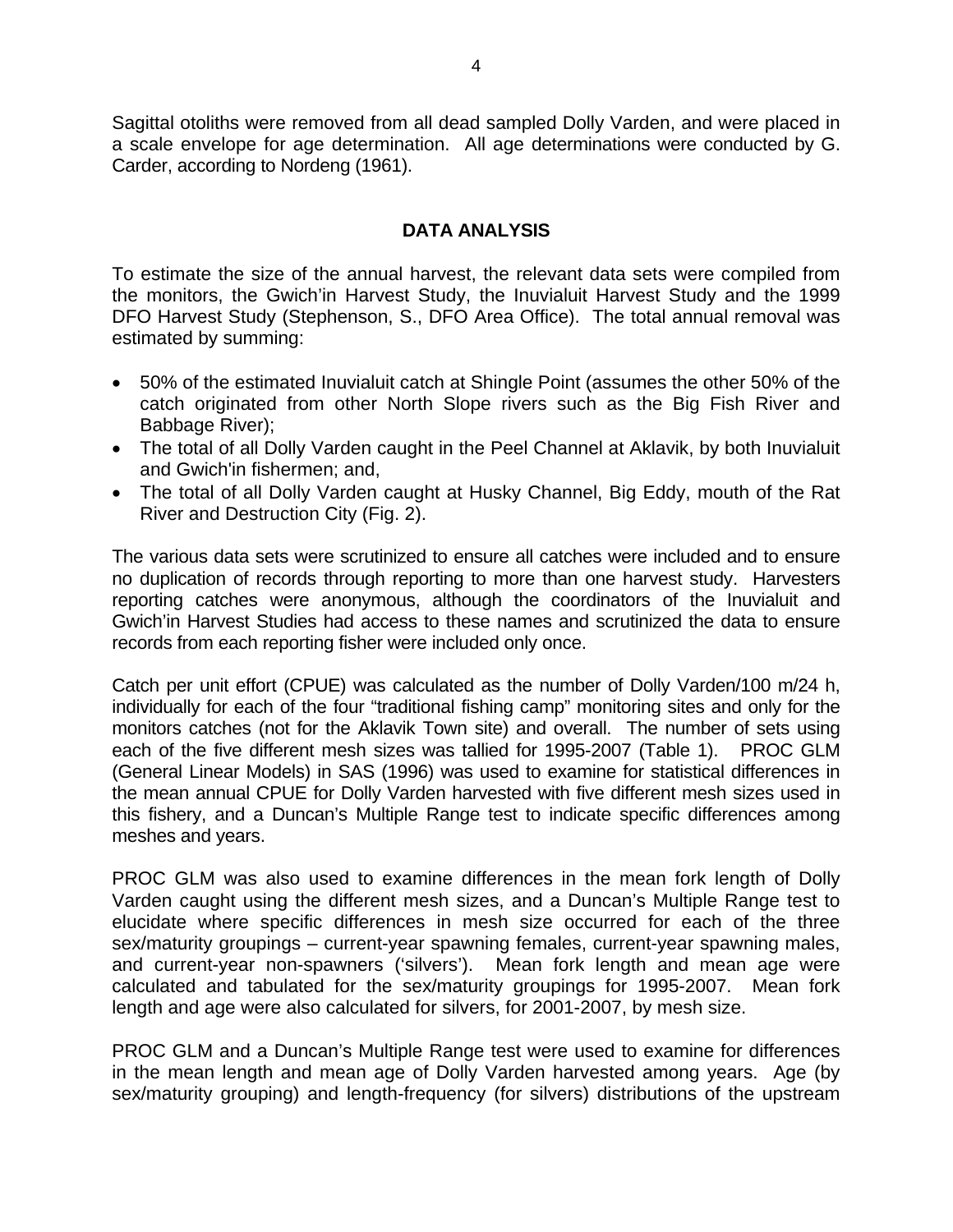migrants were constructed for Dolly Varden caught in the fishery (1995-2007). The percent of the samples in each of the three sex/maturity groupings, annual and overall sex ratio, and the percentage of Dolly Varden in the sample >550 mm were calculated.

A catch curve was constructed by plotting the running average of three age frequencies against log age. Instantaneous mortality rate (Z) was then calculated using a least squares regression on the descending limb of the catch curve. Only age groups that were fully recruited into the catch were used (7, 8 or 9 through 11, 12 or 13 y) following Ricker (1975). Annual survival rate (S) and annual mortality rates (A) were also calculated.

Relative condition factor (K), a measure of the relative robustness of the fish, was determined by the following formula (Anderson and Gutreuter 1983):

$$
K = \frac{W \times 10^5}{L^3}
$$

where,  $W =$  round weight in g and  $L =$  fork length in mm.

Mean fork length-at-age was calculated for Dolly Varden dead sampled in 1995-2007 and plotted to depict annual growth. Plots were prepared for each year class, over time, separately for current-year spawning females, current-year spawning males, and currentyear non-spawners (silvers). Mean annual somatic condition was evaluated against date of clearing of the sea ice in the south east Beaufort Sea, using standardized data obtained from the Canadian Ice Service, Ottawa, Ontario. Independence of these parameters was tested by examining the residual plot.

#### **RESULTS AND DISCUSSION**

#### **SIZE AND TIMING OF THE FISHERY**

The duration of the fishery averaged 40 d (SD 5.1 d) at the five monitoring sites, and ranged from 31 to 50 days (Table 2). Patterns were similar among the five monitoring sites, within a given year. For all years pooled, the median date for the monitoring efforts (taken as proxy of the peak of the run), was Aug 18 for Husky Channel, August 21 for Big Eddy, August 26 for mouth of the Rat, and August 30 for Destruction City. This 3-5 d time lag between sites reflects the time it takes the fish to move upstream from site to site.

While there is annual variation in the timing of the start of the run (Fig. 3), the length of the fishery has remained relatively consistent among years. For this monitoring series, the year with the earliest run was 1998 (started July 28), while the latest run was 2006 (started Aug. 11).

The average annual harvest of Dolly Varden was estimated at 2383 fish for the period 1995-2001, and 726 fish annually from 2002-2007 (Fig. 4). The most recent harvests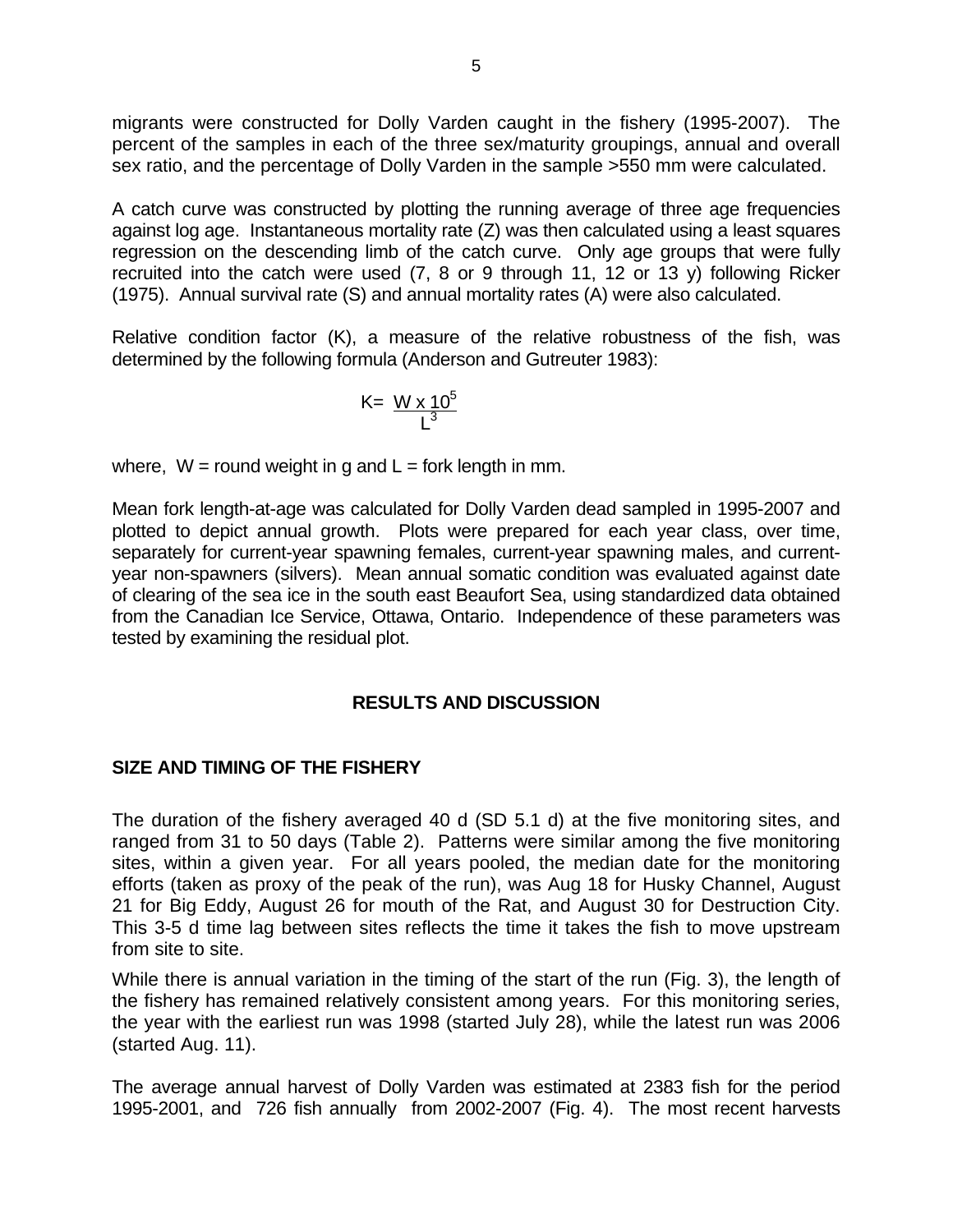(2006-2007) consist only of 40 fish sampled by each of three monitors (e.g., approximately 120 total annually, as per restrictions presently in place for this fishery). The number of fishers active in this fishery during the monitoring period ranged from a high of 23 (1997) to a low of 3 (2007) (Table 2).

#### **CATCH-PER-UNIT-EFFORT (CPUE) AND MESH SIZE**

Catch-per-unit-effort (CPUE) can indicate changes in stock size, but at the same time, is greatly affected by changes in recruitment levels, timing of migrations, local environmental conditions and/or changes in fishing methods.

The plot of mean fishing effort weighted by mesh size showed no significant differences over time  $(R^2=0.1292)$  (Fig. 5). There were also no significant differences in the mean CPUE using mesh sizes of 102 mm (4"), 114 mm (4.5"), 127 mm (5.0") or 140 mm (5.5") (F=20.24, df 4,3388; p>F<0.0001; p>0.05) (Table 1). Mean CPUE for 14 sets using a 89 mm (3.5") mesh net in 1996 and 1997 was significantly greater (50.9, n=14 sets) than mean CPUE for sets that used mesh sizes of 127 and 140 mm. However, the number of sets which used 89 mm was too small and only occurred in 2 years of the series, so these data are not considered further in the CPUE analyses.

Between 1995 and 2007, and pooling catches from 102 mm (4"), 114 mm (4.5"), 127 mm (5.0") or 140 mm (5.5") meshes, the overall CPUE for the subsistence fishery averaged 27.3 Dolly Varden/100 m/24 h (range: 0-360 Dolly Varden/100 m/24 h; n=3400 sets). Mean CPUE for 1998 (74.0 Dolly Varden/100 m/24 h) was the highest value in the series, three times higher than the overall mean for 1995-2007. The 2006 CPUE value (5.4 Dolly Varden/100 m/24 h) was the lowest in the series, at 20% of the mean.

In the subsistence fishery from 1995-2007, CPUE followed the same pattern at each of the four monitoring sites (Fig. 6). Declines in CPUE were apparent at all sites starting in 2001-2003, after which time the CPUE remained at a low level at all sites through to the most recent sampling in 2007. Since the CPUE data were primarily collected by the same monitors fishing with the same gear, always in the same location, and in the same season for 13 consecutive years, they are expected to elucidate trends in the fishery, and strength of the run and size of the stock, over this time period. In 2006 and 2007, the monitors report to have continued to fish in their usual way and kept CPUE records throughout the fishery. The proportion of the catch that exceeded the 40 fish that they were allowed to keep was reported to have been released alive.

Although CPUE data were collected according to mesh size for the period 1995-2007, the dead-sampled fish were not assigned mesh sizes with which they were caught until 2001. Thus, the analysis of mesh size effects on fish size could only be done for the 2001-2007 time period. The mean length of Dolly Varden caught between 2001 and 2007 with 102 mm nets was 456.5 mm ( $n=1202$ ), with 114 mm nets it was 493.8 mm ( $n=772$ ). These two mesh sizes made up 98% of the fishing effort covered by the monitoring study reported here.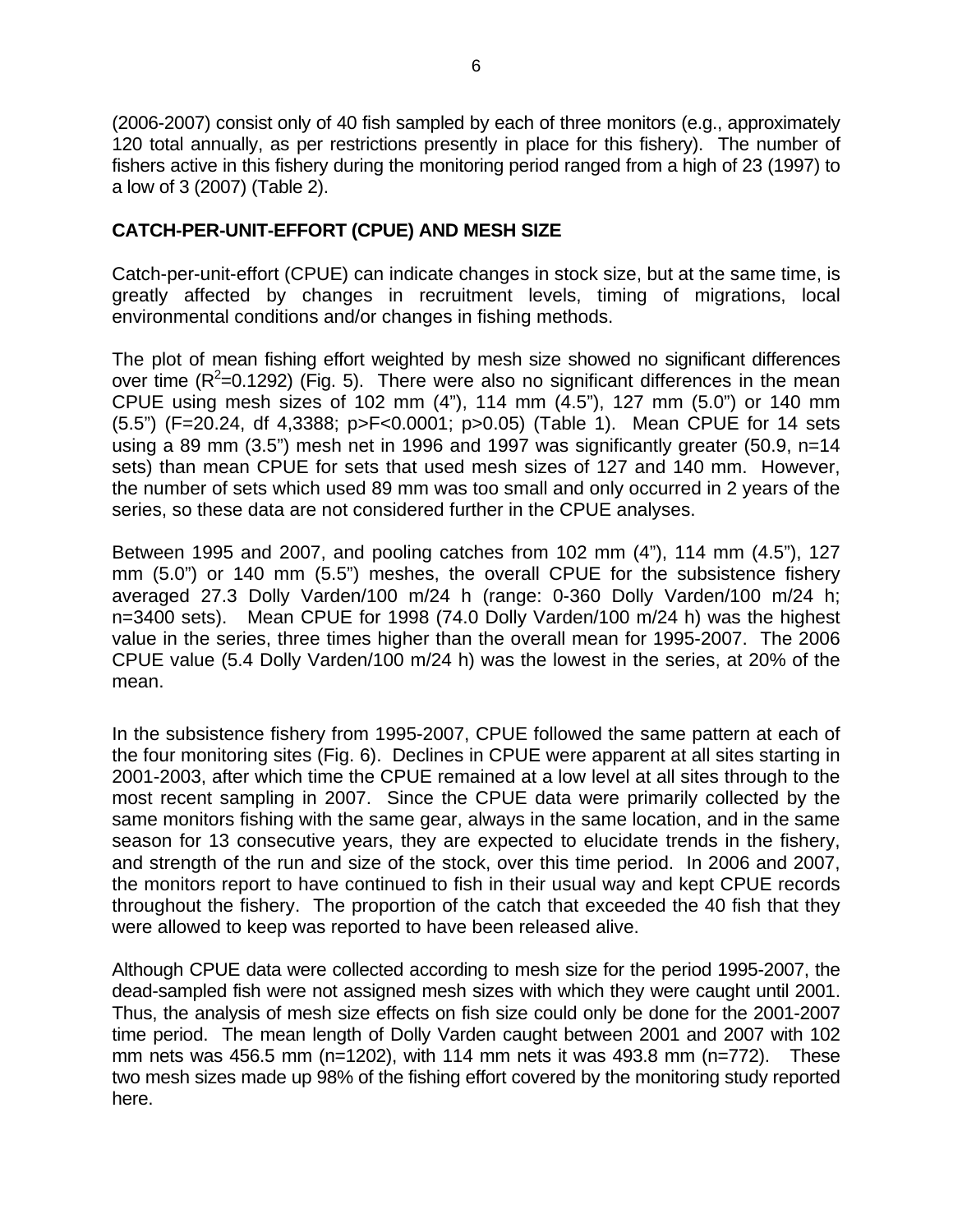For the years 2001-2007, differences in mean length of harvested Dolly Varden were significant for silvers (F=62.91, df=2, 1476; p>F<0.0001; Duncan's Multiple Range test, p<0.05, df=1476) for the different mesh sizes, but not for current-year spawning females (Duncan's Multiple Range test, p>0.05, df=389) or for current-year spawning males (Duncan's Multiple Range test, p>0.05, df=90). Consequently, fork length data are presented separately for fish caught with mesh sizes of 4" and 4.5 " for silvers but data for both meshes are pooled for spawning females and spawning males.

### **TAG RETURNS**

The proportion of tagged fish in the monitors' harvests in the year following tagging (separately by site; Table 3) was on average 4.3% of the harvested fish at Big Eddy and Husky Channel, and 7-8% at Rat River and Destruction City. These data formed the basis of the mark-recapture estimates described in Sandstrom and Harwood (2008). Tag recaptured fish caught by the monitors were included in the dead sample wherever possible, for examination of sequential spawning and growth of individuals between tagging and recapture. Harvest totals and numbers of marked and unmarked fish that were caught by the monitors were used in the population estimates. Harvests and tags turned in by other fishers were recorded but were not included in the mark recapture calculations.

#### **BIOLOGICAL INDICATORS**

Sampling of the Dolly Varden harvests at the monitoring sites (1995-2007) (Fig. 2) provides a long-term record of size, sex, age and condition of Dolly Varden taken in the fishery. A truncated length-frequency distribution, a decrease in the number of large fish, or changes in age structure could indicate a downward trend in the stock.

### **FORK LENGTH**

Dolly Varden monitors recorded the fork length of 5799 Dolly Varden from this fishery between the years 1995 and 2007 (current-year female spawners, n=1043; current-year male spawners n=385; silvers n=4371). The largest fish caught in the fishery during this period was a current-year spawning male, 724 mm and 3900 g, caught using 114 mm mesh net at the mouth of the Rat River in August 2004. The percent of Dolly Varden with fork length >550 mm averaged 10% for the period 1995-2007. The proportion varied over the series (Table 4) and in 2007, is similar to that observed in 1995 when the monitoring study was initiated.

The mean fork lengths  $(+1$  SD) of current-year female and male spawning Dolly Varden caught in this fishery, by site and year, are shown on Fig. 7. The data are not separated according to mesh size as no significant differences in mean length were found for these two sex/maturity groupings based on mesh size. Mean fork length of current-year spawning females (Fig. 7) showed an increasing trend from 1997-2006. This trend was also apparent in the length-frequency distribution for spawning males (Fig. 7) and for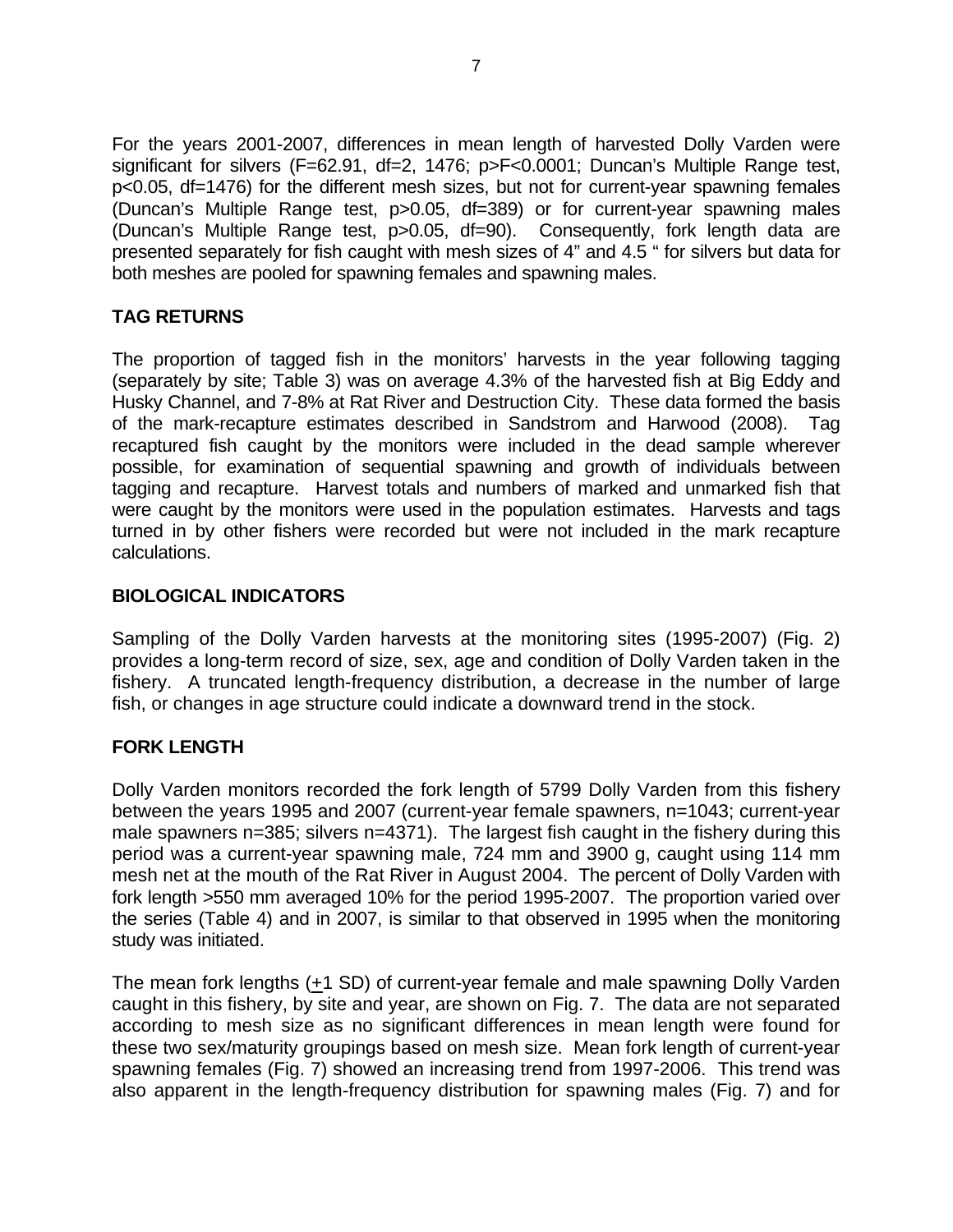current-year spawning females sampled at the Fish Hole during the assessment project (Sandstrom et al. 2009). The mean fork length of silvers remained relatively unchanged for both mesh sizes throughout 2001-2007 when mesh sizes were available for all deadsampled fish (Fig. 8). This pattern is also apparent from the length-frequency distributions shown on Fig. 9.

The mean annual fork lengths of silvers (F=21.64, df=13, 1465, p>F<0.0001), current-year spawning females (F=4.17, df=13, 378, p>F<0.0001) and current-year spawning male (F=3.01, df=12, 80; p>F=0.0016) were significantly different among years. The Duncan's Multiple Range test revealed three groupings for mean size for each of current-year nonspawners, current-year spawning females and current-year spawning males during 2001- 2007. The interaction of year and mesh size was evaluated using t tests in PROC GLM and no significant interactions were identified for any of the sex/maturity groupings  $(p>0.05)$ .

For female spawners, the direction of the trend was the most obvious. There has been a significant increase in mean fork length in recent years, with 2006 and 2004 in the grouping with the greatest mean length (Duncan's Multiple Range test, p<0.05). Male spawners and silvers showed a similar increasing trend up to 2005. Sample sizes for all groupings in 2006 and 2007 were small due to the harvest restrictions in place (Table 5).

### **AGE AND MORTALITY**

The oldest Dolly Varden caught in the 1995-2007 subsistence fishery was 11 y, while the youngest was 2 y. Of all Dolly Varden aged as part of this study, 67.2% (n=3227) were either 5 y or 6 y. Modal age was 6 y and mean age was 5.8 y (n=4805).

The mean ages of Dolly Varden caught in the fishery differed between 1995-2007 for current-year non-spawners (F=28.78, df 12, 3548; p>F<0.0001), for current-year female spawners ( $F=4.68$ , df= 12, 866;  $p>F<0.0001$ ) and for current-year male spawners ( $F=3.93$ . df=12, 318; p>F<0.0001). Mean ages for silvers, current-year spawning females and current-year spawning males for 2006 and 2007 were all in the lowest respective Duncan groupings (Fig. 10) and, in the case of silvers and current-year male spawners, they had the lowest mean age values in the series (Table 5). Changes in the mean age of the catch can result when younger fish becoming increasingly vulnerable to the fishery over time (either through enhanced growth or increased prevalence in the run), thereby driving the mean age of the catch lower.

The age-frequency distributions are also instructive and showed no clear shift in either direction of the age structure of the catch over time (Figs. 11, 12, 13). There was weak representation of the older age classes throughout all years of the study. There was an apparent increase in the proportion of 4 y olds (smolts) in 2005-2007. The modal age remained at 5 or 6 y throughout the study, with the exception of a shift downward by one year in 2006 and 2007, and were not due to any change in fishing gear.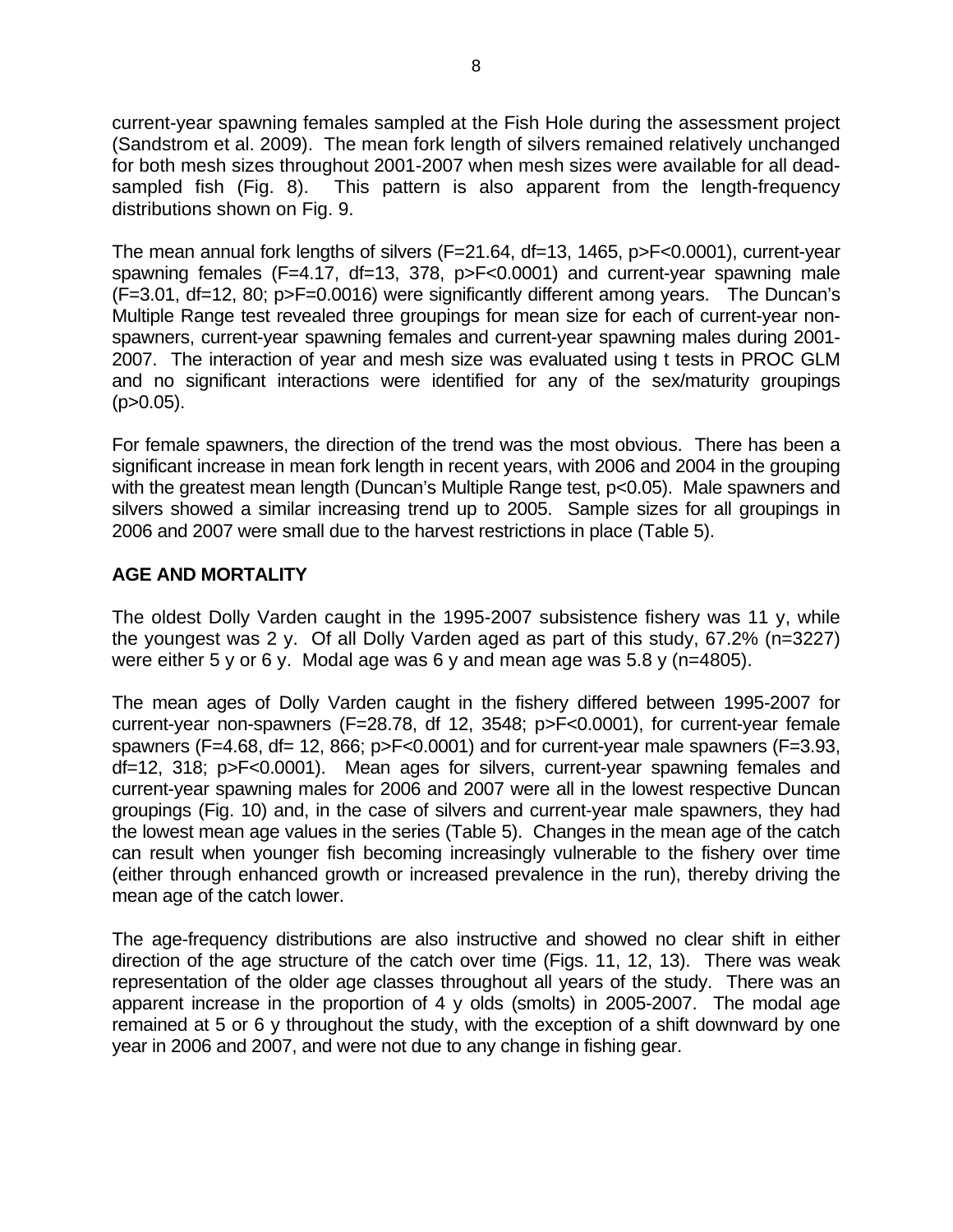Instantaneous mortality rate calculated from the catch curve, ranged from a low of 0.54 in 2007 to a high of 1.41 in 1997 (Table 6).

#### **LIFE HISTORY COMPOSITION, SEX RATIO AND MATURITY**

The sex ratio of the catch remained stable throughout the 13 y of the monitoring program. On average, 37.8% were males (range: 32-46%). There were no obvious changes over time in the sex ratio of the catch (Table 4).

Silvers are caught more often than spawners in this fishery (Table 4) and females outnumber males by approximately 2 to 1 (Table 4). The annual proportion of silvers caught in the fishery averaged 75.4% between 1995 and 2007, ranging from a high of 92.9% in 1998 to a low of 54.2% in 1999.

Current-year spawning males (anadromous males) continue to be few in number in this fishery. Although the sex ratio has remained relatively stable throughout the 13 y of monitoring (30-40%), the proportion of anadromous males caught in this fishery has remained low throughout with the exception of 1999 (Table 4).

#### **SOMATIC CONDITION**

The condition of the upstream migrants reflects the quality and quantity of food available during summer feeding in the ocean and, as such, changes in condition are not considered to be direct responses of the stock to harvesting.

During 1995-2007, the average weight for a Dolly Varden was 1,274 g, or about 2.8 lb. The maximum weight of a Dolly Varden recorded by the monitors was 5,498 g (12.1 lb). Mean K for the series was 1.2 and range was 0.9-1.7 (Table 4). Mean condition indices varied among years and the differences were highly significant (F=301.23, p>F<0.0001). Dolly Varden had significantly higher condition indices in 1997, 1998, 2004 and 2007, compared with all other years in the series (p<0.05; Duncan's Multiple Range test).

### **GROWTH**

Mean fork length-at-age for sex/maturity groupings pooled (Table 7; Fig. 14) has increased overall over the course of this monitoring study. Tag-recaptured Dolly Varden have shown high growth rates (Sandstrom et al. 2009) during this period. Examining mean length-at-age separately for the sex/maturity groupings revealed the same trend in each (Figs. 15, 16, 17). The trend toward increased length-at-age is most obvious among current-year female spawners but is also evident in all males and in silvers.

This analysis focuses on current-year spawning females to reduce variability and control for unbalanced design. In addition, the female spawners provide adequate sample sizes as well as having a strong link to management implications. Mean length-at-age for female spawners, up to and including 2005, is summarized in Fig. 18.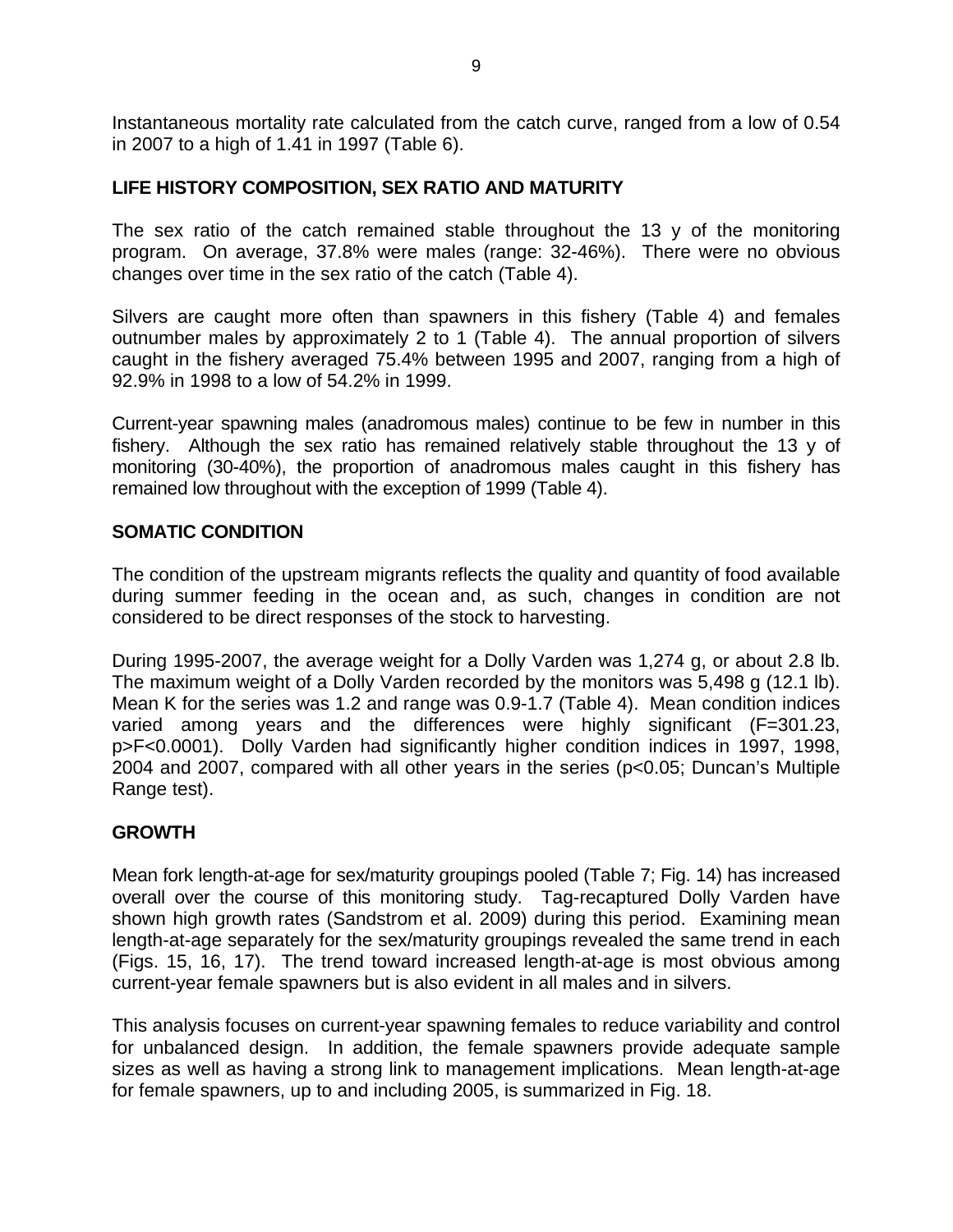Data from all monitoring sites have been pooled in order to provide adequate sample sizes for the analysis. However, sites/years with less than 20 current-year spawning females sampled were not used for the analysis as samples were deemed too small to be representative (Table 8).

The length distribution of female spawners sampled in the harvest approximates the same range of sizes and shape of the curve of the actual length distribution of the spawning population (Fig. 19). The latter was obtained through seining at the Fish Hole spawning and over-wintering site from 1995-2007 (Sandstrom et al. 2009). These two independent programs (different time of year/location/gear) indicate similar trends, supporting our assumption that samples >400 mm obtained from the harvest are not biased by gear selectivity.

The harvest is reasonably well distributed (and proportionately so) across the size range of the population. This supports our earlier observations of a stable age distribution (Figs. 11-13). Another possible explanation for the increase in size of the fish could be that the high harvest levels in 1997 and 1998 reshaped the age distribution. However, this apparently was not the case as evidenced in the age frequency distributions which remained relatively unchanged through the monitoring time series (Figs. 11-13).

Another possible explanation for the apparent increase in size of fish in the fishery in recent years is the effect of changing gear. However, our earlier analysis of mesh size effects did not show this to be the case. There were no significant differences in mean length of female spawners caught using the mesh sizes ranging from 102-140 mm (p>0.05). The majority of the harvest was caught using 102 mm (62%) and 114 mm (36%) mesh nets.

We also considered that an increase in mean size-at-age could be the result of an increase in the interval between spawning years, with fish thereby allocating increased resources to somatic growth each year. Our tagging results suggest that this is likely not the explanation, however, as rates of sequential spawning were unchanged (Table 9) during the slow growth period (e.g., 1995) vs the faster growth period (e.g., 2005) (Sandstrom et al. 2009). Dolly Varden growth is presently 20 mm /y greater than that recorded a decade ago (an increase of 74%; Fig. 21).

The data supports that Dolly Varden have a greater fork length at a given age than was the case a decade ago (Fig. 14). This was found to be the case for spawning females aged 5, 6 and 7 y (Fig. 20) as well as for all males and for all silvers as presented earlier. Further, the mark recapture data (Sandstrom et al. 2009) demonstrates that the increase in annual growth is equal across all sizes, with all size classes growing at the same rate (Fig. 22). This suggests that the effect is not density- dependant, but rather an environmental effect. There were significant differences in the length-weight relationship among years of the study but no obvious trend over time in these changes in condition (Table 4).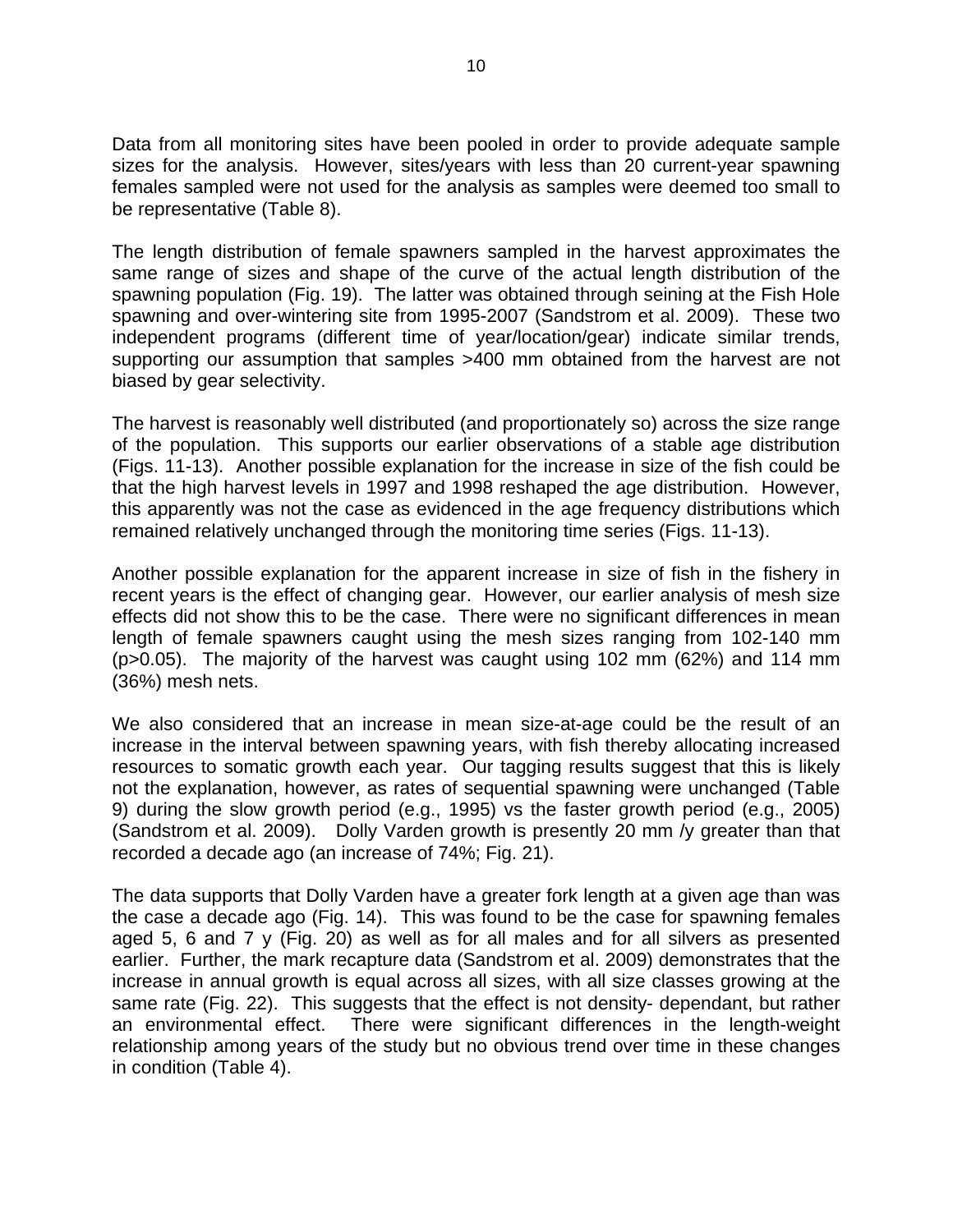The apparent increase in growth rates is unlikely due to a density-dependent effect brought about by a decline in population size. Available literature, including weir studies, suggest that the Dolly Varden feed little or not at all during migrations or while in freshwater (Sandstrom et al. 1997; Sandstrom and Harwood 2002). These fish feed primarily in the ocean during the summer. It is probable that food availability in the ocean is not a limiting factor.

An analysis of the date of clearing of the land-fast ice (H. Melling, Institute of Ocean Sciences, 2008) has provided instructive data as to the changes that are occurring in the Beaufort Sea with regard to the timing of break up of the land-fast ice each spring. Changes in climate (Walsh 2008) have led to earlier break up of the annual sea ice in the Beaufort Sea since the 1980's, however, variability has increased as well.

The plot illustrates the relationship between mean annual fork length of female spawners and date of ice clearing (days past June 1) (Fig. 23). Residuals for somatic condition index (K) and date of ice clearing are plotted on Fig. 24. The relationship between an earlier timing of break up and increased K is clear ( $\overline{R}^2$ =0.4466).

With a trend toward earlier break up of the land-fast ice in the Beaufort Sea, oceanographic conditions which favor the production of zooplankton are established earlier in the season than was the case a decade ago. Thus, feeding opportunities for Dolly Varden occur earlier in the season. Earlier access to resources in the ocean and, possibly access to enhanced resources (climate change causes an increase in the marine pelagic community), are two plausible explanations for the apparent increase in growth rates of Dolly Varden observed during the past decade. Changes in the body condition of Arctic char (Harwood 2009) and ringed seals (Harwood et al. 2000) have been postulated as linked to changing ice conditions over the same time period.

The increased growth may result in a 30% increase in the reproductive output of this Dolly Varden stock (Table 10), assuming a length/fecundity relationship similar to other North Slope rivers (Sandstrom 1995). This may help to offset the negative effects of harvesting on reproductive potential when spawners are removed from the fishery.

#### **SUMMARY**

Annual changes in the biological parameters and the success of the fishery, monitored over an extended period of time, provide a means by which to assess the status of the stock and the sustainability of the fishery. This monitoring program is only one of several Dolly Varden management initiatives underway by the harvesters of Fort McPherson and Aklavik, working with the Gwich'in Renewable Resources Board (GRRB www.grrb.ca), the Fisheries Joint Management Committee (FJMC www.fjmc.ca) and Fisheries and Oceans Canada.

The CPUE results in this study suggest the anadromous stock of Dolly Varden from the Rat River declined in the period from 2000-2002. The mark-recapture estimate which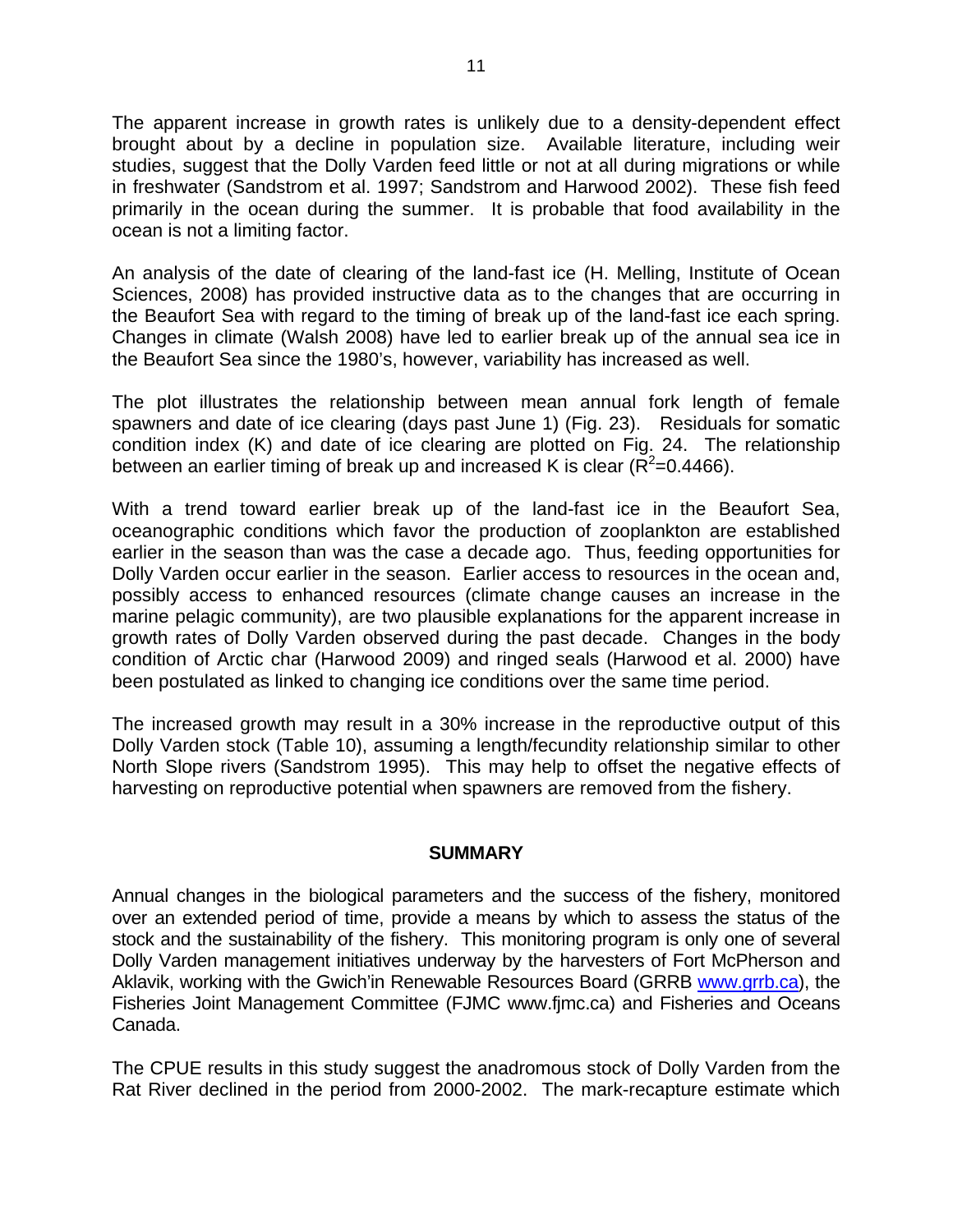will follow the 2008 fishery, as well as the results from the 2008 monitoring study, will provide clues if this declining trend has continued or if the stock is recovering. Harvest restrictions in place since 2006 and recent observations at the Fish Hole (fall 2007), both suggest that the situation in regard to stock size has not deteriorated further than the 2004 data suggest.

Significant increases in the size-at-age over the time series, relatively stable sex and maturity composition, and the recent observed pulse of juvenile production at the Fish Hole in fall 2007 (Sandstrom et al. 2009) are all encouraging signs for this stock. The highly skewed sex ratio is of concern with regard to the abundance of sea-run males, as they remain in short supply. While this is not likely a problem that can be corrected through management practice, it is advised that fishers release live sea-run males as often as possible to ensure their continued contribution to the reproductive potential of the stock.

The following are highlights of, or relating to, this work:

- o One or more stocks of anadromous Dolly Varden, known locally as "char", inhabit the Rat River and its tributaries.
- o Fishermen from two adjacent land claim groups, the Gwich'in and the Inuvialuit, harvest Dolly Varden from the Rat River stock(s).
- o Communities of Aklavik and Fort McPherson developed and implemented their "Rat River Char Fishing Plan" in 1995; this has continued until present.
- $\circ$  The fishery has been monitored through a 3-5 site community-based sampling program, 1995-2007.
- o Over 98% of the fish caught and monitored in this study were caught using 102 mm (4") or 114 mm (4.5") mesh nets.
- o There were no significant differences in mean fork length due to mesh size for spawning females or spawning males.
- o Mean fork length of silvers caught with 114 mm (4.5 ") mesh were significantly larger than those caught with 4.0" (102 mm) mesh.
- o Declines in CPUE were apparent at all sites starting in 2000-2002, after which time the CPUE remained at a low level at all sites through to 2006, with a slight improvement in 2007.
- o These declines in CPUE parallel the decline in stock-size estimates provided by the mark-recapture efforts.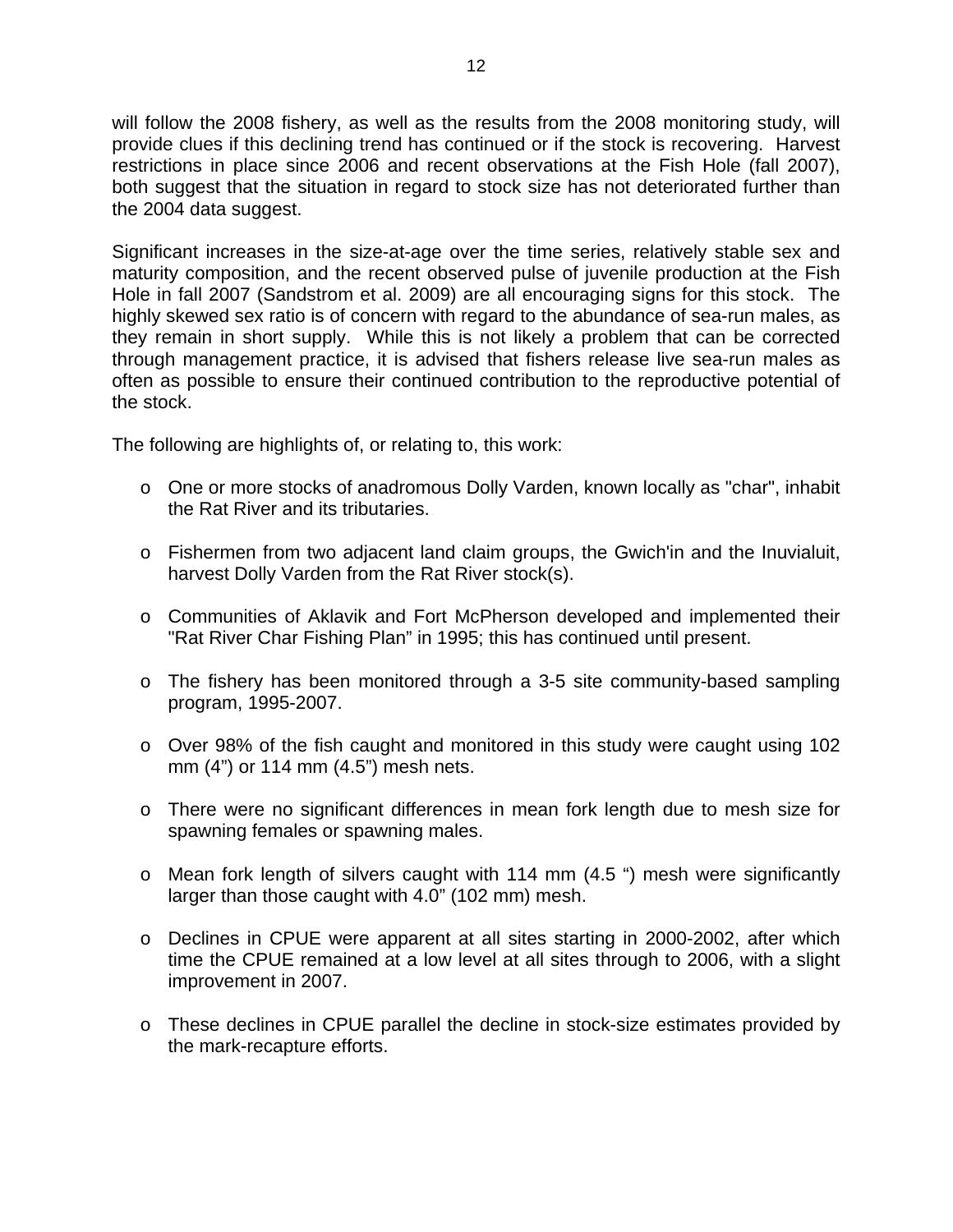- o Silvers are caught more often than spawners in this fishery (approximately 3 to 1), and this has remained relatively unchanged over time.
- o Females outnumber males (approximately 2 to 1) in this fishery, and this has remained relatively unchanged over time.
- o Anadromous males remain at a low level in the stock, and this has remained relatively unchanged over time (present proportion is similar to 1995).
- o Through to 2005, there was an increase in mean length of female spawners over time; there was a similar although less pronounced trend in male spawners and silvers over the same period; there has been a slight decrease in mean length in 2006 and 2007 which was likely due to increased prevalence of younger fish in the catches in 2006 and 2007.
- o Modal age remained at 5 or 6 years throughout the study, with the exception of a shift downward by one year in 2006 and 2007.
- o Age-frequency distributions showed no clear shift in either direction of the age structure of the catch over time.
- o There was weak representation of the older age classes throughout all years of the study.
- o There was an apparent increase in the proportion of 4 y olds (smolts) in 2006-2007.
- o Rat River Dolly Varden have greater fork length at a given age than was the case a decade ago.
- o These increases in growth rate and an increase in somatic condition in certain years, appear related to the timing of break up of the sea ice.
- o Timing of break up may influence the timing of the zooplankton bloom and thus, the Dolly Varden's access to quantity and quality of prey.
- o Increased growth of individuals in the stock provides increased biomass to the fishery and, to a point, may offset the pressure of the fishery on the reproductive potential of the stock through the practice of catching spawners.

#### **ACKNOWLEDGMENTS**

The work and dedication of the monitors, Selwyn Kay (19 years), the late Joe Vittrekwa (3 years), Lazarus Francis (1 year), Billy Wilson (7 years), John Carmichael (13 years), Ben Mitchell (6 years) and Dale Semple (3 years) is duly acknowledged. The staff of the Fort McPherson and Aklavik RRCs assisted with program administration. The data have been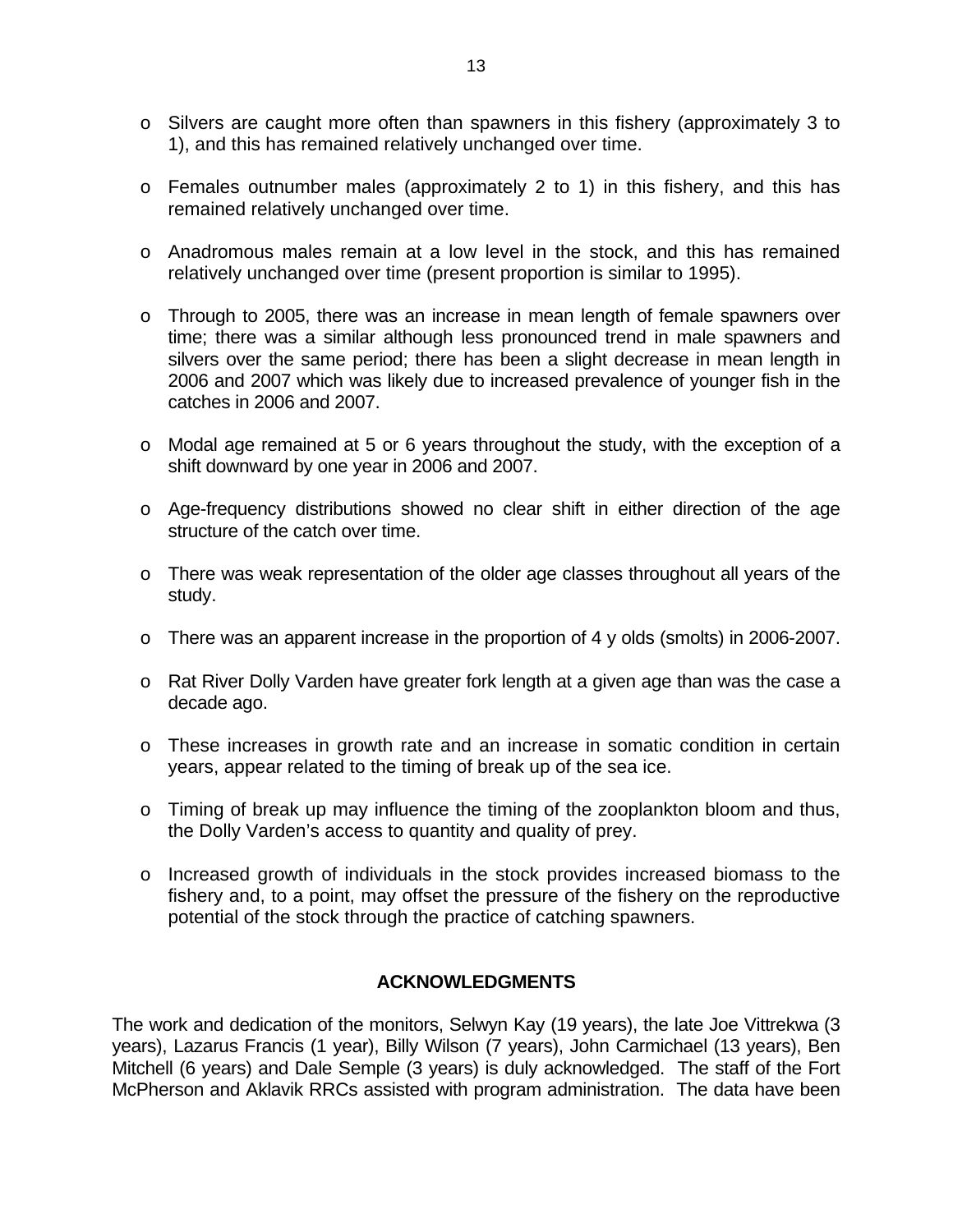collected with the enthusiastic support of the RRCs and the people of Aklavik and Fort McPherson, who allowed their catches to be enumerated and sampled. We greatly appreciate the efforts of Lothar Dahlke (DFO) for coordination of the monitoring study prior to 1995.

All of the Dolly Varden were aged by Gary Carder, formerly of DFO, presently of Salmon Arm, BC. Ian McLeod assisted with program delivery in 1996. Julia Kenyon did all the data entry and proofing since 1999. We thank Dr. Jim Reist (DFO) and Ms. Kelly Withers (DFO) for helpful reviews of the manuscript. The work was funded by the Gwich'in Renewable Resources Board and by DFO.

#### **REFERENCES**

- Aklavik RRC, Fort McPherson RRC and Aklavik HTC. 2006. Rat River Char Fishing Plan. Available: Dept. of Fisheries and Oceans, Box 1871, Inuvik, NT Canada, X0E 0T0.
- Anderson, R.O., and Gutreuter, S.J. 1983. Length, weight and associated structural indices. *In* Fisheries Techniques. Edited by L.A. Nielsen and D.L. Johnson. American Fisheries Society, Bethesda, Maryland. pp. 283-300.
- Clark, I.D., Lauriol, B., Harwood, L. and Marschner, M. 2001. Groundwater contributions to discharge in a permafrost setting, Big Fish River, N.W.T., Canada. Arctic, Antarctic and Alpine Research, Vol. 33(1): 62-69.
- DFO. 2001. Rat River Dolly Varden. DFO Science Stock Status Report D5-61. Available www.dfo-mpo.gc.ca/csas
- Gillman, D.V., and Sparling, P.D. 1985. Biological data on Arctic char, *Salvelinus alpinus* (L.).from the Rat River, Northwest Territories, 1983. Can. Data Rep. Fish. Aquat. Sci 535: iv + 15 p.
- Harwood, L.A. 2001. Status of anadromous Dolly Varden (*Salvelinus malma*) of the Rat River, Northwest Territories, as assessed through community-based sampling of the subsistence fishery, August-September 1989-2000. Canadian Stock Assessment Secretariat Research Document 2001/090. Department of Fisheries and Oceans, Ottawa, Ontario Canada. Available www.dfompo.gc.ca/csas
- Harwood, L.A. 2009. Status of anadromous Arctic charr (*Salvelinus alpinus*) of the Hornaday River, Northwest Territories, as assessed through harvest-based sampling of the subsistence fishery, August-September 1990-2007. Can. Tech. Rep. Fish. Aquat. Sci. xxxx: vi + 44 p.
- Harwood, L.A., Smith, T.G., and Melling, H. 2000. Variation in reproduction and condition of the ringed seal (*Phoca hispida)* in Prince Albert Sound, N.T., Canada, as assessed through a community-based sampling program. Arctic 53 (4): 422-431.
- McDonald, I. 1998a. Gwich'in Harvest Study Data Report, August 1995-December 1996. Prepared by the Gwich'in Renewable Resources Board, Box 2240, Inuvik, NT Canada X0E 0T0.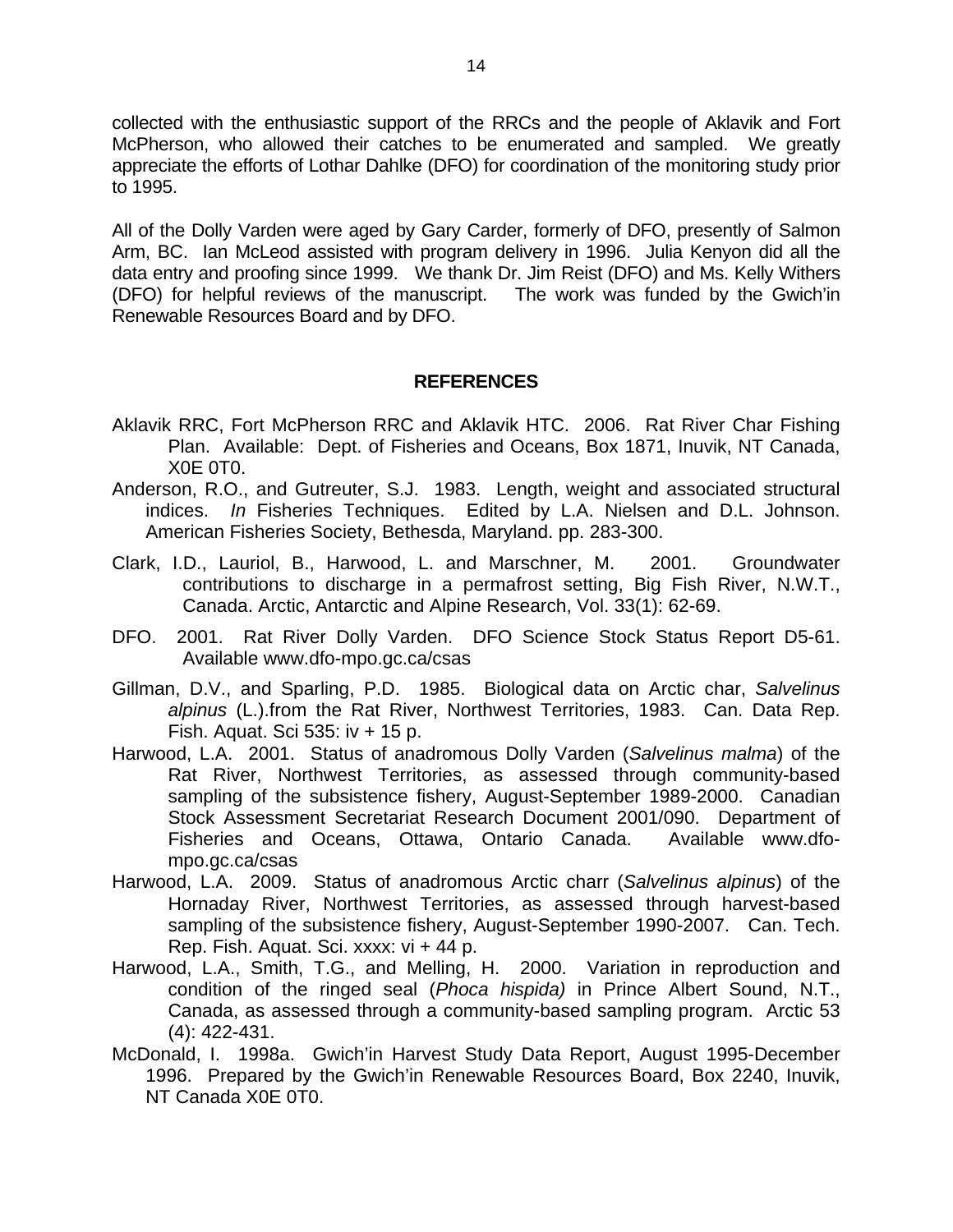McDonald, I. 1998b. Gwich'in Harvest Study Data Report, 1997. Prepared by the Gwich'in Renewable Resources Board, Box 2240, Inuvik, NT Canada X0E 0T0.

- Nordeng, H. 1961. On the biology of char (*Salmo alpinus L.). In* Salangen, North Norway. 1. Age and spawning frequency determined from scales and otoliths. Nytt Mag. For Zool. 10: 67-123.
- Reist, J.D. 1989. Genetic structuring of allopatric populations and sympatric life history types of char, Salvelinus alpinus/malma, in the western Arctic, Canada. Biology of chars and masu salmon: Proceedings of the International Symposium on chars and Masu Salmon. Edited by H. Kawanabe, F. Yamazaki, and D.L.G. Noakes. Physiol. Ecol. Japan, Spec. Vol. 1: 405-420.
- Ricker, W.E. 1975. Computation and interpretation of biological statistics of fish populations. Bull. Fish. Res. Bd. Can. 191. Dept. of Fisheries and Oceans, 200 Kent St., Ottawa, Ontario, Canada.
- Sandstrom, S.J. 1995. The effect of over-wintering site temperature on energy allocation and life history characteristics of anadromous female Dolly Varden (*Salvelinus malma*), from north-western Canada. M.Sc. Thesis, University of Manitoba, Winnipeg, MB. 161 p.
- Sandstrom, S.J., and Harwood, L.A.. 2002. Studies of anadromous Dolly Varden (*Salvelinus malma*) (W.) of the Big Fish River, NT, Canada 1972-1994. Can. Manuscri. Rep. Fish. Aquat. Sci. 2603. 31 p.
- Sandstrom, S., Harwood, L., and Howland, K. 2009. Status of anadromous Dolly Varden charr (*Salvelinus malma*) of the Rat River, Northwest Territories, as assessed through mark-recapture and sampling at the spawning and overwintering site (1995-2007). Can. Manuscr. Rep. Fish. Aquat. Sci. XXX: xx + p.
- Sandstrom, S., Lemieux, P.J., and Reist, J.D. 1997. Enumeration and biological data from the upstream migration of Dolly Varden Char (Salvelinus malma) from the Babbage River, Yukon North Slope, 1990-1992. Can. Data Rep. Fish. Aquat. Sci. 1018. 132 p.
- SAS (Statistical Analysis System). 1996. SAS Users guide: Statistics Version 6. SAS Institute Inc., Cary, NC.
- Sokal, R.R., and Rohlf, F.J.. 1995. Biometry. Third Edition, W.H. Freeman and Company, California. 887 p.
- Sparling, P.J., and Stewart, D.B. 1986. Data from the monitoring of domestic/ commercial fisheries for Arctic char in the Big Fish River and Rat River areas, Northwest Territories, 1986. Fisheries Joint Management Committee Report No. 86-002. 28 p. Available: FJMC, Box 2120, Inuvik, NT, Canada. Prepared by Arctic Biological Consultants, Pinawa, MB.
- Stephenson, T., and Lemieux, P.J. 1990. Status of the Rat River char population, 1989. Fisheries Joint Management Committee (FJMC) Report No. 89-008. 62 p. Available: FJMC, Box 2120, Inuvik, NT, Canada. Prepared by Dept. of Fisheries and Oceans, Box 1871, Inuvik, NT Canada.
- Walsh, J.E. 2008. Climate of the Arctic environment. Ecological Applications. Vol. 18 (2) Supp. S3-S22.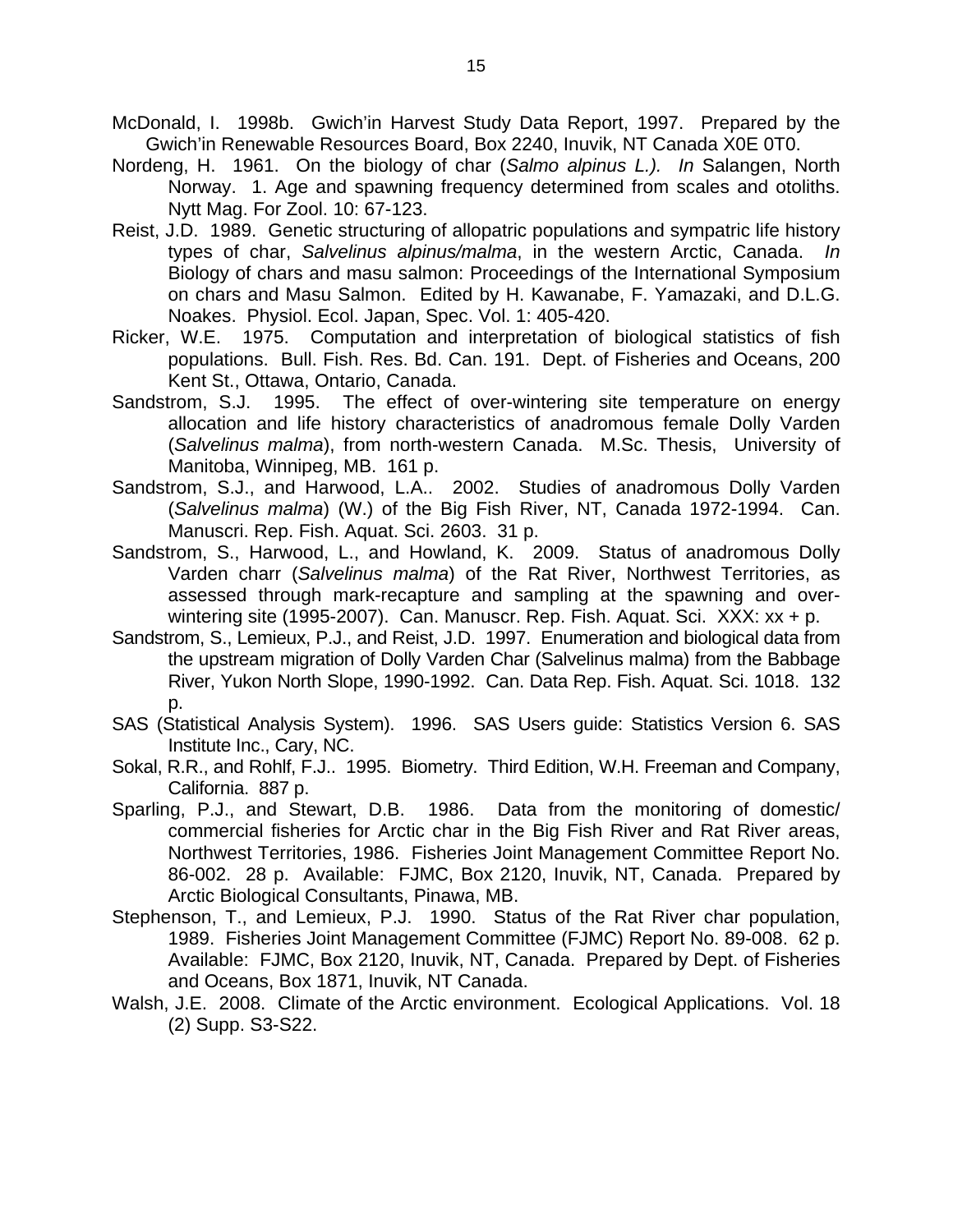

**Figure 1. The Yukon North Slope showing the location of Dolly Varden rivers (known spawning locations denoted with black circle).**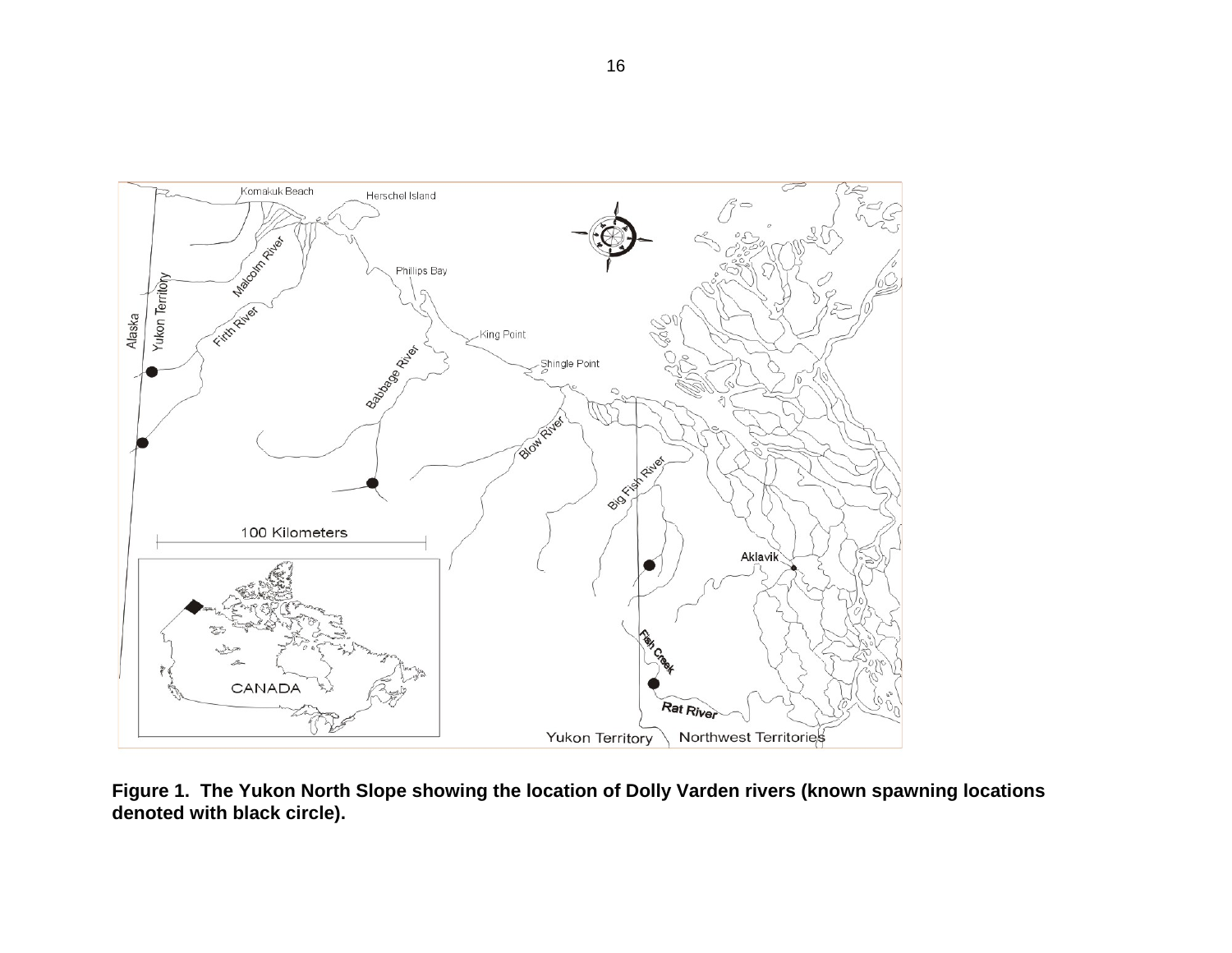

**Figure 2. Rat River and Big Fish River Dolly Varden fishing and monitoring sites.**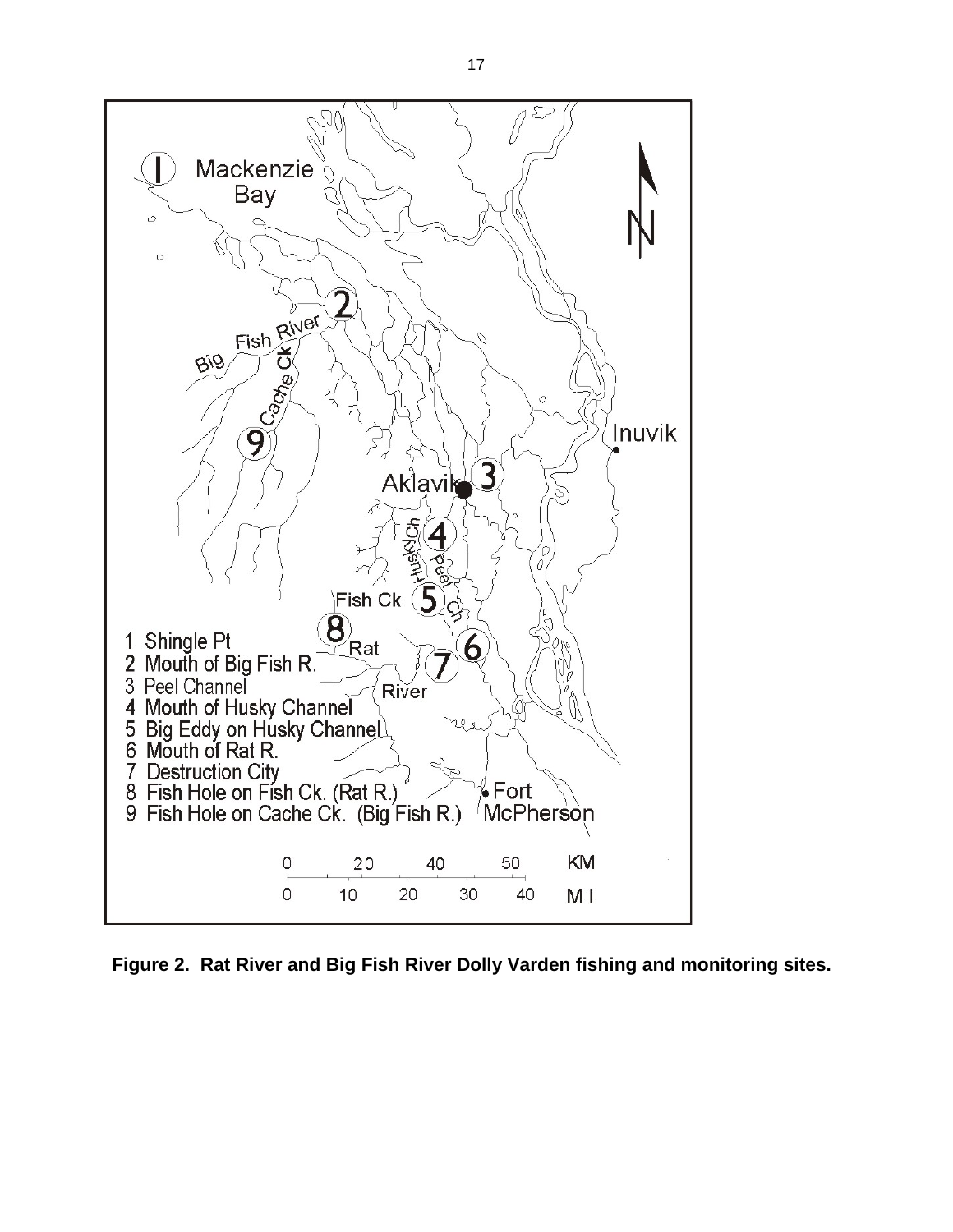

**Figure 3. Timing (range and mode) of the Rat River Dolly Varden subsistence fishery, 1995-2007.**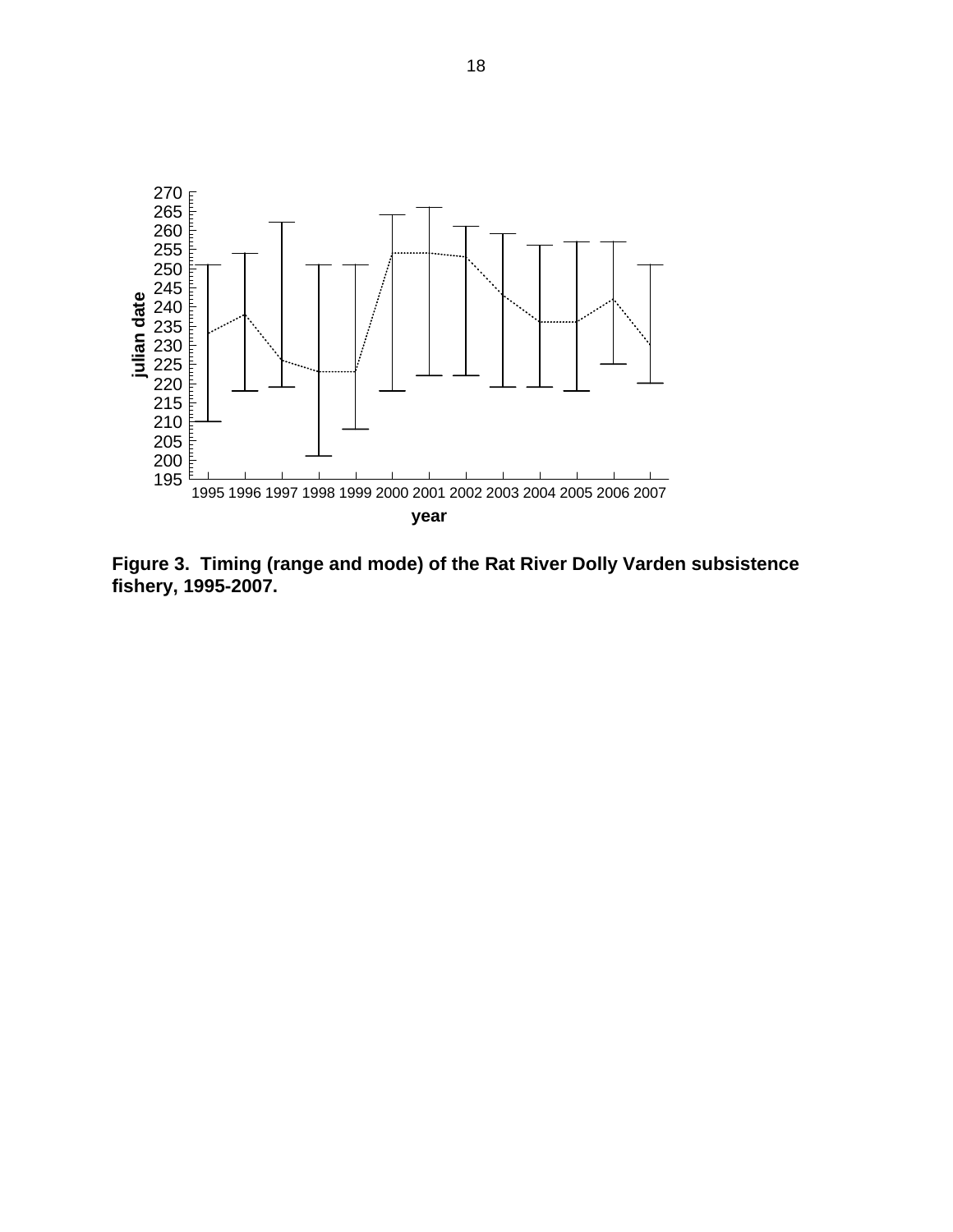

**\* data for Inuvialuit harvest of DV for all locations for 2000-2007 estimated and included at 150 per year for illustrative purposes**

**Figure 4. Estimated harvest of Rat River Dolly Varden (DV) from the subsistence fishery, 1995-2007.**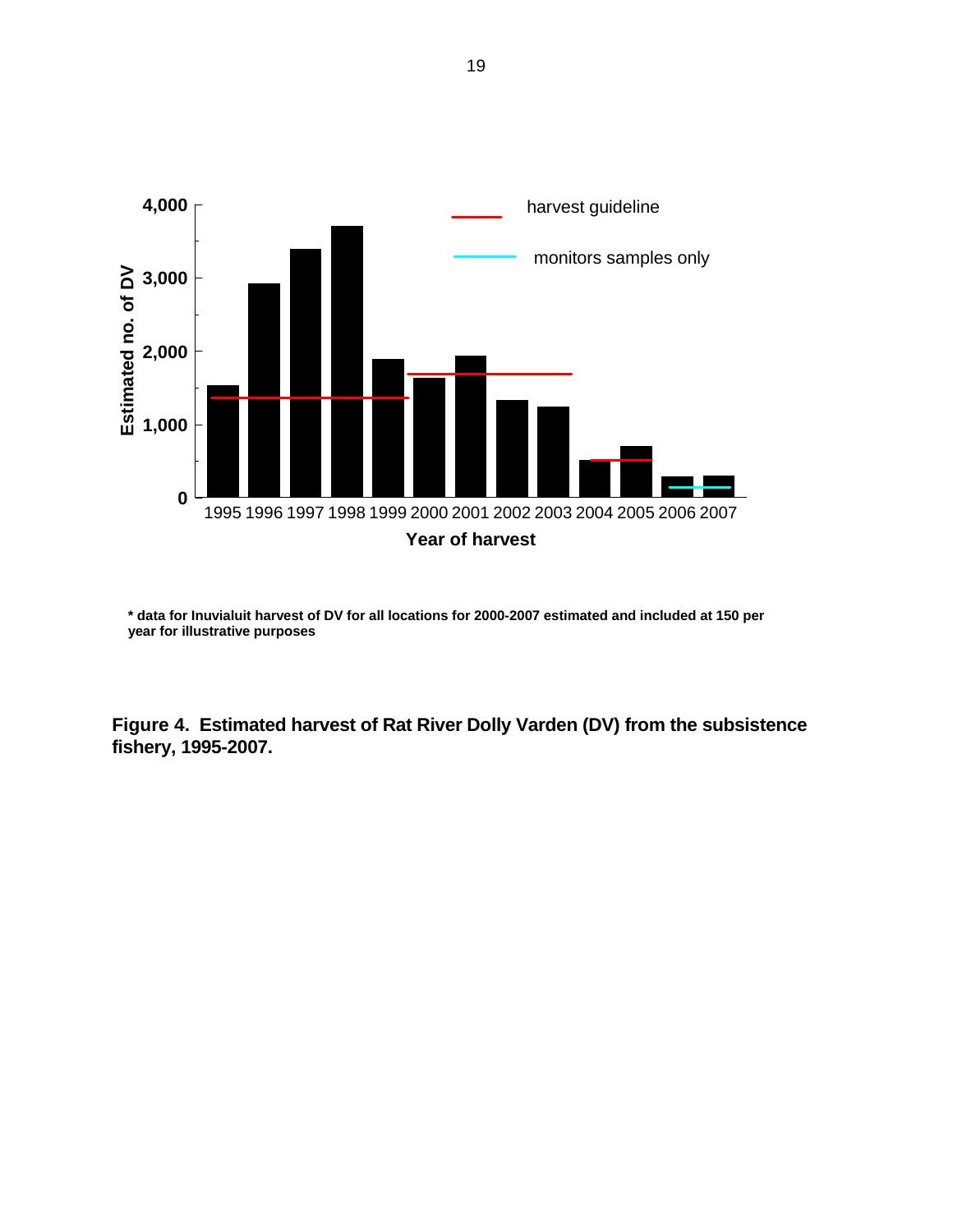

**Figure 5. Mean effort-weighted mesh size vs year, Rat River Dolly Varden subsistence fishery.**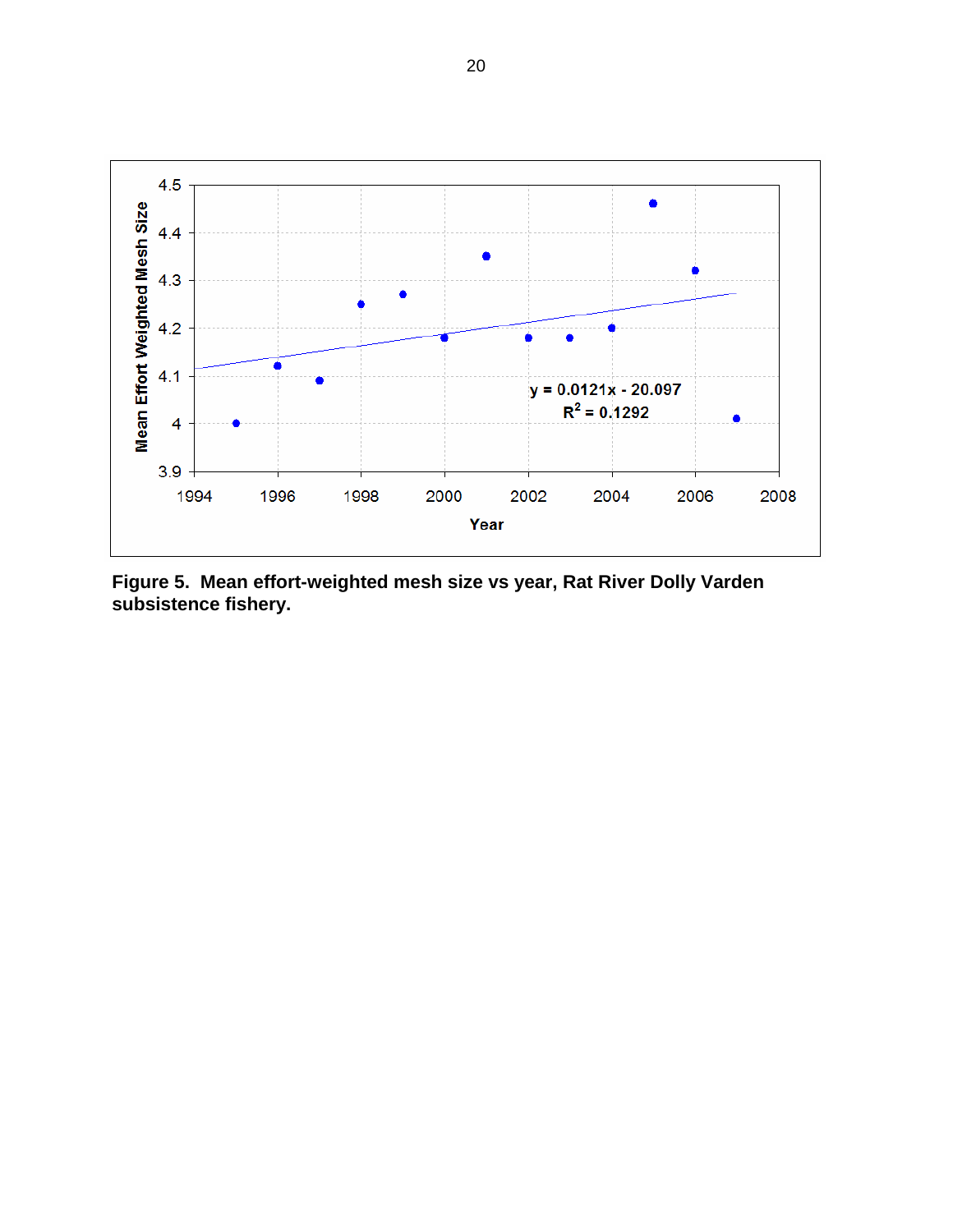

**Figure 6. Mean CPUE for Dolly Varden (DV) at four monitoring sites, Rat River, 1996-2007.**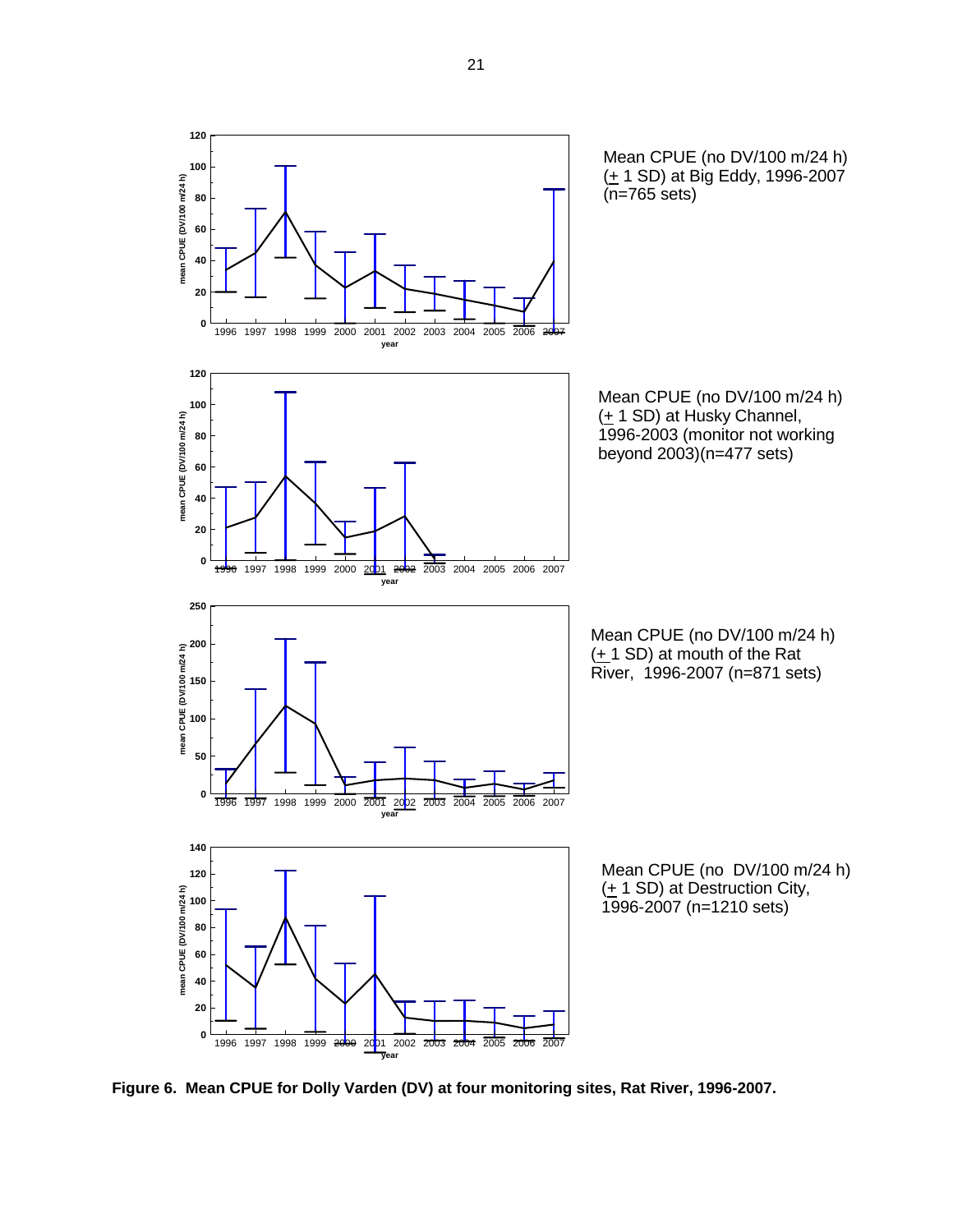



Mean fork length  $(± 1 SD)$  of female spawner DV harvested, all sites, 1995 - 2007 (n=1043)

1995 1996 1997 1998 1999 2000 2001 2002 2003 2004 2005 2006 2007 300  $400$ 500 600 700 800 **year mean fork length (mm)**

Mean fork length (+ 1 SD) of male spawner DV harvested, all sites, 1995 - 2007 (n=385)



Mean fork length  $(± 1 SD)$  of silver DV harvested, all sites, 1995 - 2007 (n=4371)

**Figure 7. Mean fork length of male and female spawning Dolly Varden (DV) caught at the Rat River subsistence fishery, 1995-2007.**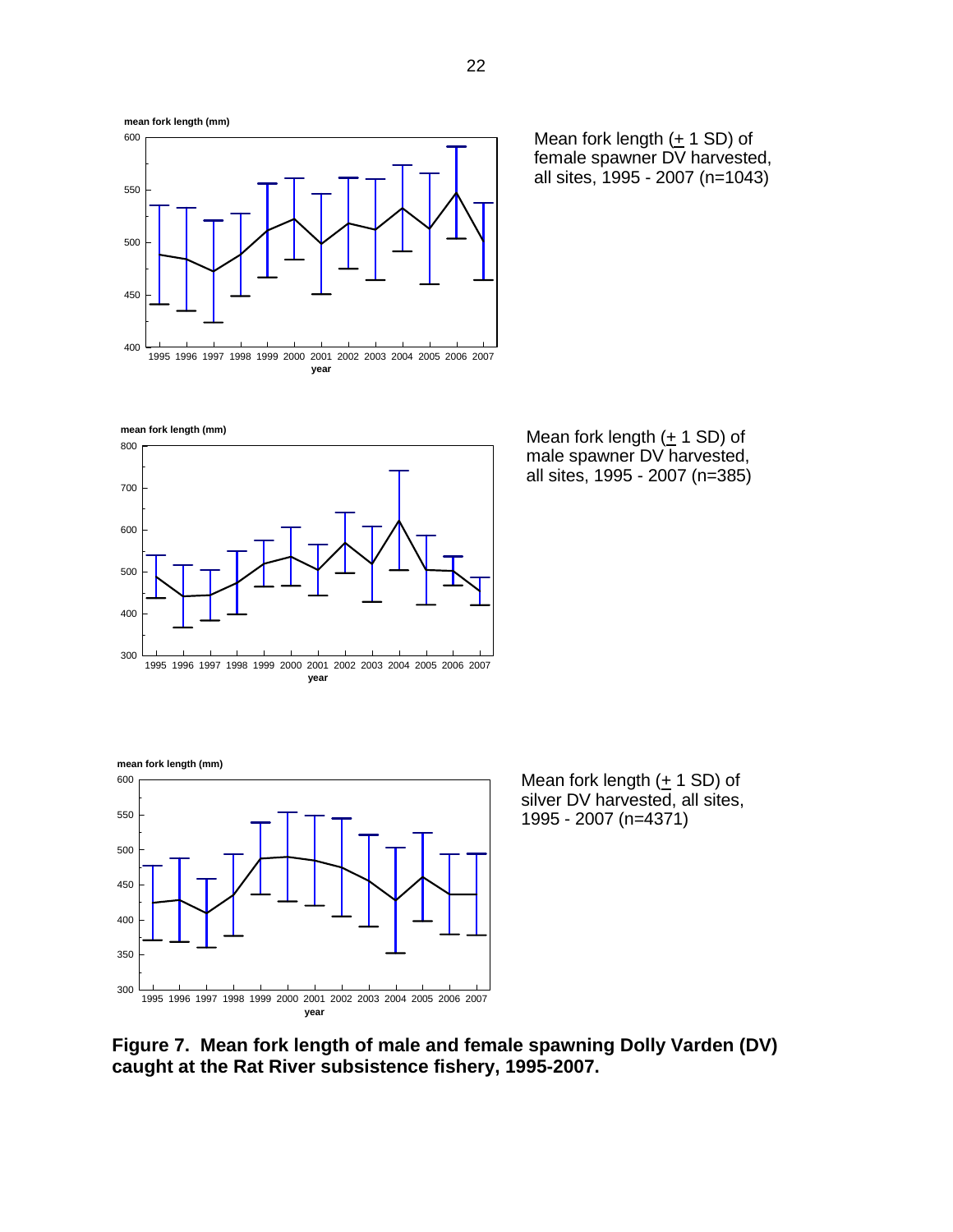

Mean fork length  $(± 1 SD)$  of silver DV harvested using 102 mm mesh nets, all sites, 1995 - 2007 (n=937)

Mean fork length  $(+ 1$  SD) of  $s$ ilver DV harvested using 114 mm mesh nets, all sites, 1995 - 2007 (n=531)

**Figure 8. Mean fork length of silver (current- year spawning Dolly Varden (DV) caught at the Rat River subsistence fishery, 1995-2007.**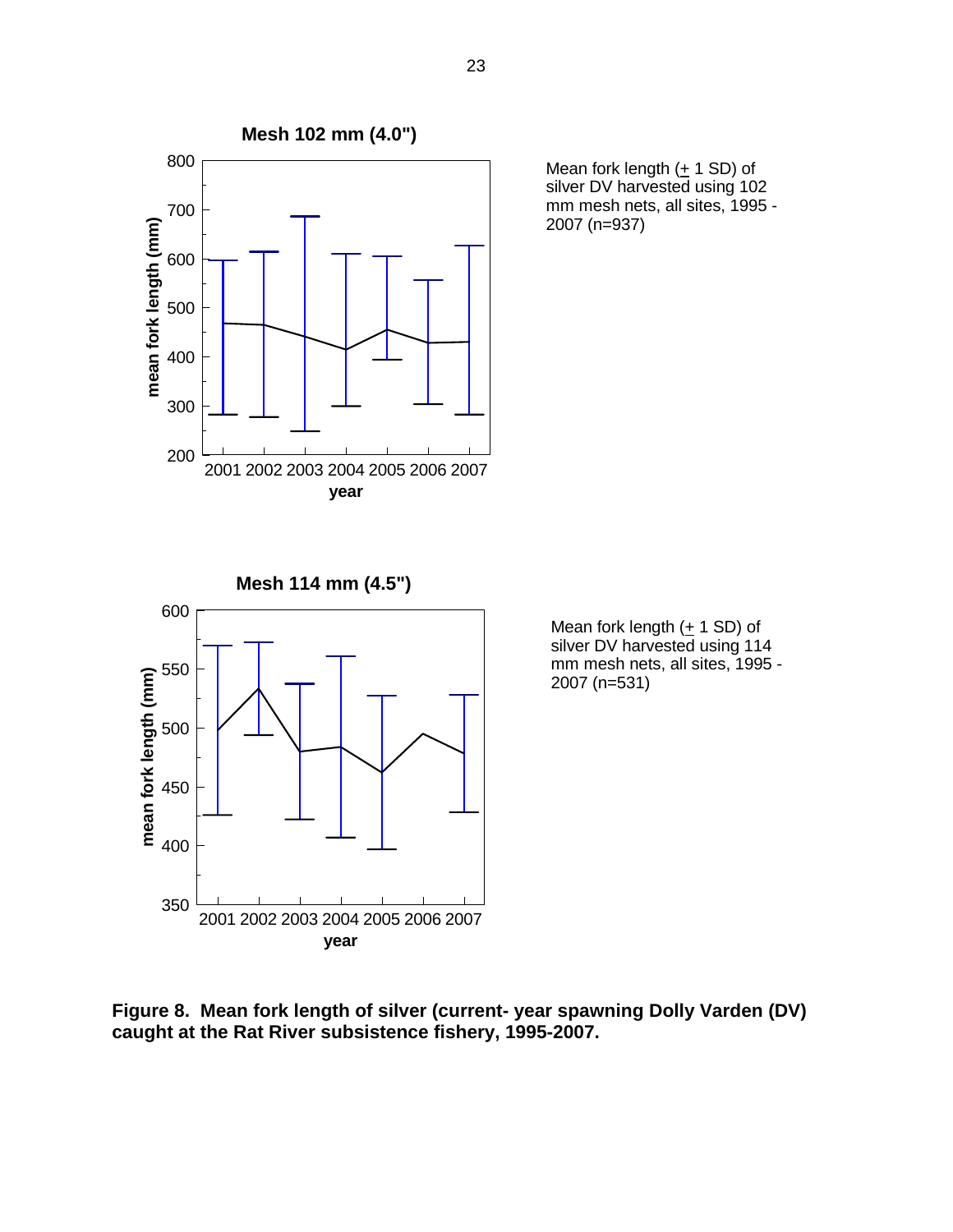

**Figure 9. Size distribution of silver (current-year non-spawning) Dolly Varden caught in the subsistence fisheries at the community monitoring sites, 1995-2007.**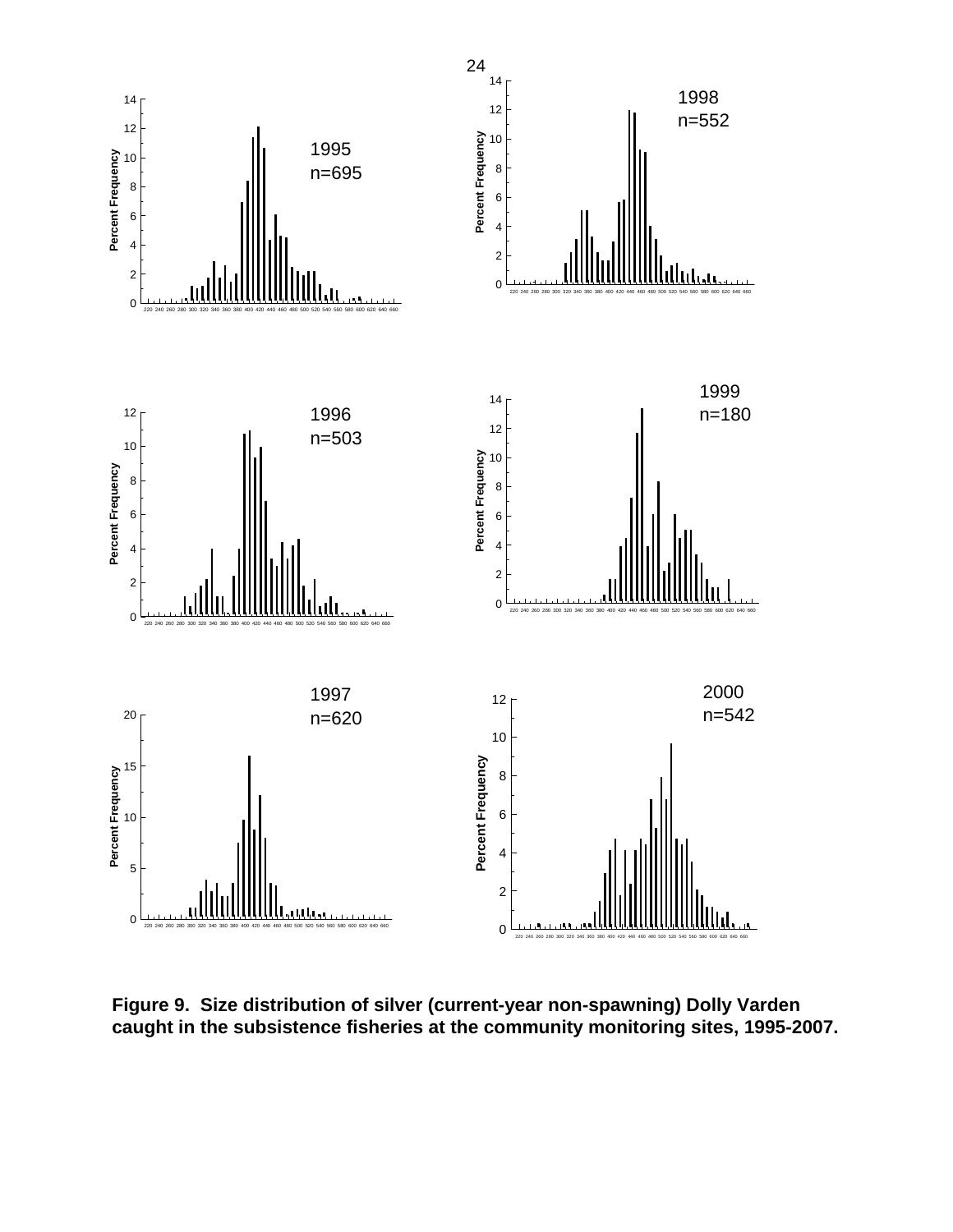

**Figure 9. Cont'd.**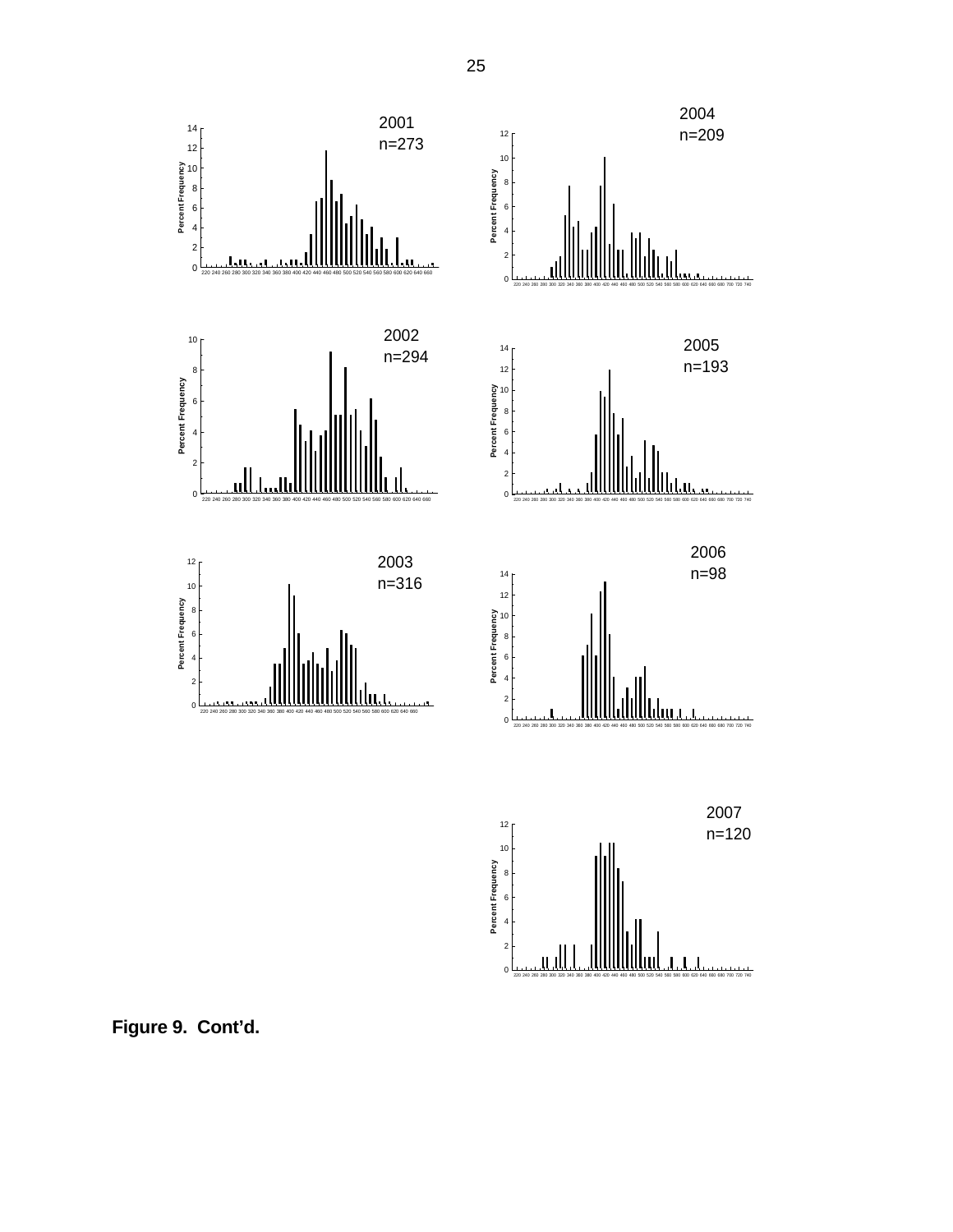

Mean age  $(± 1 SD)$  of female spawner DV harvested, all sites, 1995 - 2007 (n=879)



Mean age  $(± 1 SD)$  of male spawner DV harvested, all sites, 1995 - 2007 (n=331)



**Figure 10. Mean age of male and female spawning Dolly Varden (DV) and silver Dolly Varden (DV) caught at the Rat River subsistence fishery, 1995-2007.**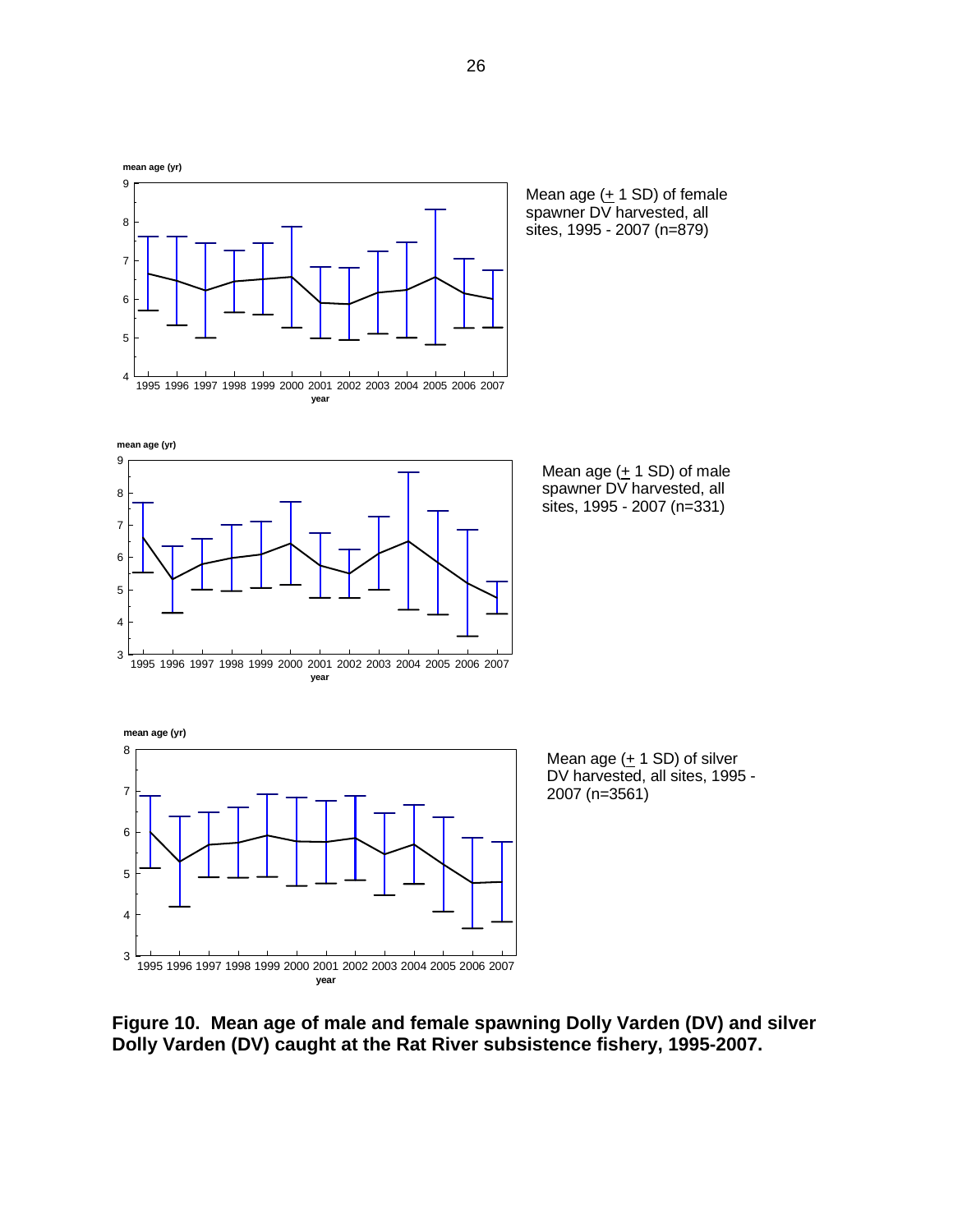

**Figure 11. Age-frequency distribution of silver Dolly Varden caught in the subsistence fisheries at the monitoring sites 1995-2007.** 

27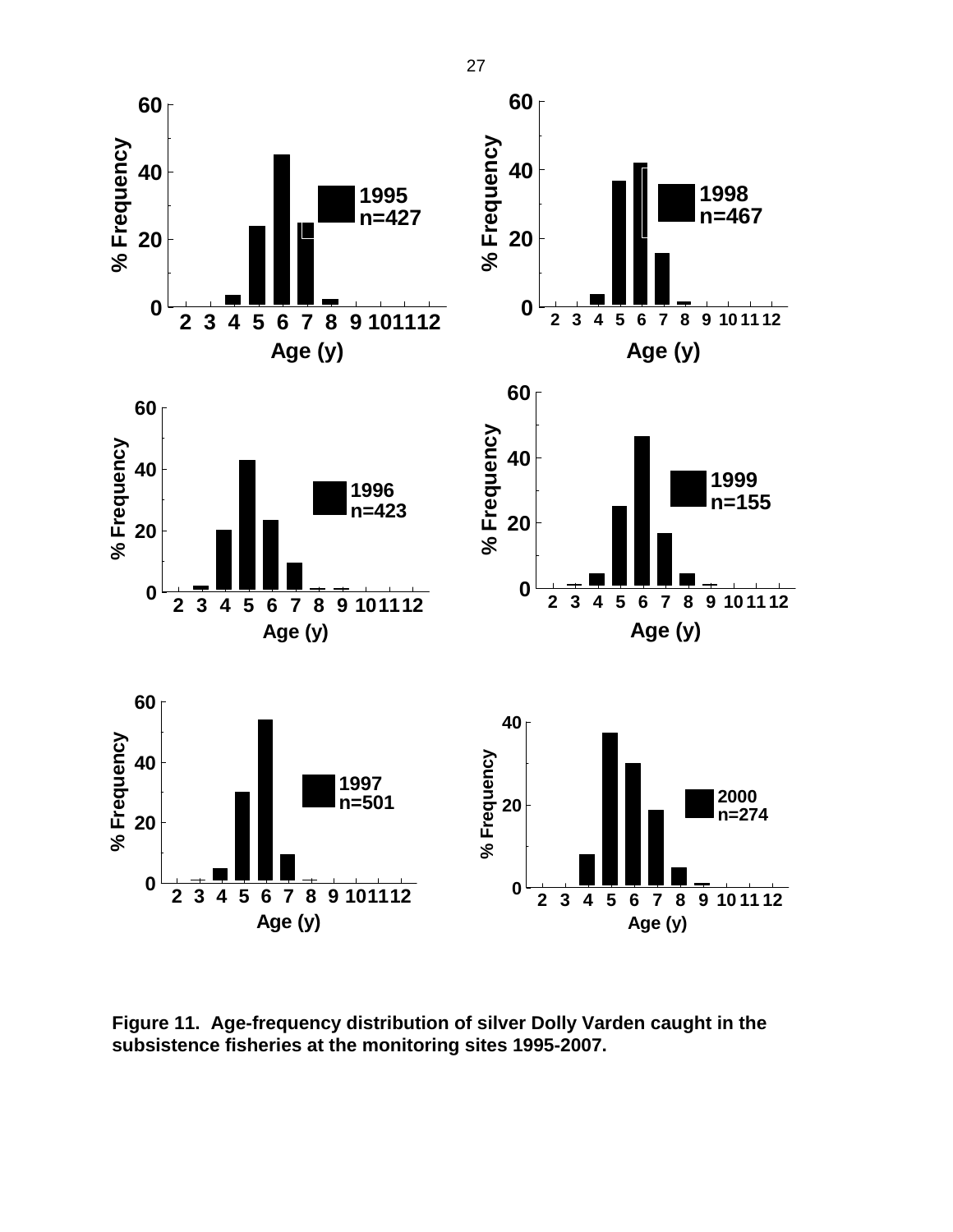











**Figure 11. Cont'd.**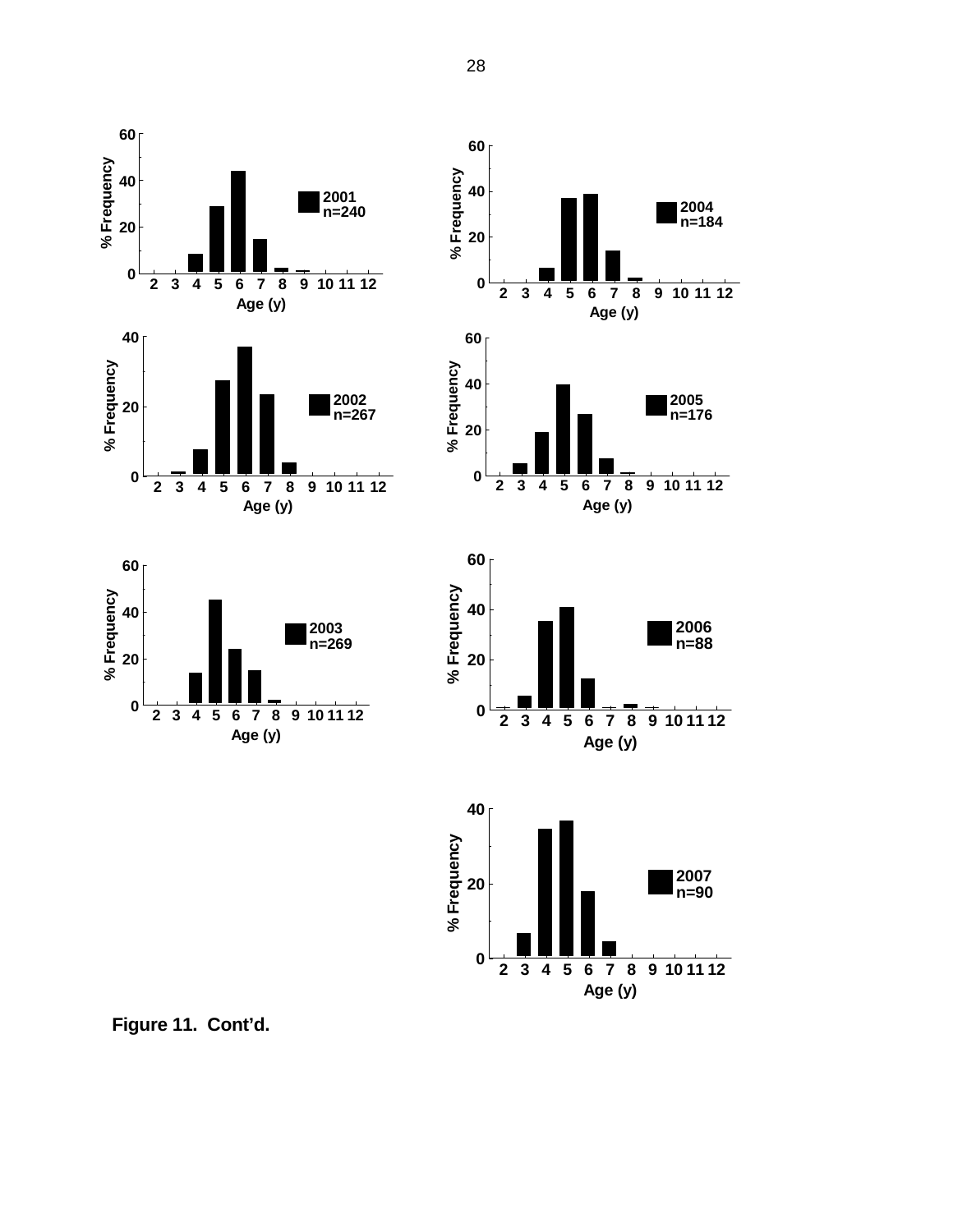

**Figure 12. Age-frequency distribution of female current-year spawning Dolly Varden caught in the subsistence fisheries at the monitoring sites 1995-2007.**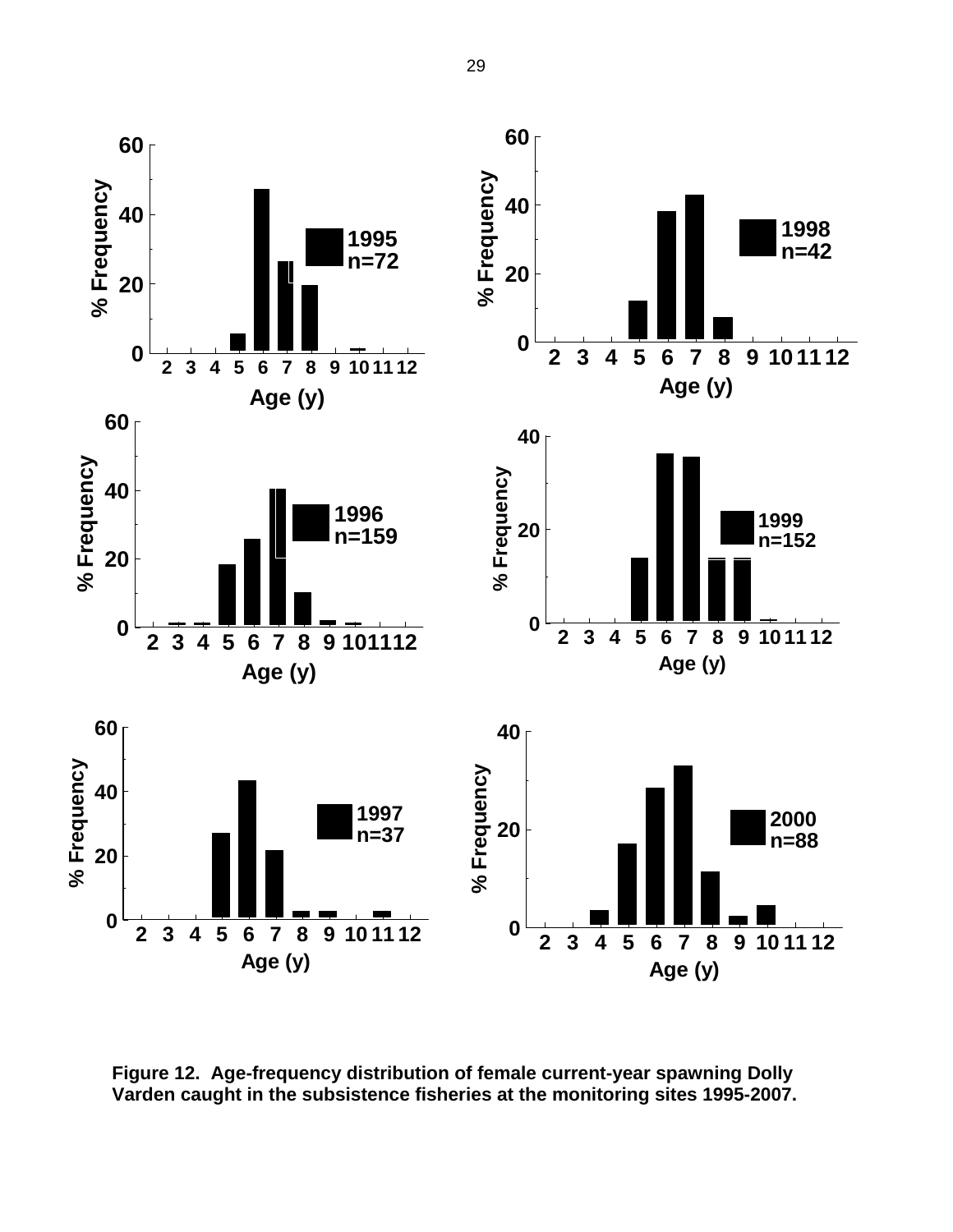







**Figure 12. Cont'd.**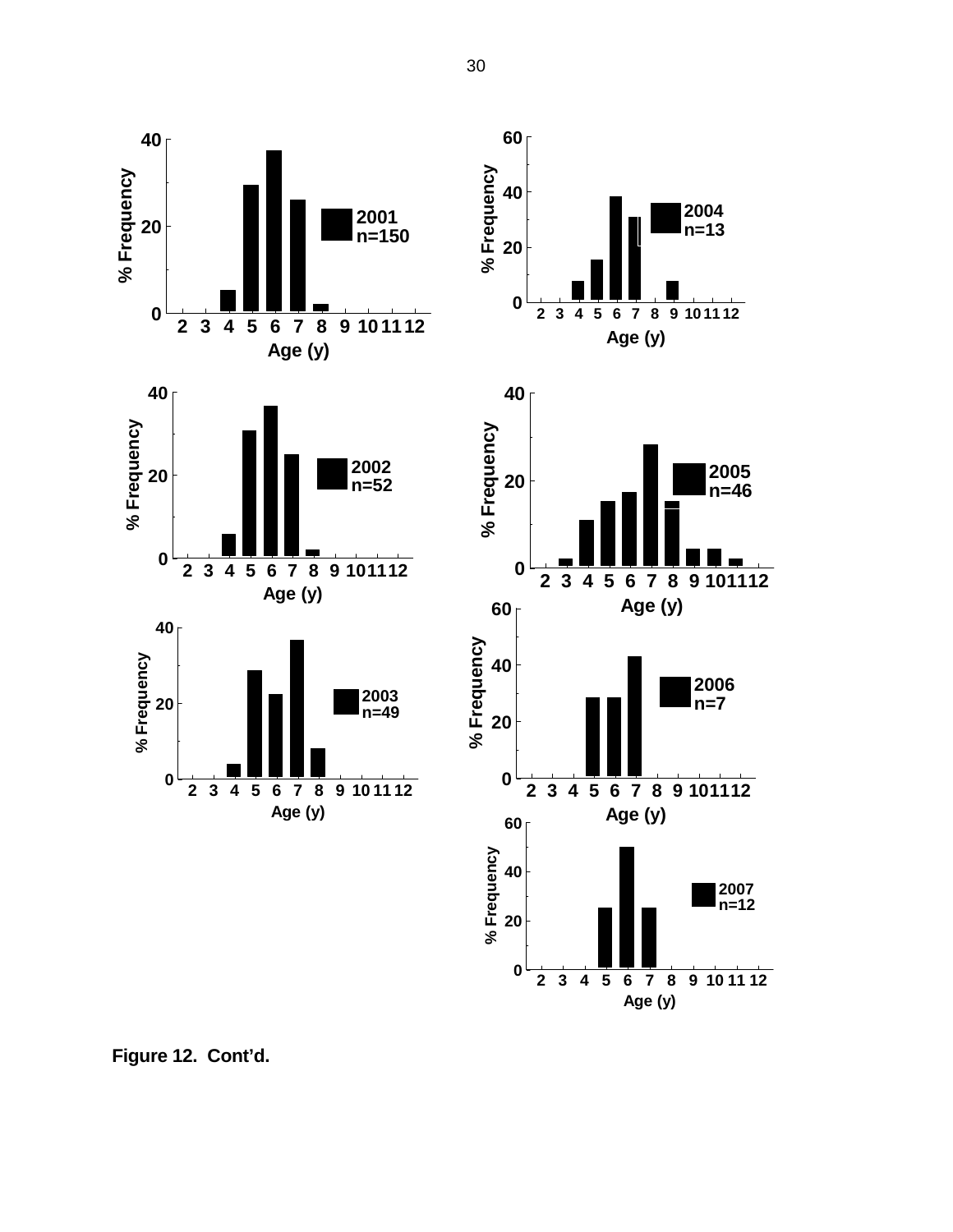

**Figure 13. Age-frequency distribution of male current-year spawning Dolly Varden caught in the subsistence fisheries at the monitoring sites 1995-2007.**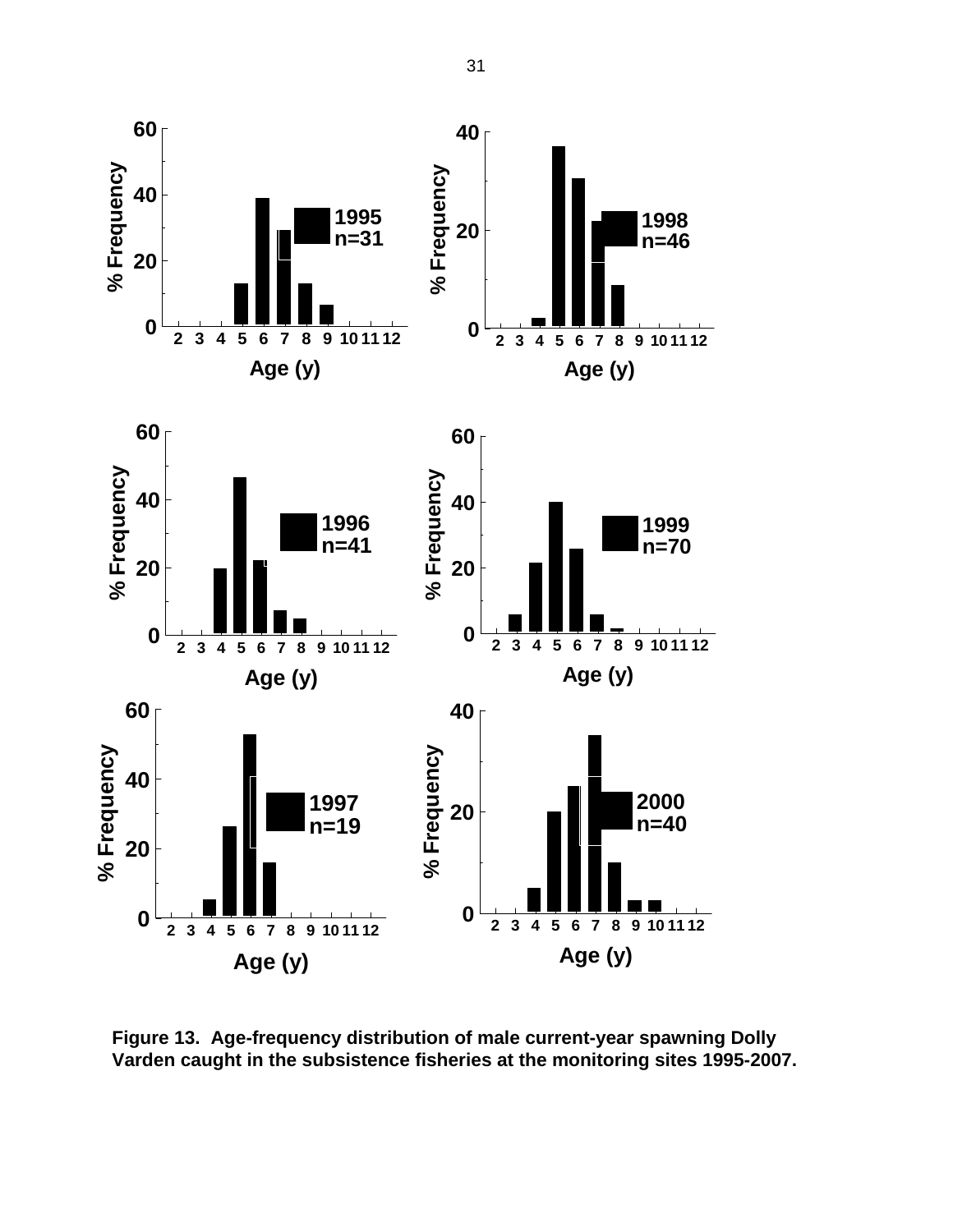

**Figure 13. Cont'd.**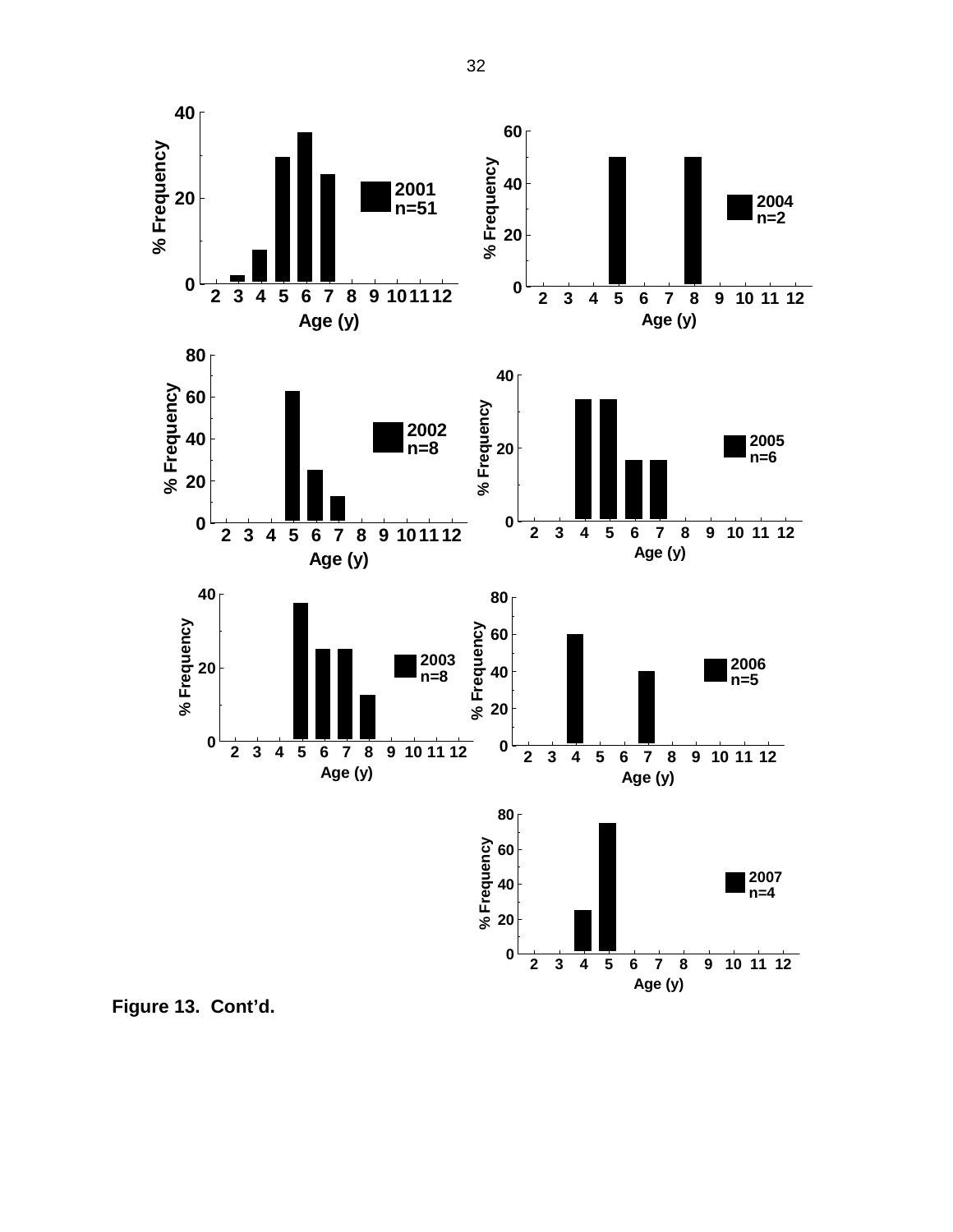

**Figure 14. Mean size-at-age of Dolly Varden caught in the subsistence fishery in 1990, 1995, 2000, 2005 and 2007.**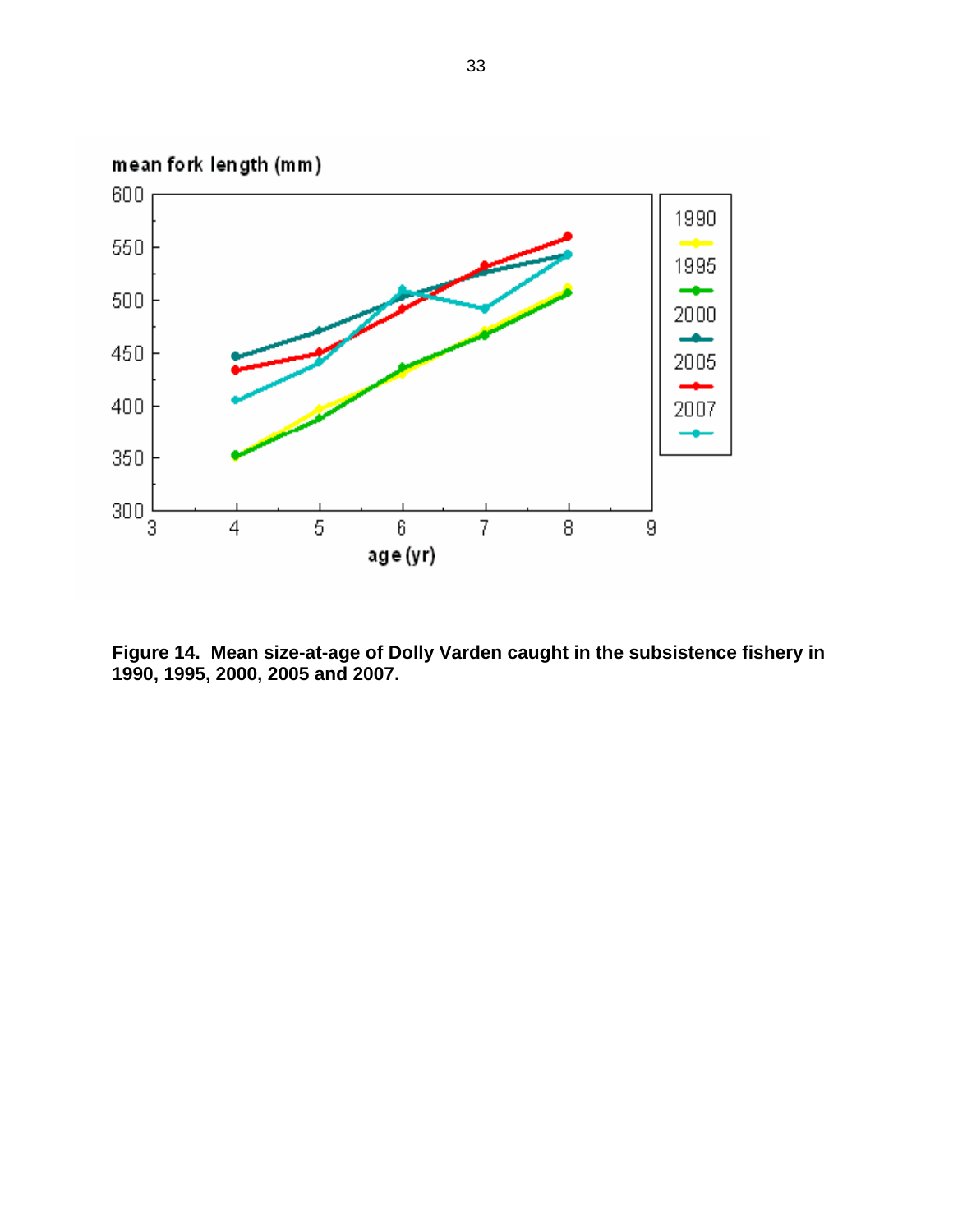

**Figure 15. Mean fork length (mm) and confidence interval (CI) of 6-y current-year female spawning Dolly Varden, 1989-2001.**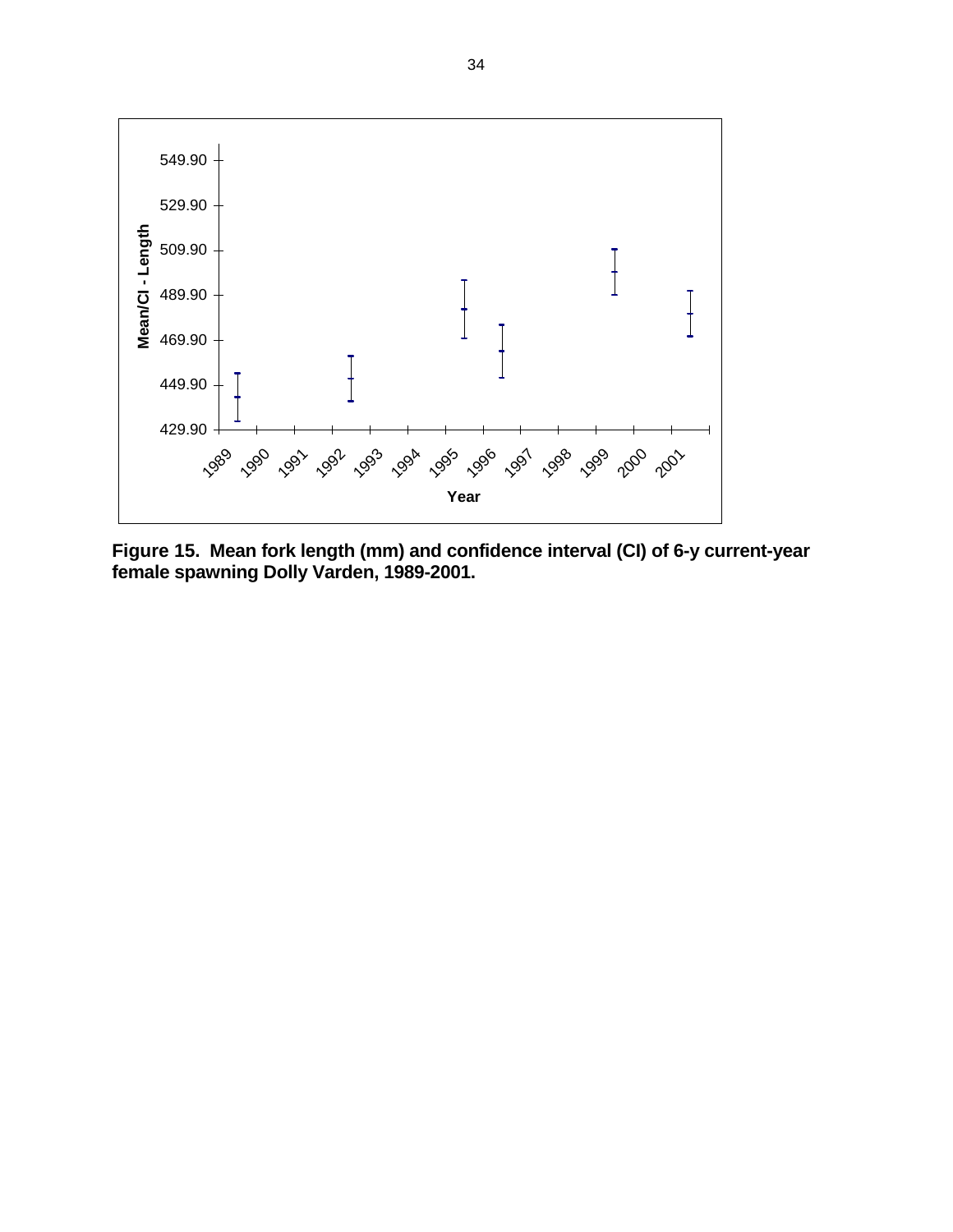

**Figure 16. Mean fork length (mm) and confidence interval (CI) of 6-y female cuurent-year silver Dolly Varden, 1989-2005.**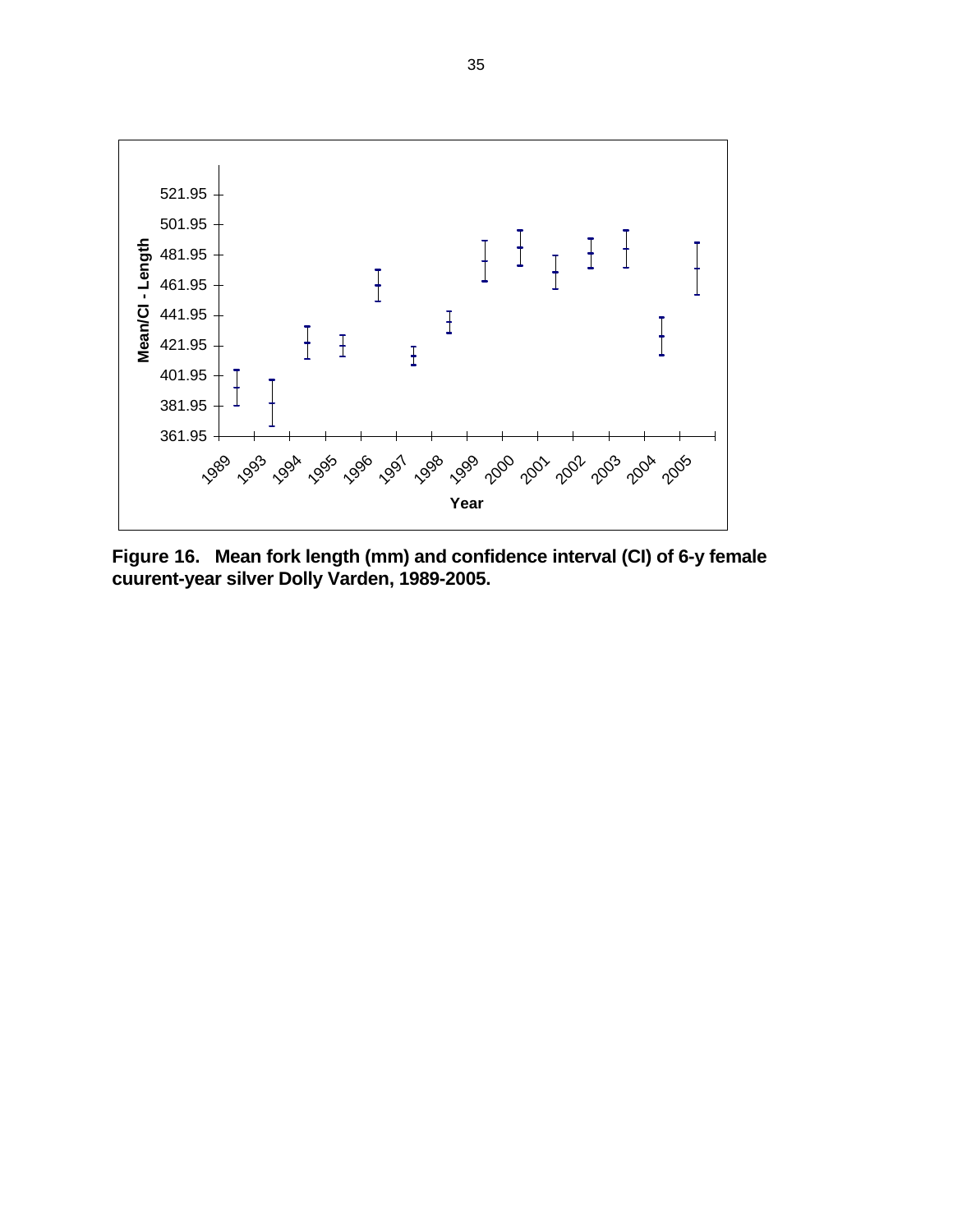

**Figure 17. Mean fork length (mm) and confidence interval (CI) of 6-y male currentyear silver Dolly Varden, 1989-2005.**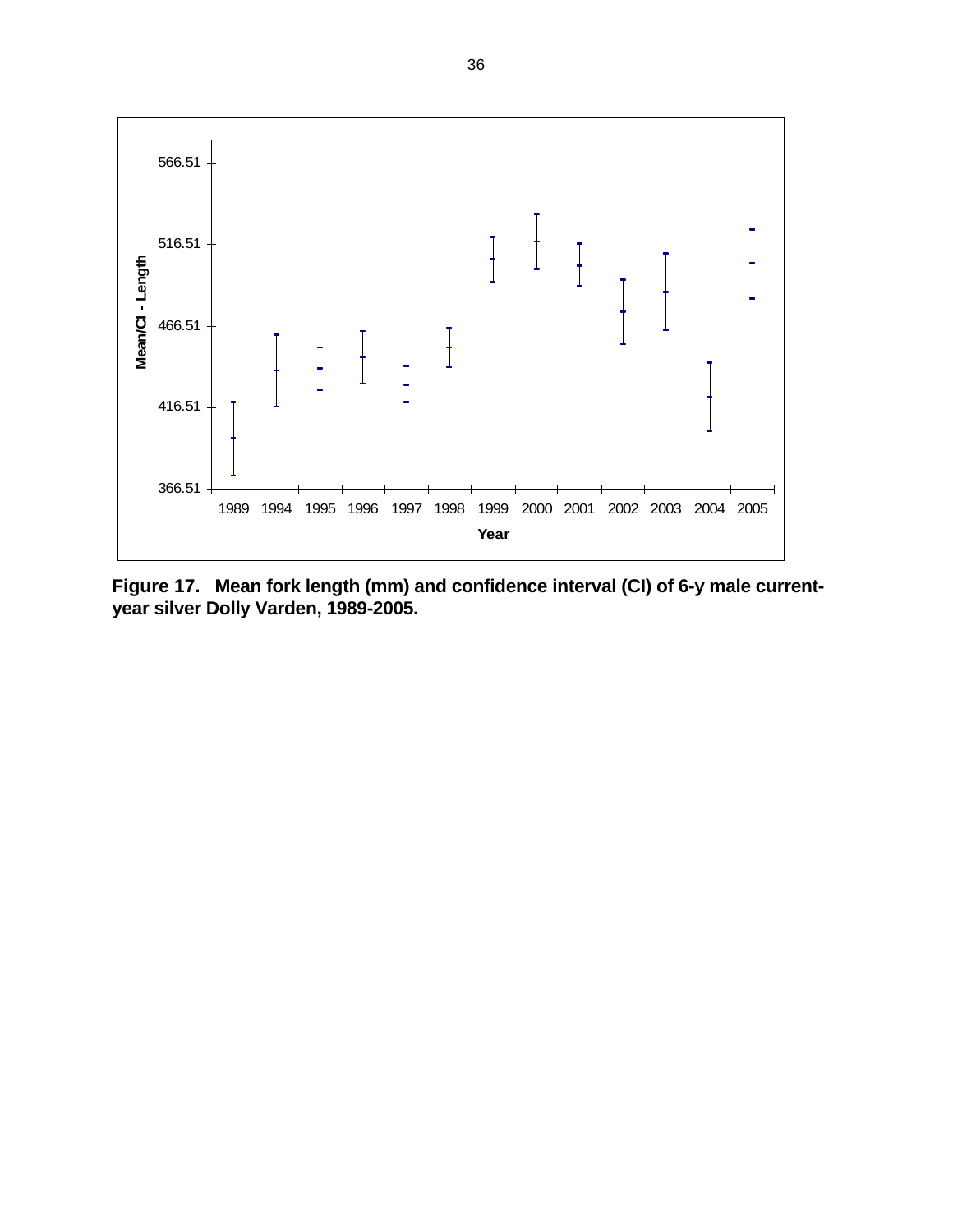

**Figure 18. Mean fork length (mm) , confidence interval (CI) and trend line of current year spawning female Dolly Varden caught in the subsistence fishery, 1989-2005.**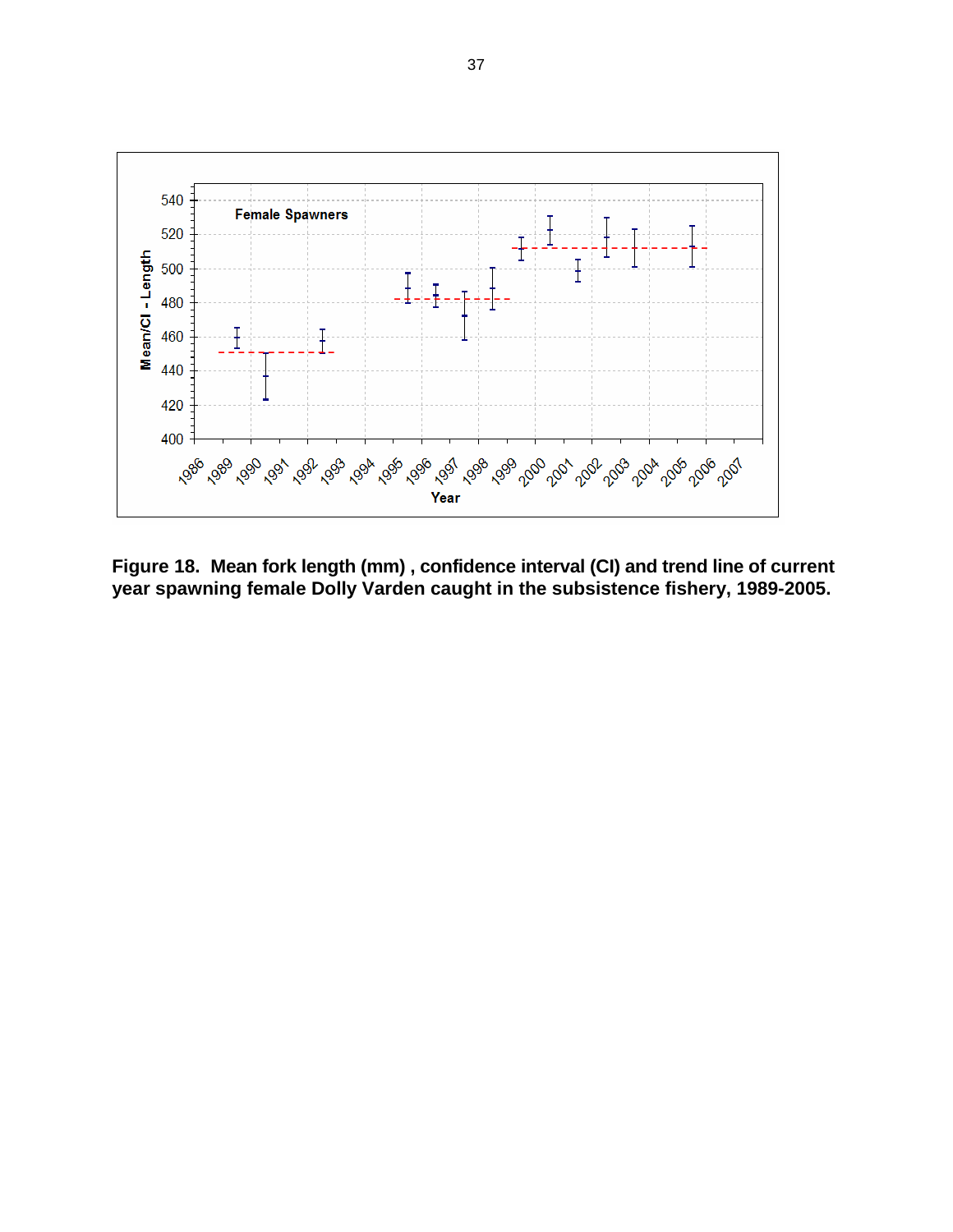

**Figure 19. Comparison of the size frequency distribution of current-year spawning females caught in the subsistence harvest vs the fall assessments at Fish Hole (Sandstrom et al. 2009).**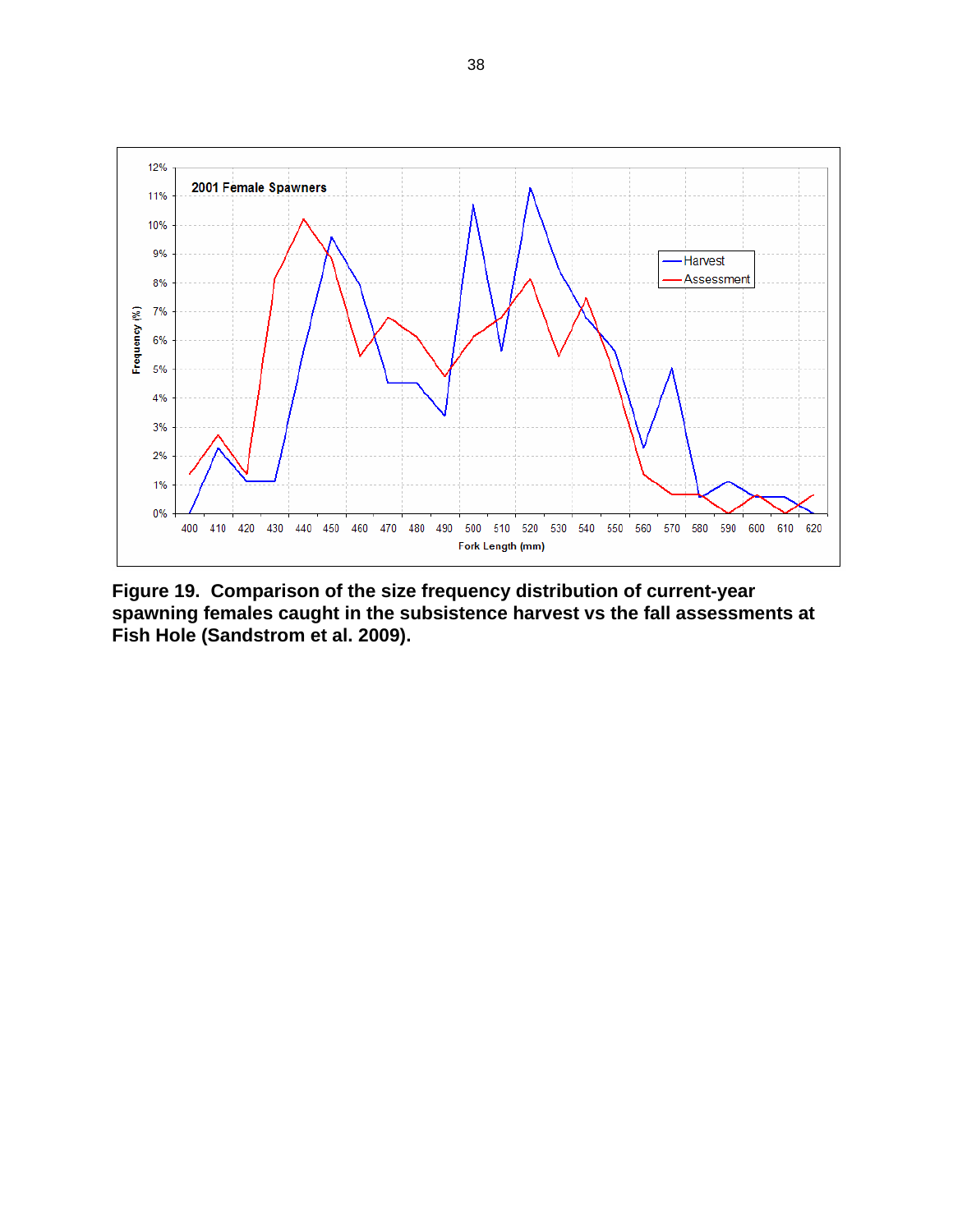



Year

**Figure 20. Mean size-at-age for current-year spawning females aged 5, 6 and 7 y from 1989-2001, sampled from the Rat River Dolly Varden subsistence fishery.**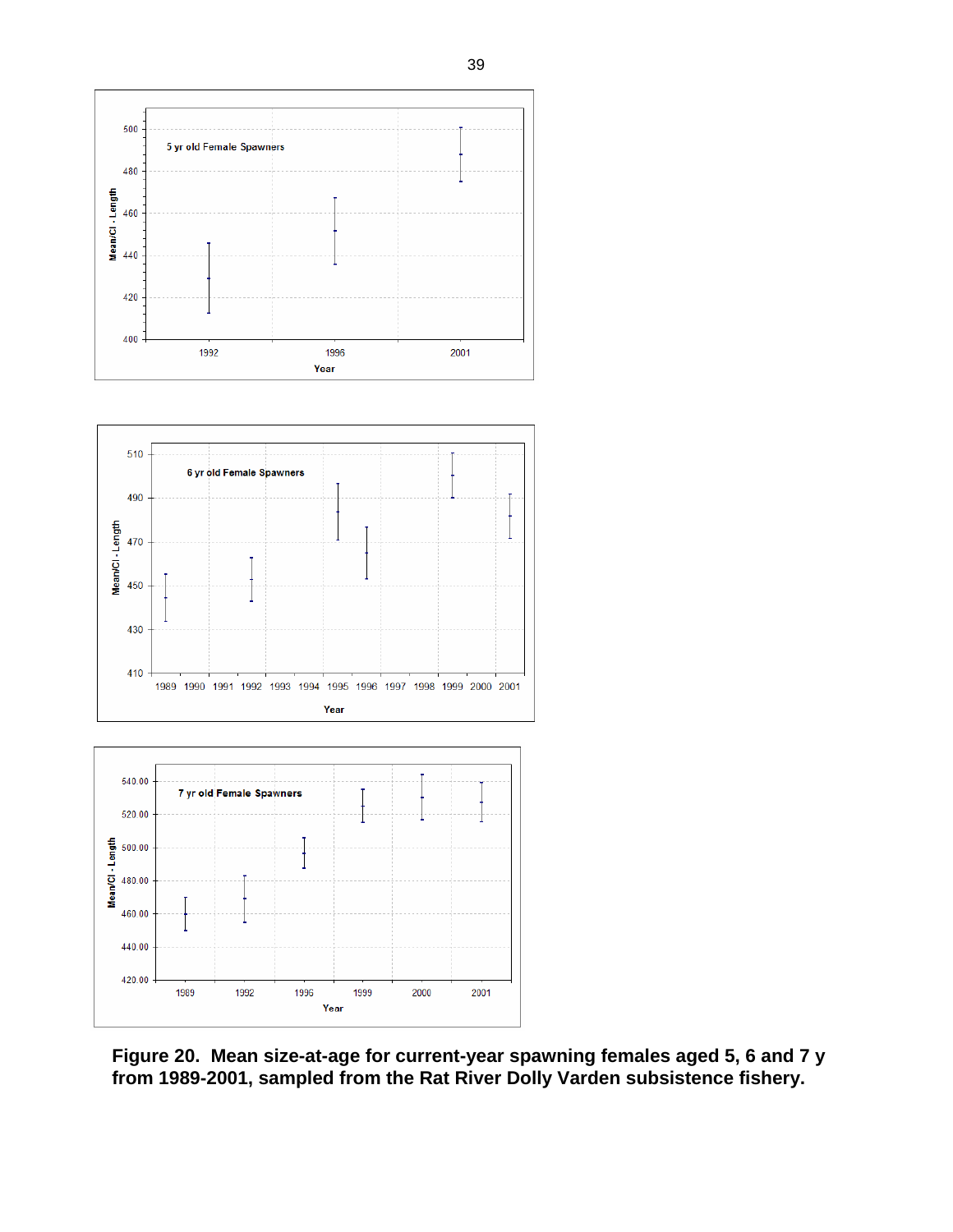

**Figure 21. Comparison of growth rates of recaptured repeat female spawners in 1996 vs 2005.**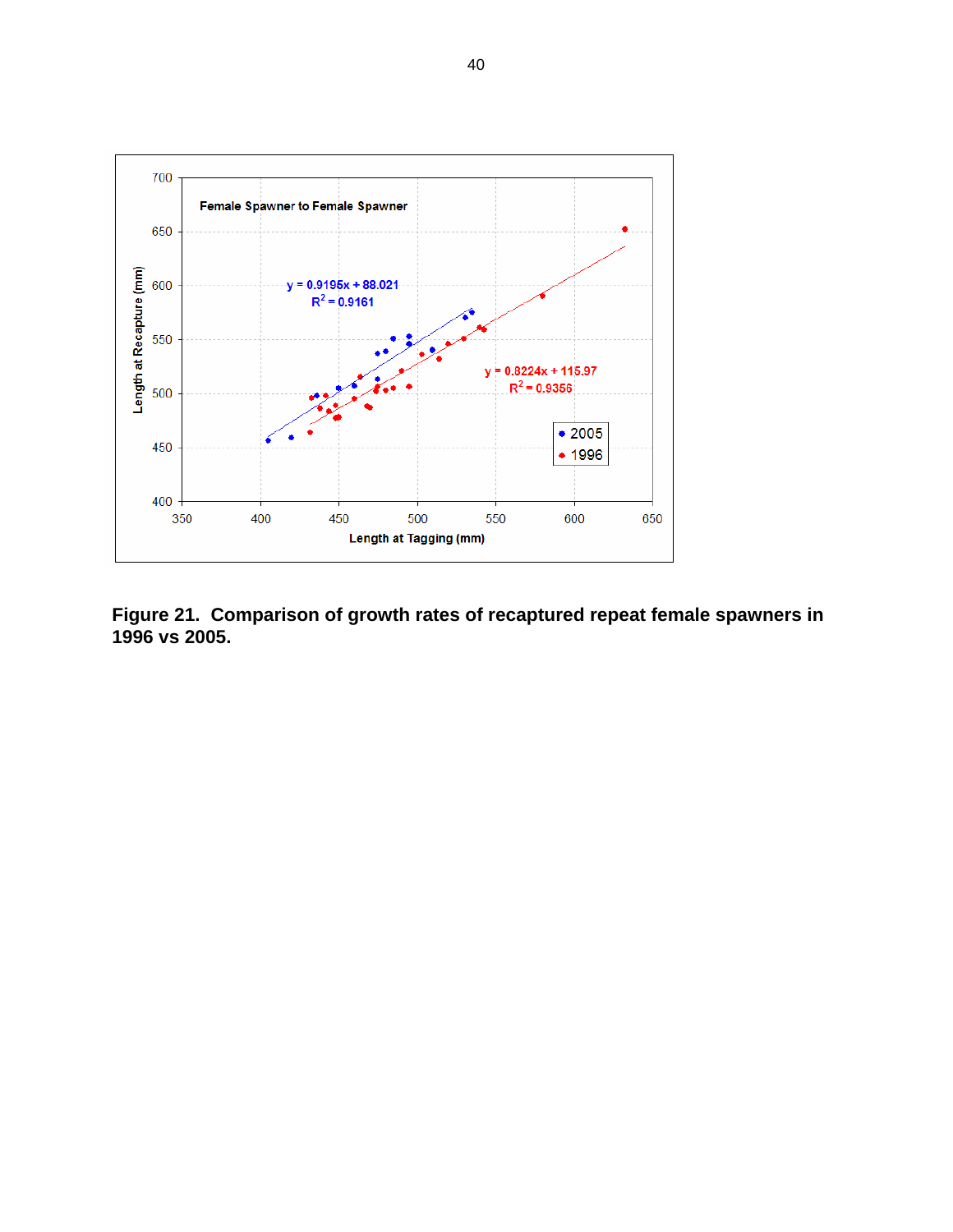

**Figure 22. Comparison of length-weight relationship of female spawners between 1992 and 2002.** 



**Figure 23. Trends in the number of ice-free days and mean length of spawning females 1995- 2007.**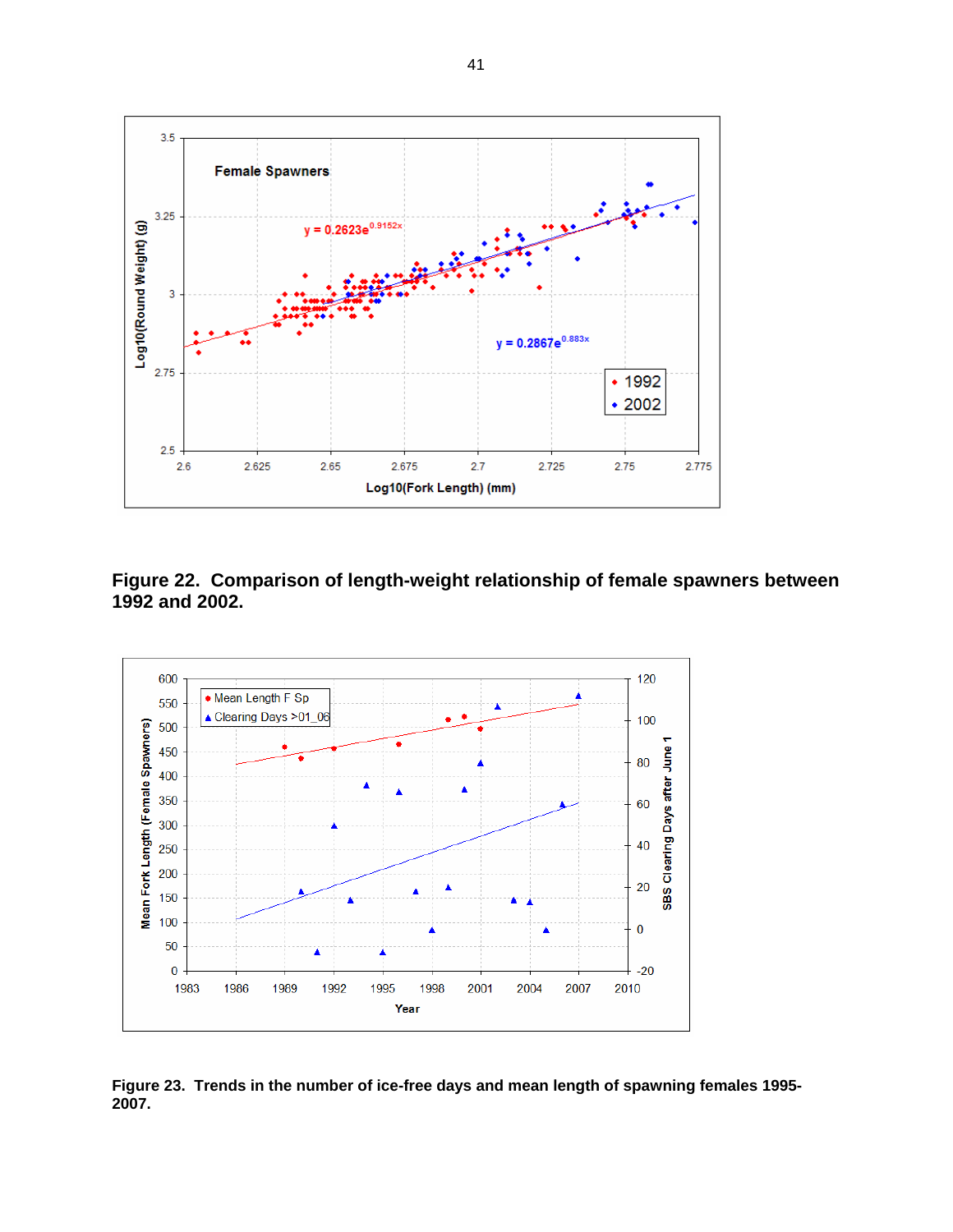

**Figure 24. Residuals of mean annual somatic condition factor (K) vs date of clearing of the landfast ice in the southeastern Beaufort Sea, 1996-2007 (Ice data courtesy of Humfrey Melling, IOS, 2008).**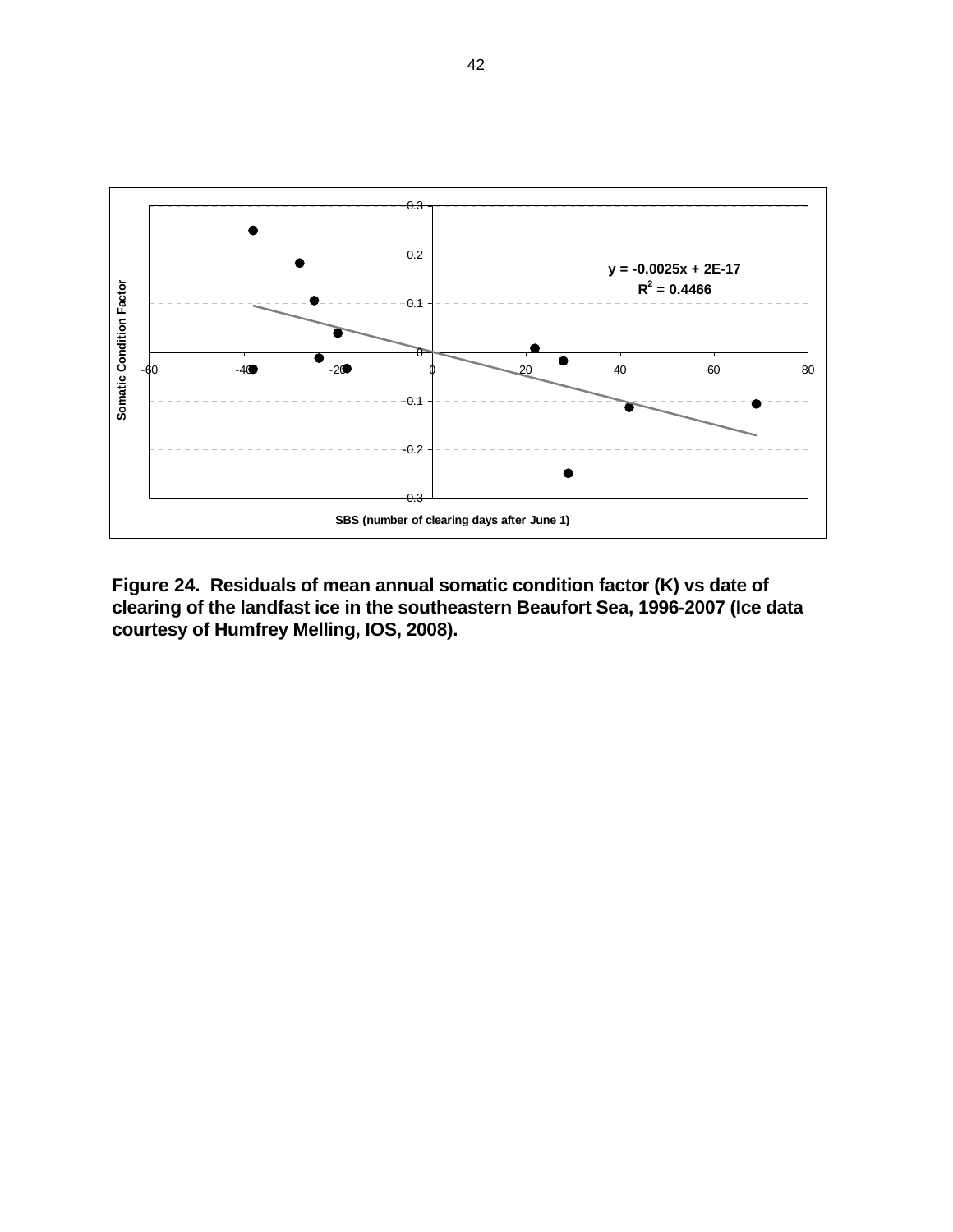|       |     | Mesh size No. of sets | % of sets | Years            | mean            | n    | mean              | n              |
|-------|-----|-----------------------|-----------|------------------|-----------------|------|-------------------|----------------|
| mm    | in  |                       |           |                  | fork $len1$     |      | CPUE <sup>2</sup> |                |
|       |     |                       |           |                  | by mesh         |      | by mesh           |                |
|       |     |                       |           |                  | $(2001 - 2007)$ |      | (1995-2007)       |                |
|       |     |                       |           |                  |                 |      |                   |                |
| 89    | 3.5 | 14                    | 0.41      | 1996, 1997       | na              |      | 50.86             | 14             |
| 102   | 4   | 2098                  | 61.83     | 1995-2007        | 456.52          | 1202 | 30.79             | 2098           |
| 114   | 4.5 | 1225                  | 36.10     | 1996-2007        | 493.81          | 772  | 21.58             | 1225           |
| 127   | 5   | 54                    | 1.59      | 2002, 2005, 2006 | 531.55          | 20   | 7.5               | 54             |
| 140   | 5.5 | $\overline{2}$        | 0.06      | 2005             | na              |      | 2.85              | $\overline{2}$ |
|       |     |                       |           |                  |                 |      |                   |                |
| total |     | 3393                  |           |                  |                 | 1994 |                   |                |

## **Table 1. Mesh size information for the 1995-2007 Rat River Dolly Varden subsistence fishery.**

 $^1$  F=81.58, df 2, 1991; p>F <0.000\* p < 0.05 Duncan's groupings - 4, 4.5 and 5'<br><sup>2</sup> F=20.24, df 4, 3388; p>F<0.0001- Duncan's groupings: p>0.05 in CPUE for 4, 4.5 and 5.0, 5.5 mesh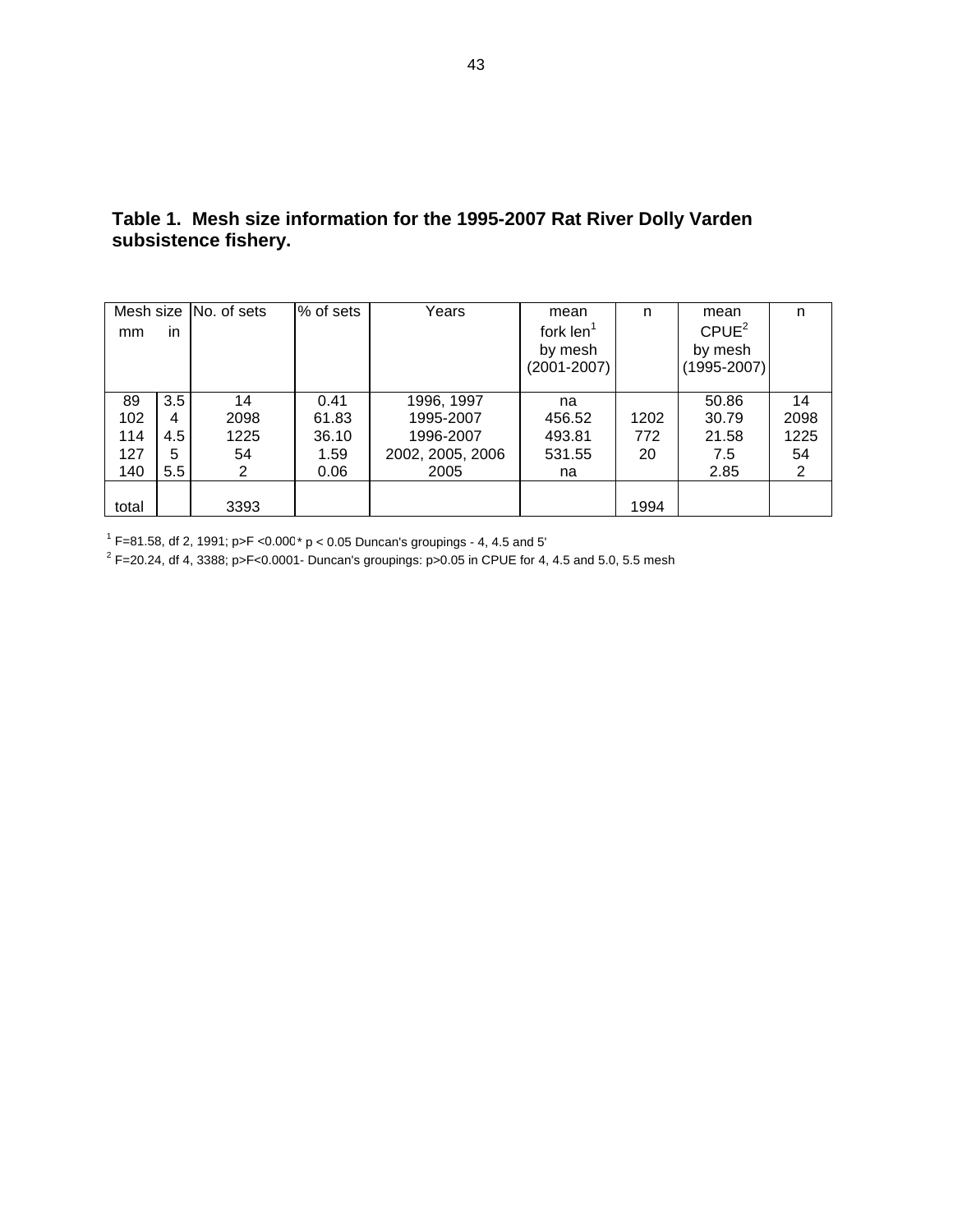|      |                | No. fishers using resource |       |       | Fishery date (Julian date) |      | length of fishery |
|------|----------------|----------------------------|-------|-------|----------------------------|------|-------------------|
| Year | <b>Fishers</b> | <b>Monitors</b>            | Total | first | median                     | last | (d)               |
|      |                |                            |       |       |                            |      |                   |
| 1995 |                |                            |       | 210   | 234                        | 251  | 41                |
| 1996 |                |                            |       | 218   | 235                        | 254  | 36                |
| 1997 | 18             | 5                          | 23    | 219   | 231                        | 262  | 43                |
| 1998 | 13             | 5                          | 18    | 201   | 224                        | 251  | 50                |
| 1999 | 4              | 4                          | 8     | 208   | 228                        | 251  | 43                |
| 2000 | 10             | 4                          | 14    | 218   | 252                        | 264  | 46                |
| 2001 |                | 4                          | 11    | 222   | 248                        | 266  | 44                |
| 2002 | 4              | 4                          | 8     | 222   | 249                        | 261  | 39                |
| 2003 | 5              | 4                          | 9     | 219   | 243                        | 259  | 40                |
| 2004 | 2              | 3                          | 5     | 219   | 239                        | 256  | 37                |
| 2005 |                | 3                          | 10    | 218   | 235                        | 257  | 39                |
| 2006 | 0              | 3                          | 3     | 225   | 245                        | 257  | 32                |
| 2007 | 0              | 3                          | 3     | 220   | 233                        | 251  | 31                |

## **Table 2. Dates for the Rat River Dolly Varden subsistence fishery, 1995-2007.**

entries in bold: earliest start: July 19 (1998); latest end: Sept 22 (2001)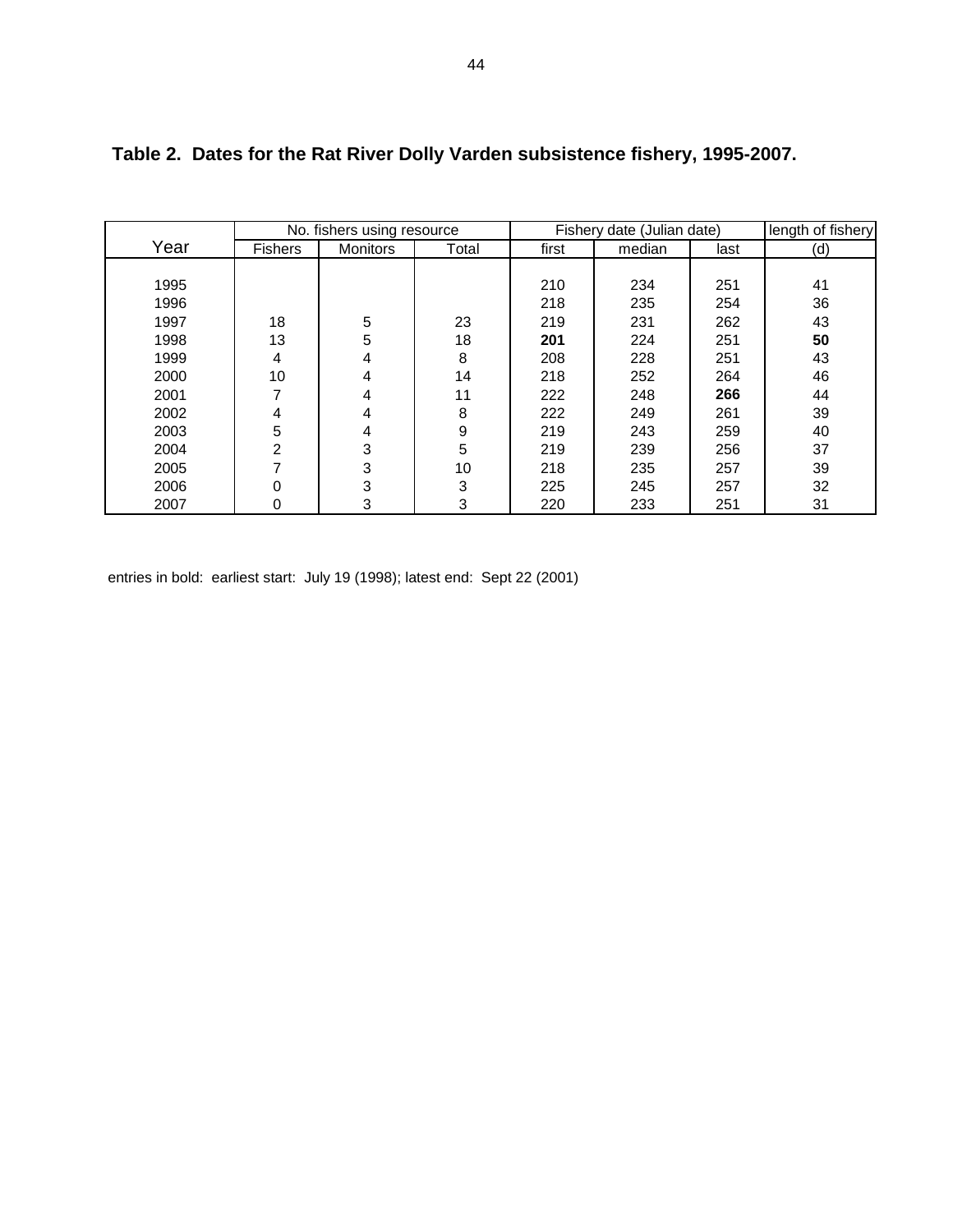| Year of Rec                             |     |     | Aklavik   Big Eddy   Husky Channel   Rat River |            | <b>Destruction City</b> |
|-----------------------------------------|-----|-----|------------------------------------------------|------------|-------------------------|
|                                         | %   | ℅   | $\%$                                           | ℅          | %                       |
|                                         |     |     |                                                |            |                         |
| 1996                                    |     | 5.1 | 5.1                                            | 8.9        | 5.8                     |
| 1998                                    | 5.1 | 3.8 | 3.5                                            | $0.41$ (e) | 0.19(e)                 |
| 2002                                    |     | 3.1 | $28.57$ (e)                                    | 4.5        | 6.1                     |
| 2005                                    |     | 5.2 |                                                | 10.3       | 8.9                     |
| 2008                                    |     |     |                                                |            |                         |
|                                         |     |     |                                                |            |                         |
| average                                 |     | 4.3 | 4.3                                            | 7.9        | 6.9                     |
|                                         |     |     |                                                |            |                         |
|                                         |     |     |                                                |            |                         |
| $e =$ error and not used in calculation |     |     |                                                |            |                         |

**Table 3. Rate of tag return at the different monitoring sites, Rat River Dolly Varden recaptures.**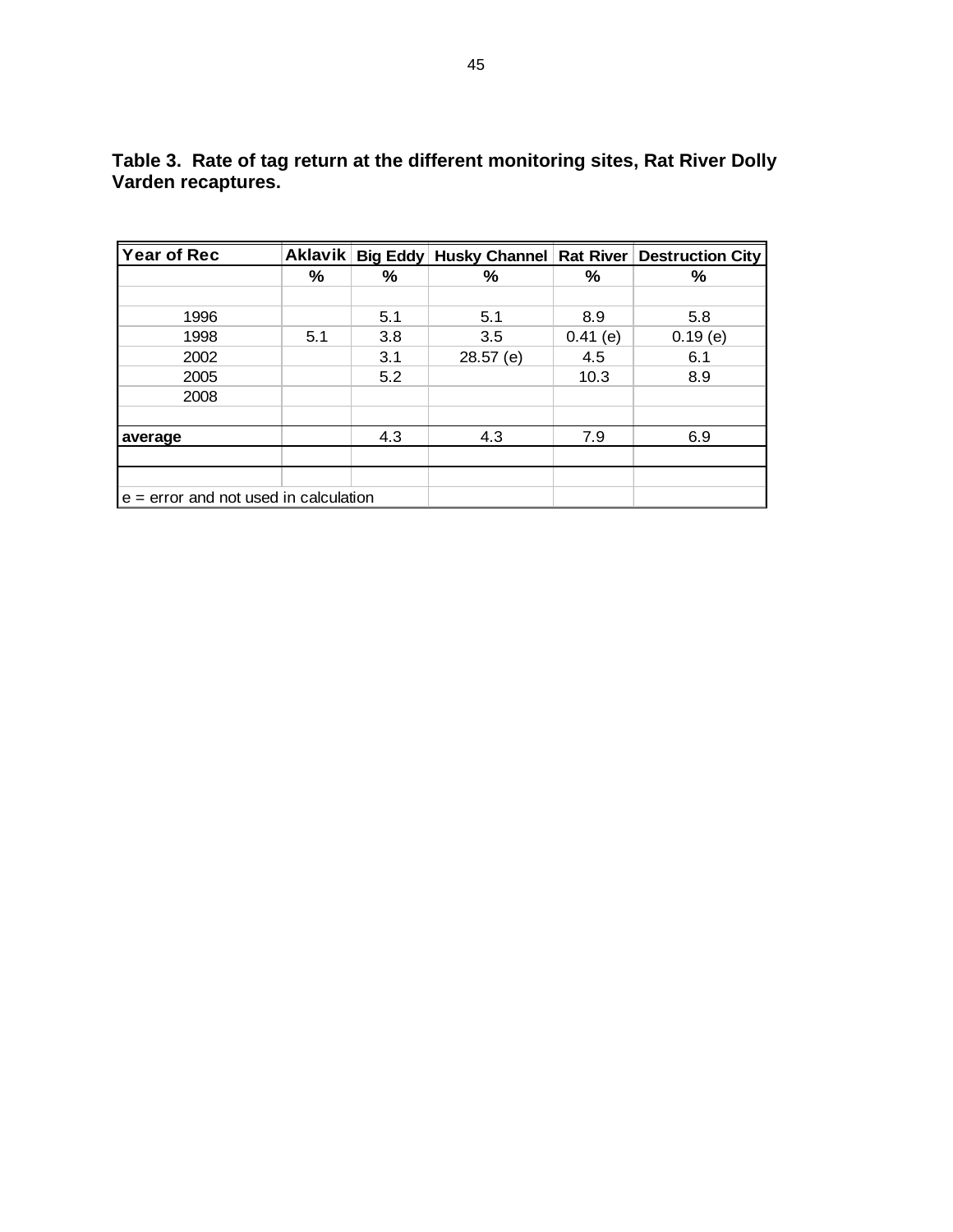| Year | sample size | % catch |     | %    | $%$ sp | %       |
|------|-------------|---------|-----|------|--------|---------|
|      |             | >550 mm | K*  | male | males  | silvers |
|      |             |         |     |      |        |         |
| 1995 | 857         | 2.92    | nd  | 32.0 | 4.6    | 84.2    |
| 1996 | 734         | 5.45    | 1.2 | 33.0 | 6.8    | 86.8    |
| 1997 | 682         | 1.32    | 1.2 | 36.0 | 3.4    | 76.7    |
| 1998 | 664         | 4.97    | 1.4 | 40.0 | 8.1    | 92.9    |
| 1999 | 433         | 17.78   | 1.2 | 40.0 | 19.3   | 54.2    |
| 2000 | 494         | 17.41   | 0.9 | 38.8 | 8.9    | 80.3    |
| 2001 | 512         | 14.84   | 1.1 | 36.7 | 10.7   | 81.0    |
| 2002 | 364         | 17.86   | 1.1 | 31.7 | 3.0    | 41.6    |
| 2003 | 391         | 9.21    | 1.2 | 31.5 | 2.6    | 68.8    |
| 2004 | 228         | 10.53   | 1.3 | 44.4 | 1.3    | 90.9    |
| 2005 | 256         | 14.84   | 1.7 | 37.8 | 2.4    | 83.9    |
| 2006 | 122         | 9.84    | 1.2 | 43.9 | 4.4    | 68.7    |
| 2007 | 120         | 3.33    | 1.4 | 45.6 | 3.5    | 83.5    |

**Table 4. Size, condition and life history summary for the sampled catch, Rat River subsistence fishery, 1995-2007.** 

\* does not include weights of DV caught at Destruction City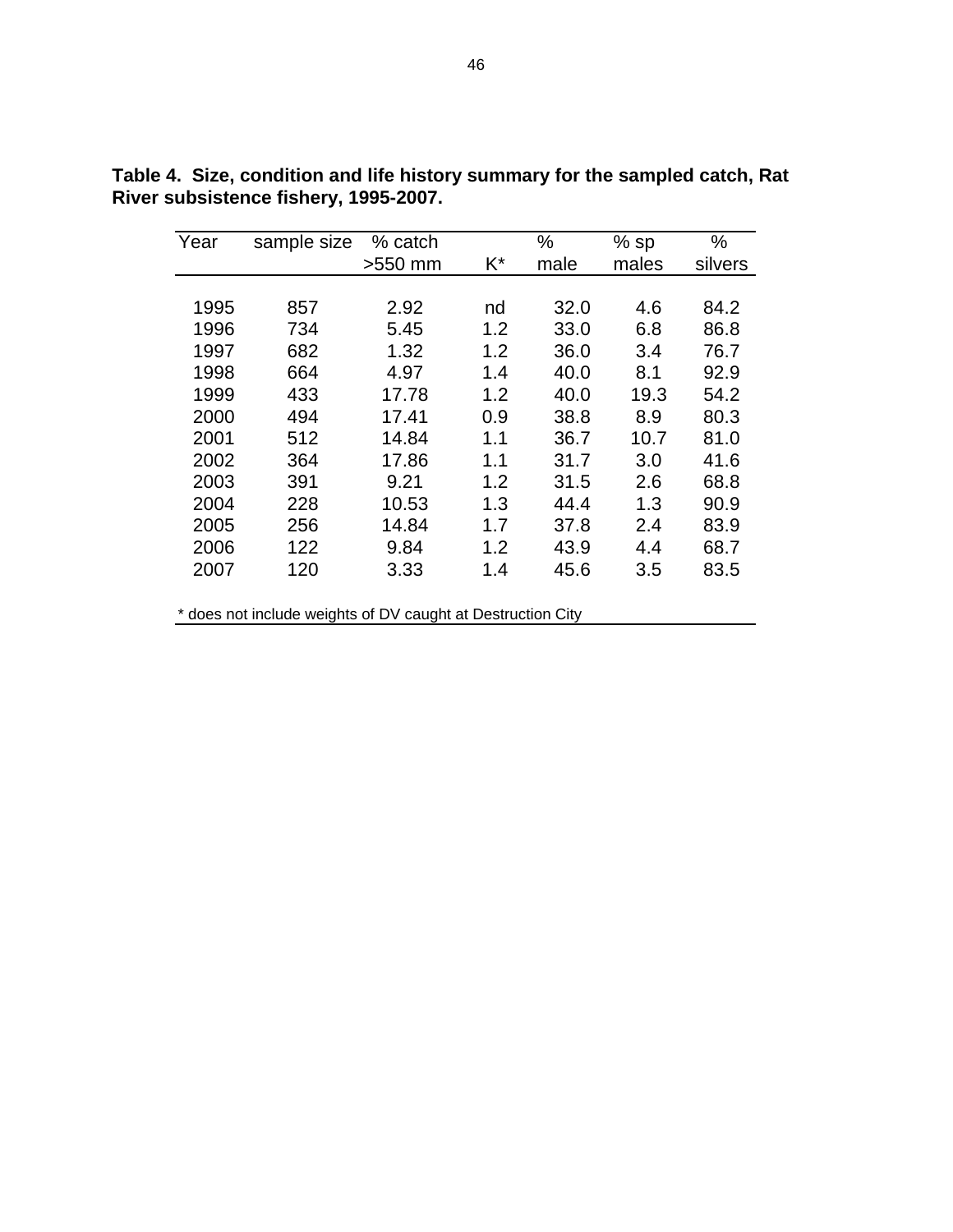| Age            | 1983  | 1986  | 1989  | 1990  | 1991  | 1992  | 1993  | 1994                | 1995  | 1996  | 1997  | 1998  | 1999  | 2000  | 2001  |
|----------------|-------|-------|-------|-------|-------|-------|-------|---------------------|-------|-------|-------|-------|-------|-------|-------|
|                | weir  |       |       |       |       |       |       | subsistence fishery |       |       |       |       |       |       |       |
|                |       |       |       |       |       |       |       |                     |       |       |       |       |       |       |       |
|                |       |       |       |       |       |       |       |                     |       |       |       |       |       |       |       |
| $\overline{2}$ | 298.0 |       |       |       |       |       |       |                     |       |       |       |       |       |       |       |
| 3              | 294.5 | 304.1 | 337.9 | 341.4 | 360.0 |       |       |                     |       | 365.3 | 379.0 | 381.0 | 420.0 | 457.0 | 348.6 |
| 4              | 337.1 | 334.3 | 357.4 | 351.0 | 388.0 | 393.2 | 328.6 | 407.6               | 351.7 | 395.1 | 345.7 | 405.6 | 447.6 | 446.3 | 450.4 |
| 5              | 408.0 | 383.6 | 370.3 | 396.7 | 432.6 | 422.0 | 351.9 | 400.4               | 388.3 | 414.3 | 389.1 | 409.7 | 478.7 | 471.2 | 483.6 |
| 6              | 450.6 | 407.8 | 414.6 | 429.9 | 434.3 | 451.4 | 382.9 | 421.4               | 435.8 | 458.0 | 422.9 | 445.4 | 497.6 | 503.0 | 486.9 |
| $\overline{ }$ | 496.8 | 508.7 | 457.2 | 470.7 | 492.3 | 469.0 | 390.2 | 448.4               | 466.9 | 492.7 | 466.2 | 493.8 | 525.7 | 527.1 | 525   |
| 8              | 497.1 | 565.0 | 478.0 | 511.3 |       | 504.1 | 487.0 | 543.0               | 506.8 | 527.2 | 517.5 | 521.4 | 554.6 | 543.0 | 527.5 |
| 9              | 538.7 |       | 493.1 |       |       | 500.3 |       |                     | 496.8 | 548.0 | 528.0 | 605.0 | 516.0 | 543.2 | 544   |
| 10             | 600.5 |       | 533.8 |       |       |       |       |                     | 500.0 | 591.5 |       |       |       | 557.4 |       |
| 11             |       |       | 553.0 |       |       | 534.0 |       | 550.0               |       | 564.0 | 542.0 |       |       |       |       |
| 12             |       |       |       |       |       |       |       |                     |       |       |       |       |       |       |       |
|                |       |       |       |       |       |       |       |                     |       |       |       |       |       |       |       |

**Table 5. Mean length-at-age for Dolly Varden from the Rat River (1983) and from the subsistence fishery, 1986-2007.** 

| cont'd |                     |       |       |       |       |       |  |  |  |  |
|--------|---------------------|-------|-------|-------|-------|-------|--|--|--|--|
| Age    | 2002                | 2003  | 2004  | 2005  | 2006  | 2007  |  |  |  |  |
|        | subsistence fisherv |       |       |       |       |       |  |  |  |  |
|        |                     |       |       |       |       |       |  |  |  |  |
| 1      |                     |       |       |       |       |       |  |  |  |  |
| 2      |                     |       |       |       |       |       |  |  |  |  |
| 3      | 319.7               | 324.0 | 388.0 | 392.4 | 405.3 | 397.2 |  |  |  |  |
| 4      | 426.9               | 399.2 | 423.7 | 434.0 | 419.1 | 405.4 |  |  |  |  |
| 5      | 468.9               | 435.3 | 399.7 | 450.4 | 438.0 | 441.1 |  |  |  |  |
| 6      | 487.0               | 488.0 | 432.0 | 491.5 | 504.5 | 510.0 |  |  |  |  |
| 7      | 514.0               | 523.9 | 513.1 | 532.2 | 528.2 | 491.9 |  |  |  |  |
| 8      | 513.7               | 554.4 | 583.8 | 560.0 | 540.5 | 543.2 |  |  |  |  |
| 9      |                     |       | 535.3 | 550.7 | 557.0 |       |  |  |  |  |
| 10     |                     |       |       | 553.5 |       |       |  |  |  |  |
| 11     |                     |       |       | 623.5 |       |       |  |  |  |  |
| 12     |                     |       |       |       |       |       |  |  |  |  |

\* mean lengths shown in bold are from n<5 fish

11983- Gillman and Sparling 1985; 1986 - Sparling and Stewart 1986; 1989 - Stephenson and Lemieux 1990; 1990-2000 Harwood 2001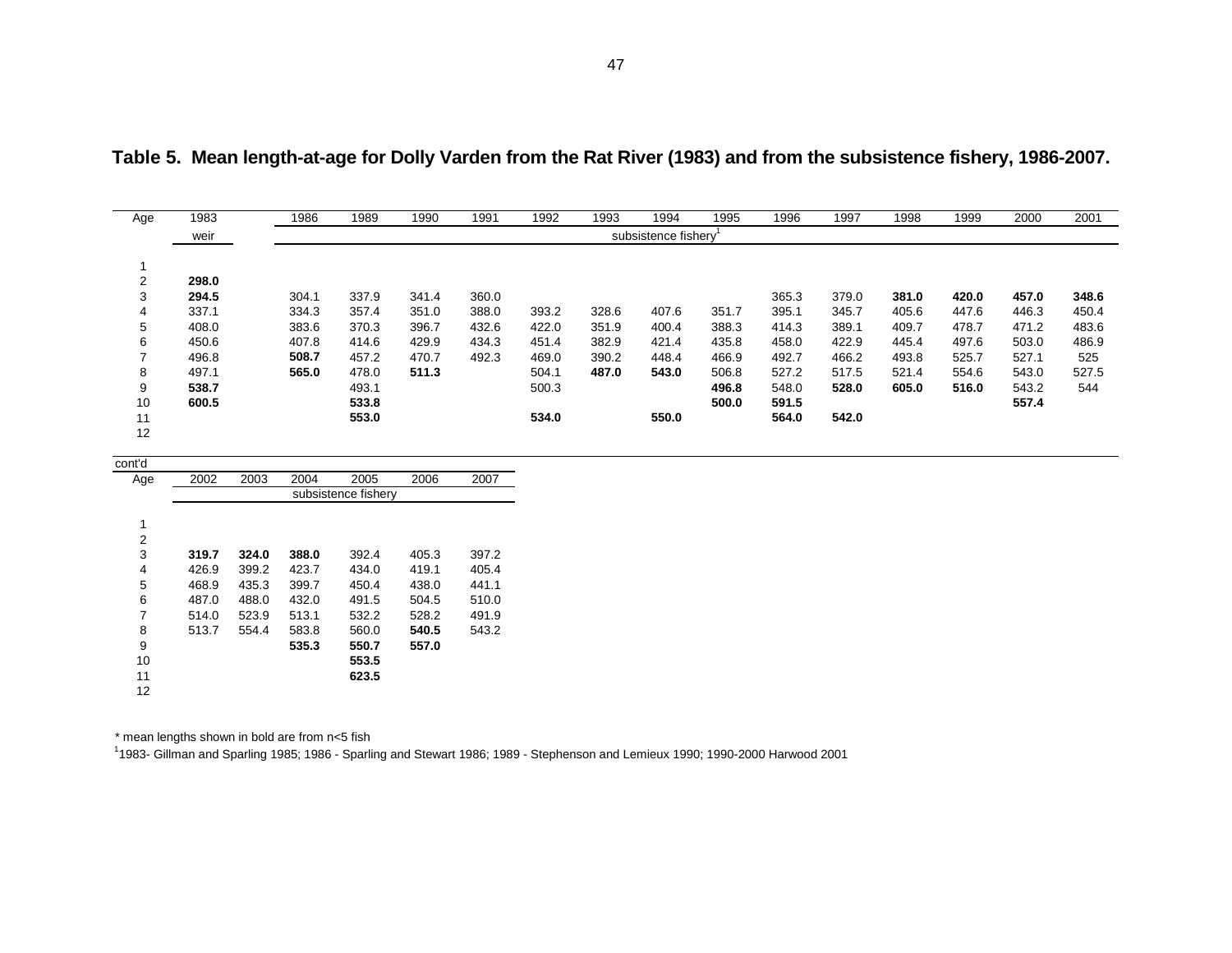| Year | <b>Intercept</b> | <b>SLOPE</b> | Z       | S       | A       | ages used |
|------|------------------|--------------|---------|---------|---------|-----------|
|      |                  |              |         |         |         |           |
| 1995 | 8.9189           | $-0.57443$   | 0.57443 | 0.56303 | 0.43697 | $6 - 7$   |
| 1996 | 6.9435           | $-0.32438$   | 0.32438 | 0.72297 | 0.27703 | $6 - 7$   |
| 1997 | 13.207           | $-1.41105$   | 1.41105 | 0.24389 | 0.75611 | $5 - 10$  |
| 1998 | 14.0004          | $-1.39514$   | 1.39514 | 0.2478  | 0.7522  | $6 - 8$   |
| 1999 | 9.9358           | $-0.79525$   | 0.79525 | 0.45147 | 0.54853 | $6 - 8$   |
| 2000 | 11.2597          | $-1.02095$   | 1.02095 | 0.36025 | 0.63975 | $6 - 9$   |
| 2001 | 13.1674          | $-1.30586$   | 1.30586 | 0.27094 | 0.72906 | $6 - 9$   |
| 2002 | 12.2023          | $-1.1948$    | 1.1948  | 0.30277 | 0.69723 | $6 - 8$   |
| 2003 | 9.0352           | $-0.78375$   | 0.78375 | 0.45669 | 0.54331 | $5-8$     |
| 2004 | 9.2975           | $-0.90774$   | 0.90774 | 0.40344 | 0.59656 | $5-9$     |
| 2005 | 8.0525           | $-0.71157$   | 0.71157 | 0.49087 | 0.50913 | $5 - 11$  |
| 2006 | 7.1259           | $-0.78238$   | 0.78238 | 0.45732 | 0.54268 | $4 - 9$   |
| 2007 | 6.0744           | $-0.54508$   | 0.54508 | 0.57979 | 0.42021 | 4-7       |

**Table 6. Rat River Dolly Varden instantaneous mortality rate (Z), annual survival rate (S) and annual mortality rate (A).**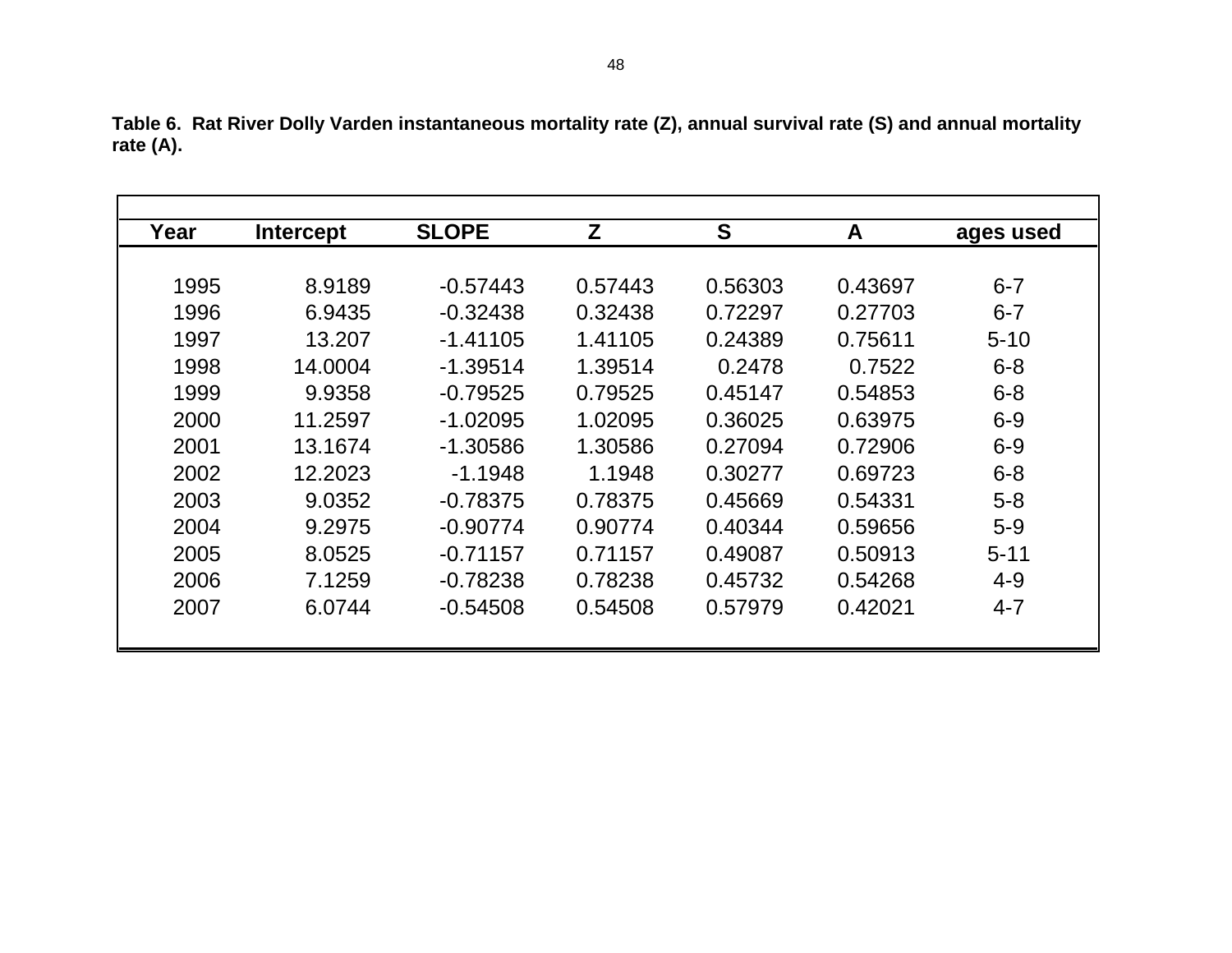**Table 7. Mean length-at-age for Dolly Varden from the Rat River (1983) and from the subsistence fishery, 1986- 2007.** 

| lyear | no. sites | n   |          | mean fork length (mm) |                  |     |         |     |               |     |     |             |     |         | mean age (y)                |                |     |    |
|-------|-----------|-----|----------|-----------------------|------------------|-----|---------|-----|---------------|-----|-----|-------------|-----|---------|-----------------------------|----------------|-----|----|
|       |           |     |          |                       | silvers by mesh  |     | silvers |     | cy sp females |     |     | cy sp males |     | silvers | cy sp females (cy sp males) |                |     |    |
|       |           |     | $102$ mm | n                     | $114 \text{ mm}$ | n   | mm      | n   | mm            | n   | mm  | n           |     |         |                             |                |     |    |
|       |           |     |          |                       |                  |     |         |     |               |     |     |             |     |         |                             |                |     |    |
| 1995  | 5         | 857 |          |                       |                  |     | 424     | 695 | 488           | 100 | 488 | 38          | 6.0 | 427     | 6.7                         | 72             | 6.6 | 31 |
| 1996  | 5         | 734 |          |                       |                  |     | 428     | 503 | 484           | 179 | 441 | 50          | 5.3 | 423     | 6.5                         | 1591           | 5.3 | 41 |
| 1997  | 5         | 682 |          |                       |                  |     | 409     | 620 | 472           | 39  | 444 | 23          | 5.7 | 501     | 6.2                         | 37             | 5.8 | 19 |
| 1998  | 5         | 664 |          |                       |                  |     | 436     | 552 | 488           | 52  | 474 | 53          | 5.7 | 467     | 6.5                         | 42             | 6.0 | 46 |
| 1999  | 4         | 433 |          |                       |                  |     | 487     | 180 | 511           | 170 | 519 | 84          | 5.9 | 155     | 6.5                         | 152            | 6.1 | 70 |
| 2000  | 4         | 494 |          |                       |                  |     | 490     | 342 | 522           | 111 | 536 | 44          | 5.8 | 274     | 6.6                         | 88             | 6.4 | 40 |
| 2001  | 4         | 512 | 468      | 121                   | 498              | 152 | 485     | 273 | 498           | 177 | 504 | 54          | 5.8 | 240     | 5.9                         | 150            | 5.7 | 51 |
| 2002  | 4         | 364 | 465      | 252                   | 533              | 41  | 475     | 294 | 518           | 61  | 569 | 11          | 5.9 | 267     | 5.9                         | 52             | 5.5 | 8  |
| 2003  | 4         | 391 | 441      | 196                   | 480              | 120 | 456     | 316 | 512           | 64  | 518 | 10          | 5.5 | 269     | 6.2                         | 49             | 6.1 | 8  |
| 2004  | 3         | 228 | 415      | 170                   | 484              | 39  | 427     | 209 | 533           | 13  | 622 | 3           | 5.7 | 184     | 6.2                         | 13             | 6.5 |    |
| 2005  | 3         | 256 | 455      | 27                    | 462              | 166 | 461     | 193 | 513           | 53  | 504 | 6           | 5.2 | 176     | 6.6                         | 46             | 5.8 | 6  |
| 2006  | 3         | 122 | 428      | 87                    | 495              |     | 436     | 98  | 547           | 10  | 502 | 5           | 4.8 | 88      | 6.1                         | $\overline{7}$ | 5.2 |    |
| 2007  | 3         | 120 | 430      | 84                    | 478              | 12  | 436     | 96  | 501           | 14  | 454 | 4           | 4.8 | 90      | 6.0                         | 12             | 4.8 |    |

**Table x. Mean length and age, by sex/maturity grouping, for Dolly Varden harvested in the Rat River subsistence fishery, 1995-2007**

**\* does not include weights of DV caught at Destruction City**

cy = current-year

 $sp = spawners$ 

DV= Dolly Varden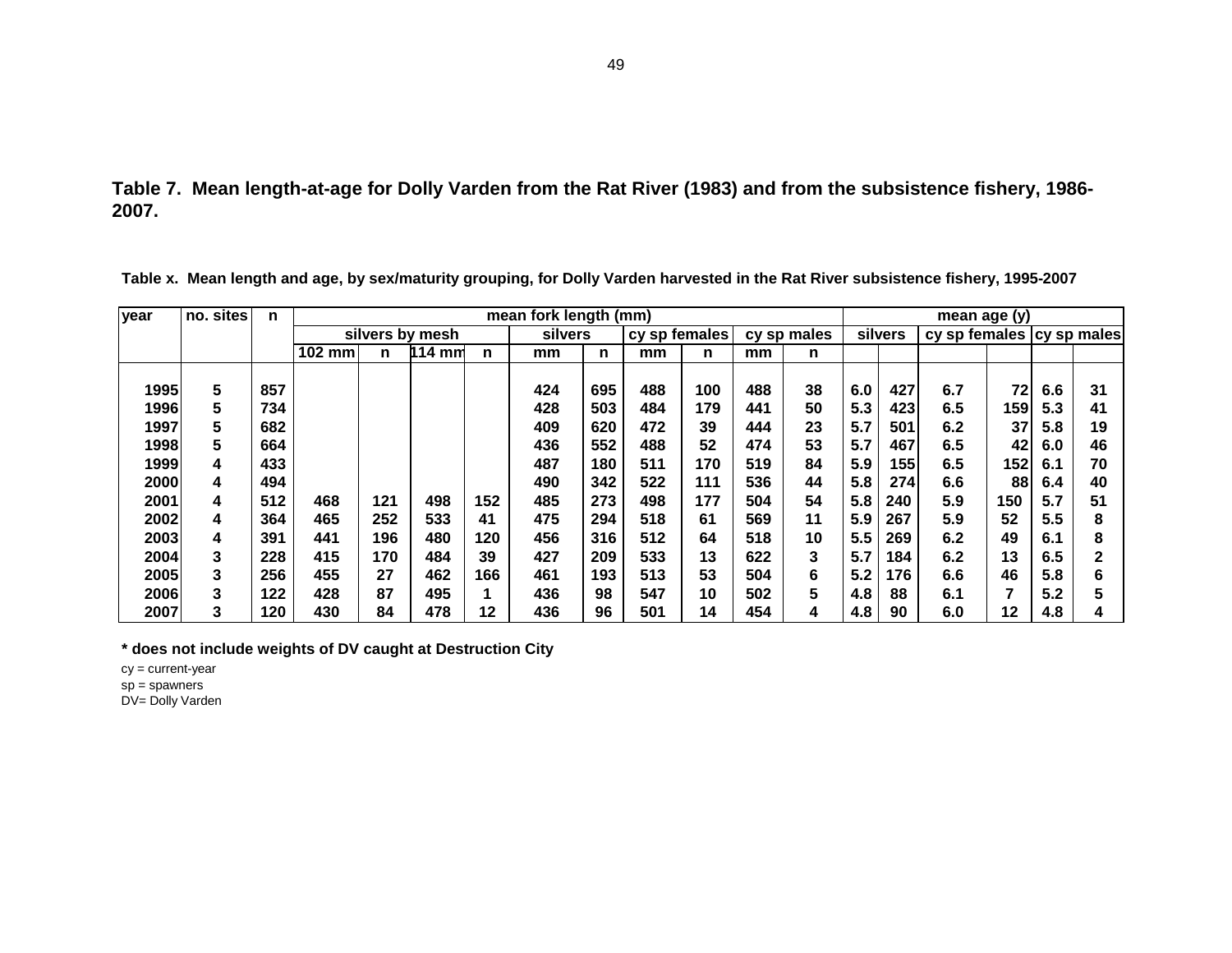**Table 8. Comparison of the mean length (mm); UC (upper confidence interval) and LC (lower confidence interval) of current-year female spawners among sites (BE=Big Eddy; DC=Destruction City; HC=Husky Channel), using years/locations with a minimum of 20 current-year spawning females in the annual sample.** 

|                                       |     | 1996  |     |       | 1999 |     |     | 2000  |     | 2001  |       |     |
|---------------------------------------|-----|-------|-----|-------|------|-----|-----|-------|-----|-------|-------|-----|
| Location                              | BE  | DC    | HC. | BE.   | DC   | HC  | BE  | DC.   | HC. | BE.   | DC.   | HC. |
| <b>Count</b>                          | 39  | 58    | 67  | 58    | 42   | 50  | 29  | 22    | 42  | 75    | 40    | 39  |
| Meanl                                 | 490 | 466   | 493 | 509   | 516  | 503 | 524 | 523   | 516 | 503   | 498   | 503 |
| <b>Standard Deviation</b>             | 37  | 49    | 49  | 48    | 36   | -51 | 33  | 52    | 35  | 49    | 51    | 38  |
| $UC$ (2-sided, 95%, pooled) $505$ 478 |     |       | 504 | 521   | 530  | 516 | 539 | 539   | 528 | 514   | - 513 | 518 |
| LC (2-sided, 95%, pooled) $ 475 $     |     | 454   | 481 | 497   | 502  | 490 | 510 | 506   | 504 | 492   | 483   | 488 |
| $P-value =$                           |     | 0.003 |     | 0.374 |      |     |     | 0.676 |     | 0.832 |       |     |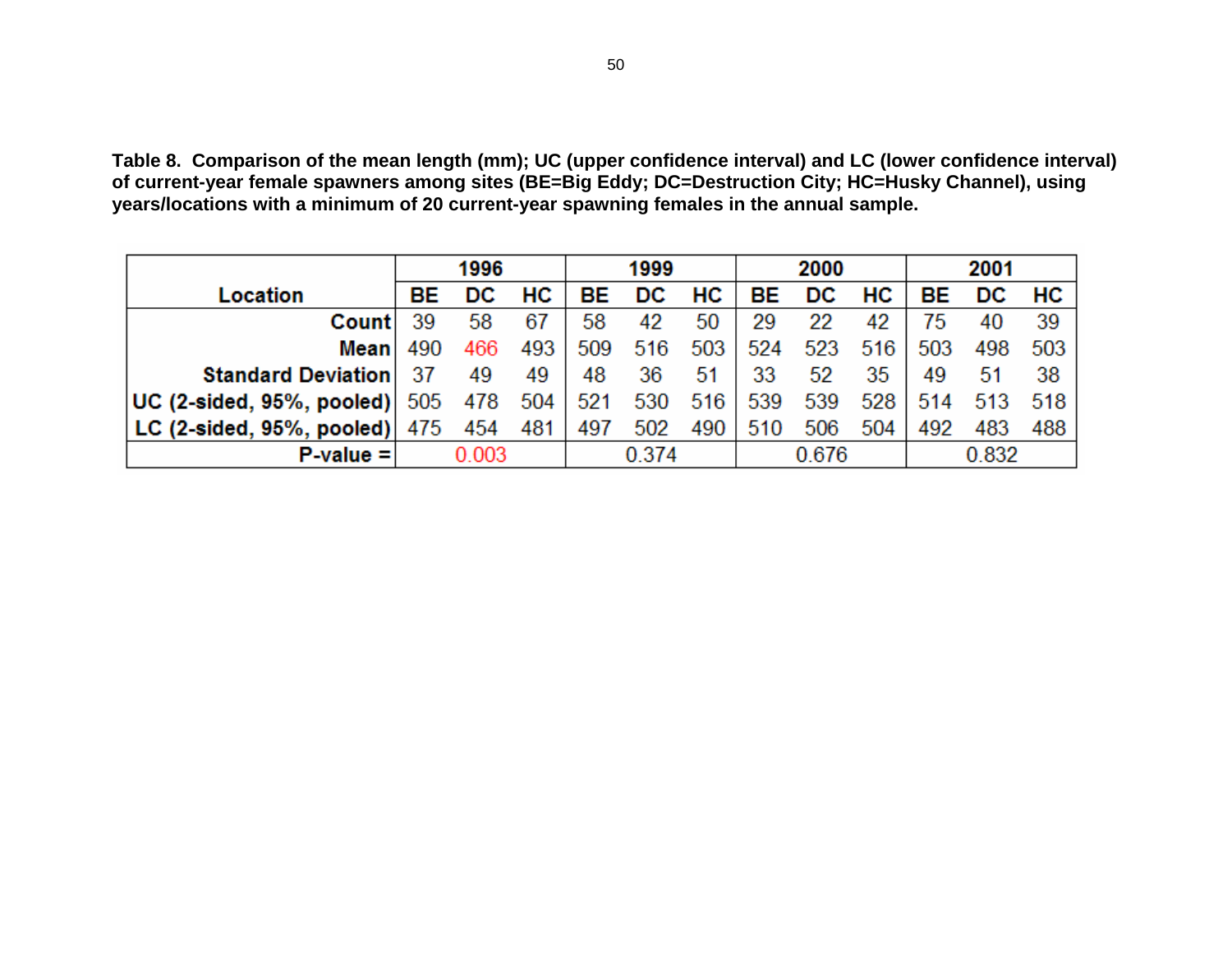**Table 9. Proportion of repeat spawners among tag recaptured Dolly Varden from the 1995 and 2004 tagging programs reported in Sandstrom et al. (2009).** 

| Yr Tag - Recap | Mat (Tag) | Mat (Recap)    | No. | % Repeat |  |
|----------------|-----------|----------------|-----|----------|--|
| 1995-96        | Spawner   | <b>Spawner</b> | 28  | 57%      |  |
|                | Spawner   | 21             |     |          |  |
| 2004-05        | Spawner   | Spawner        | 14  | 58%      |  |
|                | Spawner   | <b>Silver</b>  | 10  |          |  |